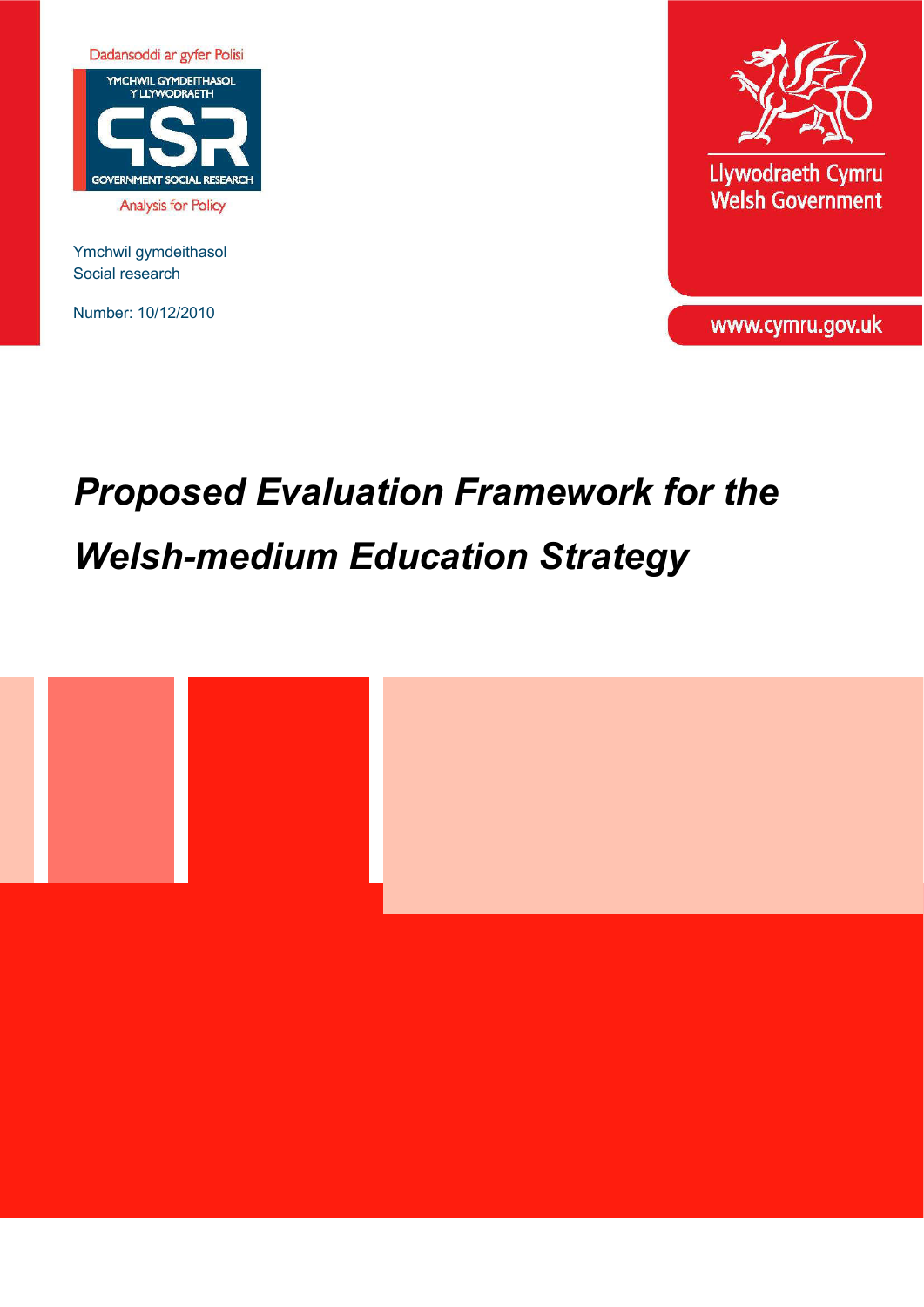# *Proposed Evaluation Framework for the Welsh-medium Education Strategy*

# **Old Bell 3 Ltd, Dateb and Sbectrwm**

Views expressed in this report are those of the researcher and not necessarily those of the Welsh Government

For further information please contact: David Roberts Research and Evaluation Branch Department of the First Minister and Cabinet Welsh Government Llandudno Junction Conwy LL31 9RZ Tel: 0300 062 5484 Email: David.Roberts@wales.gsi.gov.uk

Welsh Government Social Research, year ISBN © Crown Copyright year 2011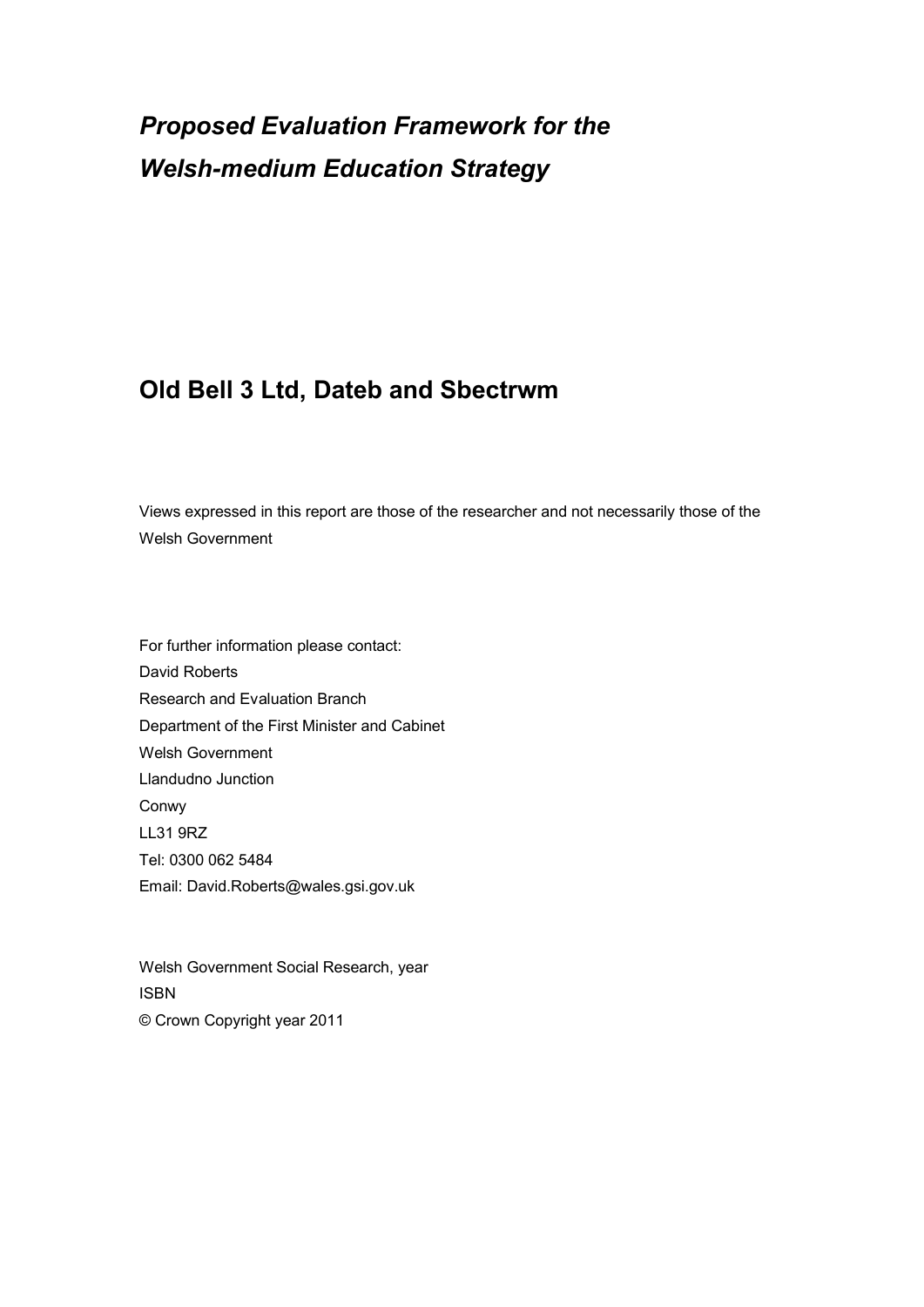# **TABLE OF CONTENTS**

| 8. IMPLEMENTING THE EVALUATION FRAMEWORK35                  |  |
|-------------------------------------------------------------|--|
| APPENDIX 1: WIDER EDUCATION AND SKILLS POLICY BACKGROUND 39 |  |
|                                                             |  |
|                                                             |  |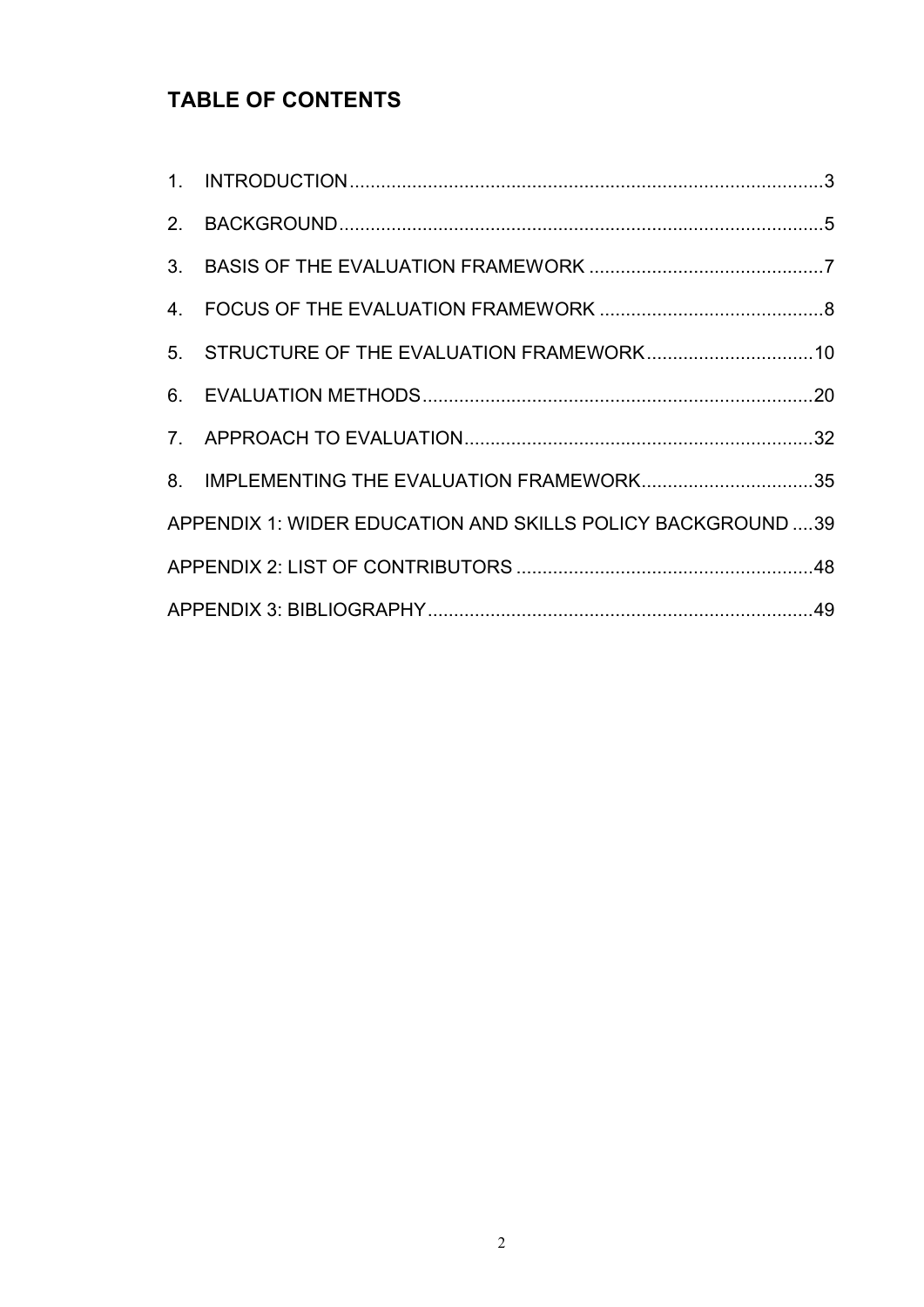## <span id="page-3-0"></span>**1. INTRODUCTION**

- 1.1 Old Bell 3 Ltd, in association with Dateb and Sbectrwm, has been commissioned by the Welsh Government to develop a framework for evaluating the implementation of its Welsh-medium Education Strategy<sup>[1](#page-3-1)</sup>.
- 1.2 The evaluation framework is intended as a tool to ensure that a consistent and comparable approach is taken to reviewing the efficacy of the Welshmedium Education Strategy and the effects, effectiveness and efficiency of policies implemented in its name. More specifically, the evaluation framework signals the Welsh Government's intentions in terms of assessing:
	- o whether the assumptions/hypotheses underlying the Welsh-medium Education Strategy are well founded;
	- $\circ$  whether, in the light of experience, the strategic aims and objectives are appropriate and achievable;
	- o how effectively different elements of the Strategy knit together and how well they fit with other Welsh Government policies;
	- $\circ$  the degree to which the Strategy has provided the Welsh in Education Unit a platform for promoting a growth in Welsh-medium education;
	- $\circ$  the extent to which the Strategy is bringing about the changes sought within the education and training system;
	- $\circ$  the effectiveness of the support mechanisms (including funding arrangements) needed to initiate change;
	- $\circ$  factors which are hindering or helping the realisation of the Strategy's aims and objectives;
	- o whether initiatives undertaken represent value for money;
	- o the effectiveness of particular initiatives undertaken in the name of the Strategy;
	- $\circ$  how the Strategy, or its component elements, need to change in order to meet the Welsh Assembly Government's aspirations i.e. the framework should help to inform the Welsh Government's decision making.

<span id="page-3-1"></span><sup>-</sup><sup>1</sup> Welsh Assembly Government (2010) Welsh-medium Education Strategy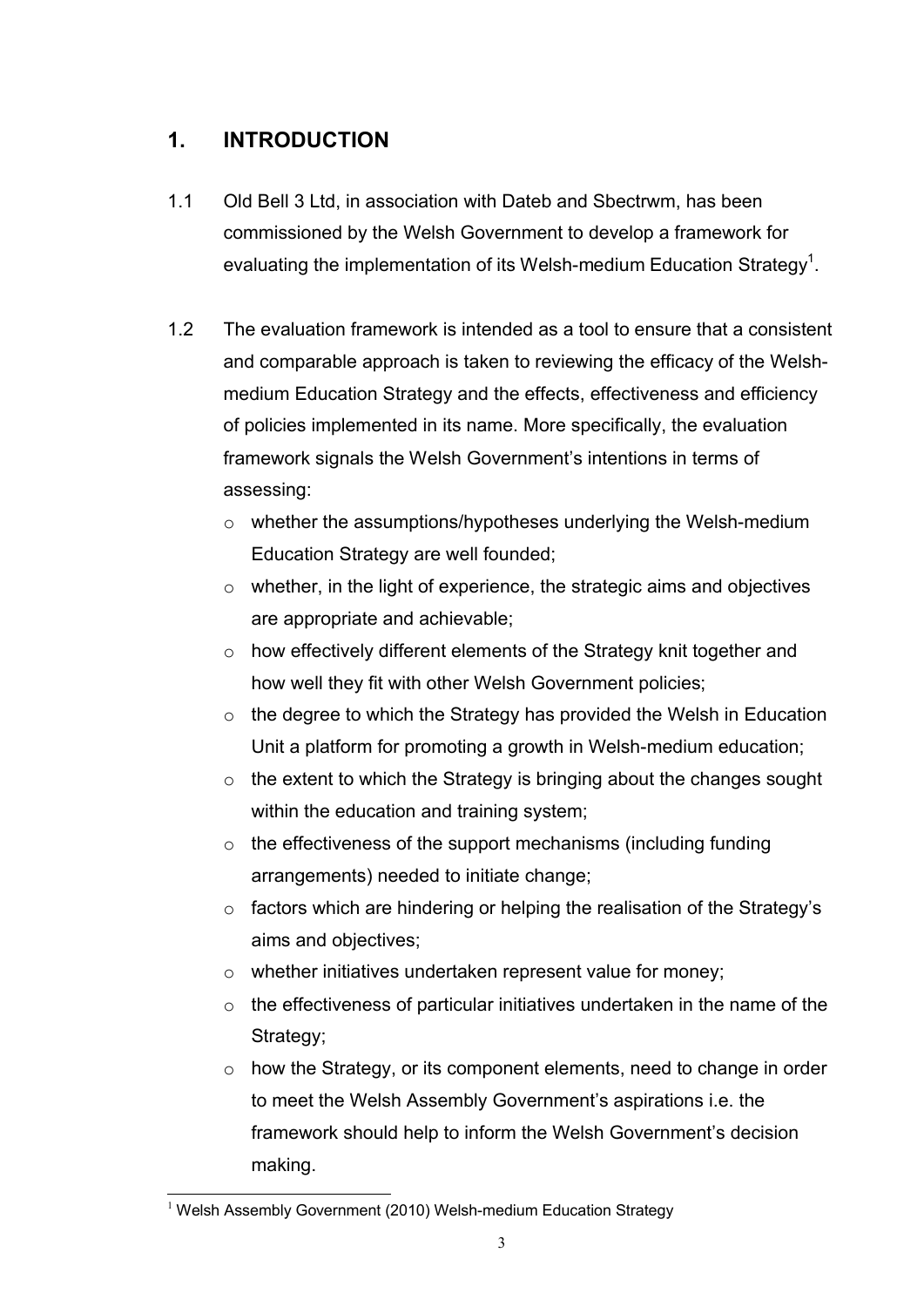- 1.3 The development of an evaluation framework so shortly after the Strategy's publication also indicates the Welsh Government's commitment to gathering and reflecting upon evidence of how effectively policies are working, and to make changes in the wake of lessons learnt. In this context, it is important that the evaluation framework itself provides sufficient flexibility to allow evaluation approaches to evolve as time goes on and the Welsh-medium Education Strategy is rolled out.
- 1.4 The work undertaken in developing the evaluation framework has involved:
	- o reviewing a range of background documents, with a particular emphasis upon the Welsh Government's Welsh language and education/learning related policies;
	- o developing some early ideas surrounding a possible evaluation framework;
	- $\circ$  sharing our initial thoughts with key stakeholders and inviting them to comment and suggest improvements;
	- $\circ$  revising our initial draft evaluation framework in the wake of stakeholders' advice;
	- $\circ$  sharing a revised draft framework with some of the same stakeholders and inviting further comment;
	- $\circ$  further revising the framework to come up with this paper.
- 1.5 A list of those who commented on our draft evaluation framework is given at Appendix 2. We were encouraged by their positive response to our proposals and wish to thank them for their constructive feedback. In particular, we were heartened by the general view expressed by contributors that the evaluation framework proposed provided a logical, comprehensible and comprehensive tool which would help to reinforce the vision and ambitions of the Welsh-medium Education Strategy.
- 1.6 In the remaining sections of this paper we:
	- $\circ$  briefly discuss the policy background against which the Welsh-medium Education Strategy is being implemented (section 2);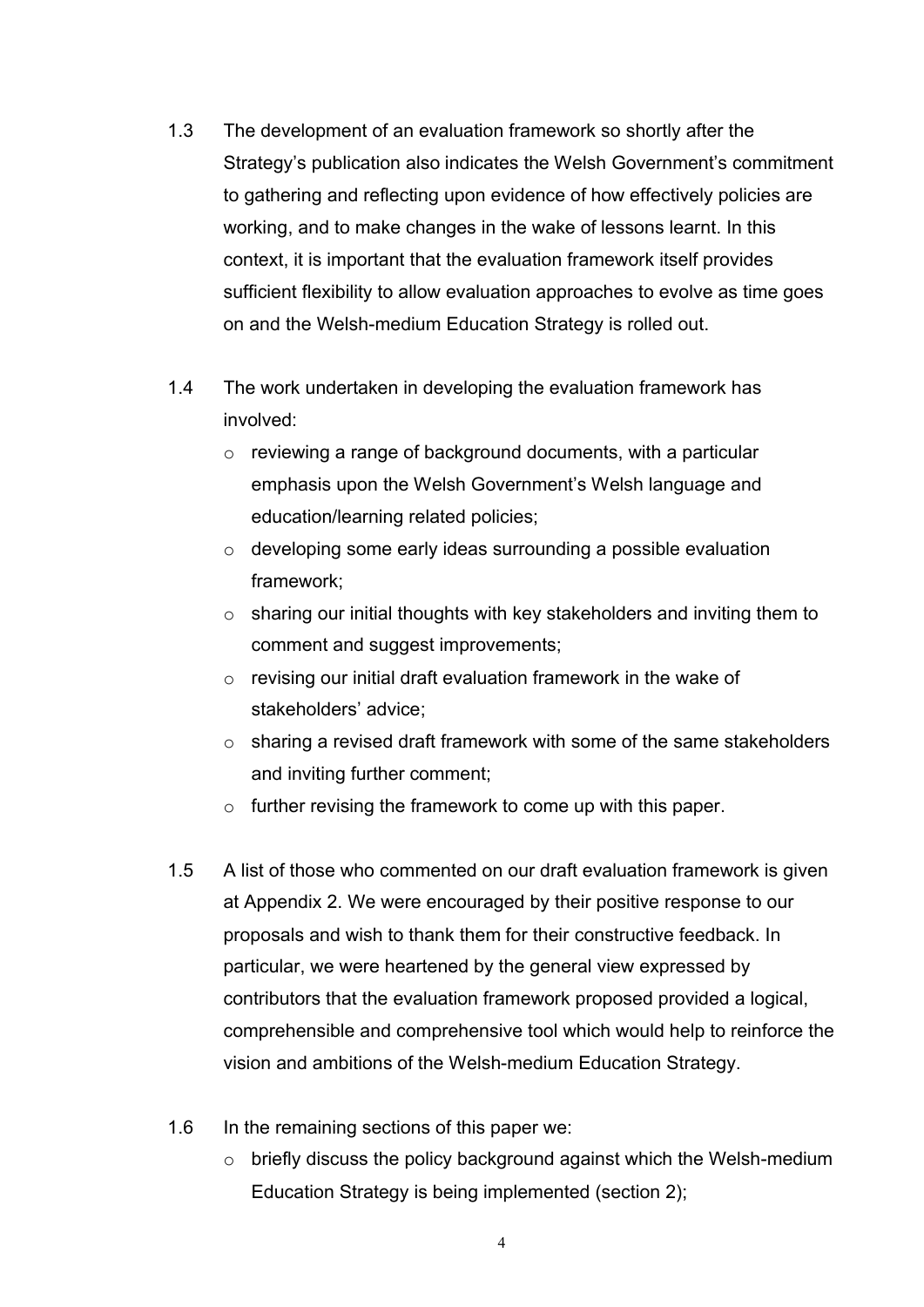- $\circ$  discuss the focus of the evaluation framework (section 3);
- $\circ$  discuss the structure of the evaluation framework (section 4);
- o explore possible evaluation methods (section 5);
- o recommend approaches to be taken to key elements of evaluation to be undertaken (section 6).

### <span id="page-5-0"></span>**2. BACKGROUND**

- 2.1 Since its formation, the Welsh Government has made clear its commitment to revitalising the Welsh language. Iaith Pawb: An Action Plan for a Bilingual Wales, (2003), gave voice to the (then) Welsh Assembly Government's ambition to create 'a truly bilingual nation' and to 'see a sustained increase in both the number and percentage of people able to speak Welsh' (p11). The document acknowledged the 'crucial role' to be played by the education sector in 'turning our aspirations for a bilingual Wales into a reality' (p38). One Wales  $(2007)^2$  $(2007)^2$  $(2007)^2$  built upon the commitments made in Iaith Pawb and set out the Welsh Government's intention to 'create a national Welsh-medium Education Strategy to develop effective provision from nursery through to further and higher education backed up by an implementation programme' (p22). The Welsh-medium Education Strategy was published in April 2010.
- 2.2 The Welsh-medium Education Strategy opens by expressing the Welsh Government's vision of 'an education and training system that responds in a planned way to the growing demand for Welsh-medium education, reaches out to and reflects our diverse communities and enables an increase in the number of people of all ages and backgrounds who are fluent in Welsh and able to use the language with their families, in their communities and in the workplace' (p4). The document goes on to set out six 'strategic aims' which revolve around:
	- 1. Planning the provision of Welsh-medium pre-statutory and statutory education which is responsive to demand;
	- 2. Planning the provision of Welsh-medium post-14 education and

<span id="page-5-1"></span>**ENEVAL 2**<br><sup>2</sup> One Wales: A progressive agenda for the government of Wales: An agreement between the Labour and Plaid Cymru Groups in the National Assembly, June 2007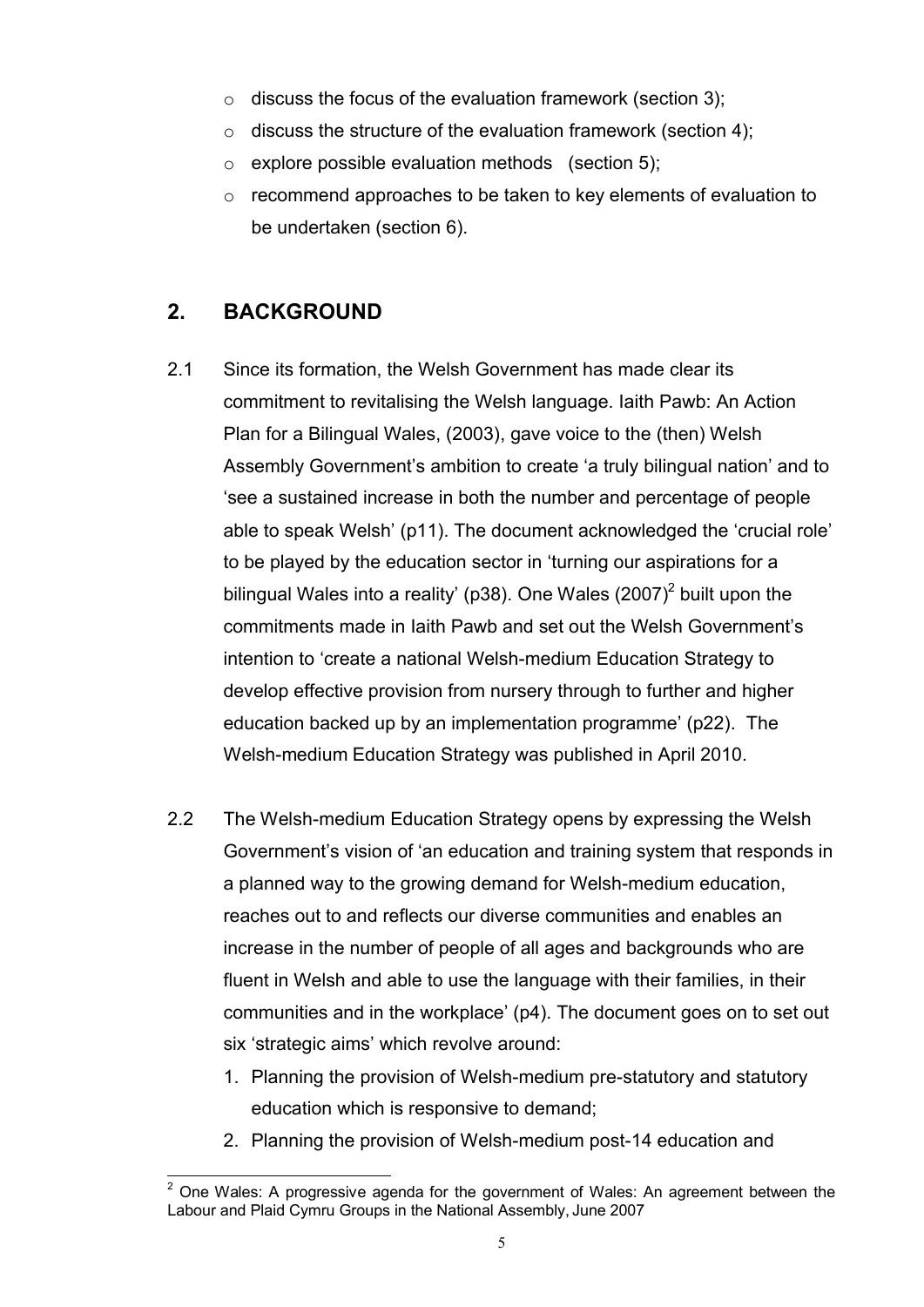training which is responsive to demand;

- 3. Ensuring the development of Welsh language skills and encouraging linguistic progression;
- 4. Developing the Welsh language and Welsh-medium education and training workforce;
- 5. Improving the central support mechanisms for Welsh-medium education and training;
- 6. Reinforcing language acquisition.
- 2.3 These 'strategic aims' are underpinned by 43 'strategic objectives' which give rise to almost 200 'actions' to be undertaken variously by the Welsh Government, local authorities, learning providers and 'other lead bodies'. The Strategy identifies nine quantitative 'outcome' targets.
- 2.4 Of course, the Welsh-medium Education Strategy is only one element of a wider policy and legislative framework which the Welsh Government has recently put in place in support of the Welsh language. The *Welsh Language (Wales) Measure* (2011) gives the Welsh language official status in Wales and establishes the office of Welsh Language Commissioner, who will have powers to promote and facilitate the use of Welsh. More recently, the Welsh Government has published a consultation document, *A living language: A language for living: A strategy for the Welsh Language* (2010), which underscores the intentions set out in the Welsh-medium Education Strategy whilst also pointing to the mainstreaming of Welsh language considerations in other policy areas such as health, housing and business support.
- 2.5 The Welsh-medium Education Strategy also sits alongside wider developments in Welsh education and skills policies, some of which make express provision in relation to Welsh language and Welsh-medium education. These are discussed further at Appendix 1.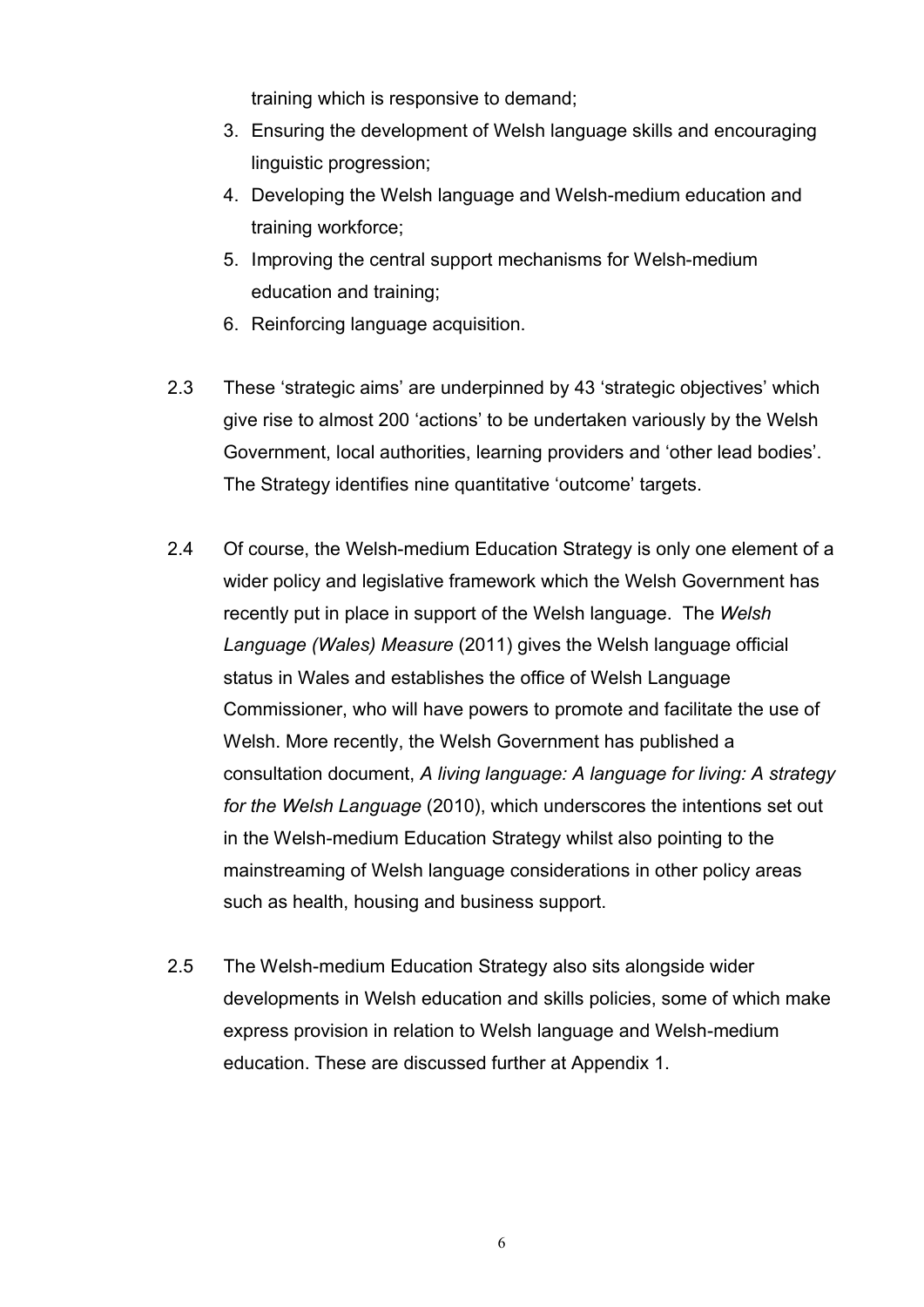### <span id="page-7-0"></span>**3. BASIS OF THE EVALUATION FRAMEWORK**

3.1 In developing the evaluation framework, we have adopted a logic model along the lines of that shown at Figure 1. The logic model is intended to create an explicit understanding of the expected linkages between investments made in the education and training system, the activities undertaken by various stakeholders in implementing the Strategy and their expected effects, both short and long term. The model allows some of the assumptions/hypotheses underpinning the Strategy to be articulated and the effects of external factors, which are likely either to help or to hinder the achievement of the Strategy's ambitions, to be considered.

**Figure 1: The Logic Model Underpinning the Evaluation Framework** 



3.2 Whilst the logic model presented provides a means of articulating expected causal relationships, it has the weakness of implying that those causal relationships are necessarily linear. This will not always be the case and the model should be regarded as an aid to thinking rather than something which rigidly categorises actions and effects as 'activities', 'outputs', 'outcomes' or 'impacts'.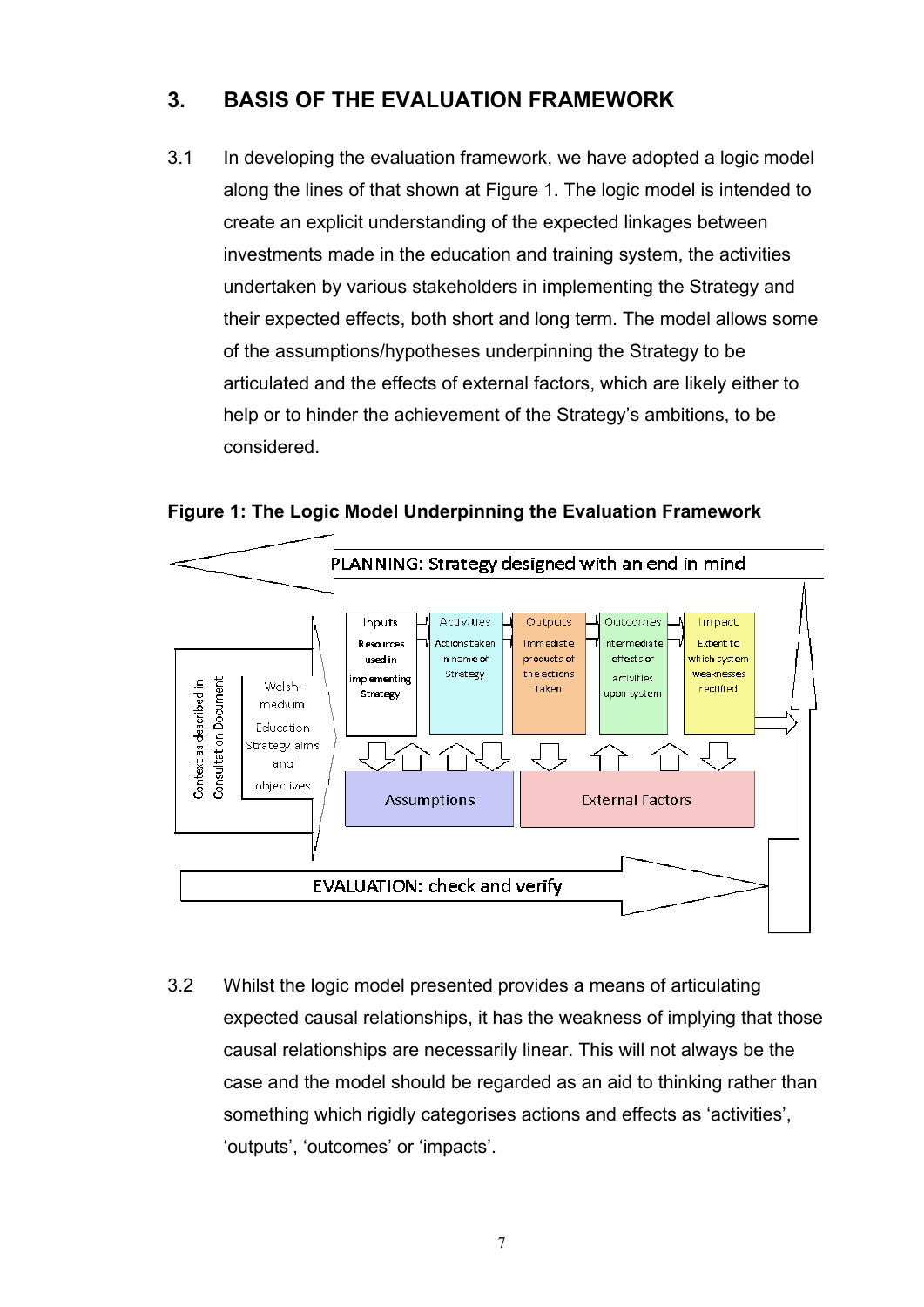### <span id="page-8-0"></span>**4. FOCUS OF THE EVALUATION FRAMEWORK**

- 4.1 As discussed above, the Welsh-medium Education Strategy is intended to contribute to the Welsh Government's agenda for the Welsh language by putting in place an education and training system which enables people of all ages and abilities to develop Welsh language skills incrementally. The Strategy's primary focus is upon developing and extending Welsh language and Welsh-medium learning opportunities – in essence, strengthening the supply of learning – so that people are able to participate in learning, to attain particular skill levels and to progress to the next level, until they become proficient and confident users of Welsh.
- 4.2 Figure 2 below seeks to apply the logic model discussed above to the Welsh-medium Education Strategy in order to capture the effects which the Strategy is expected to have upon the education and training system (supply side impacts) and how a strengthened education and training system is, in turn, expected to facilitate people's acquisition and use of Welsh language skills (demand side impacts).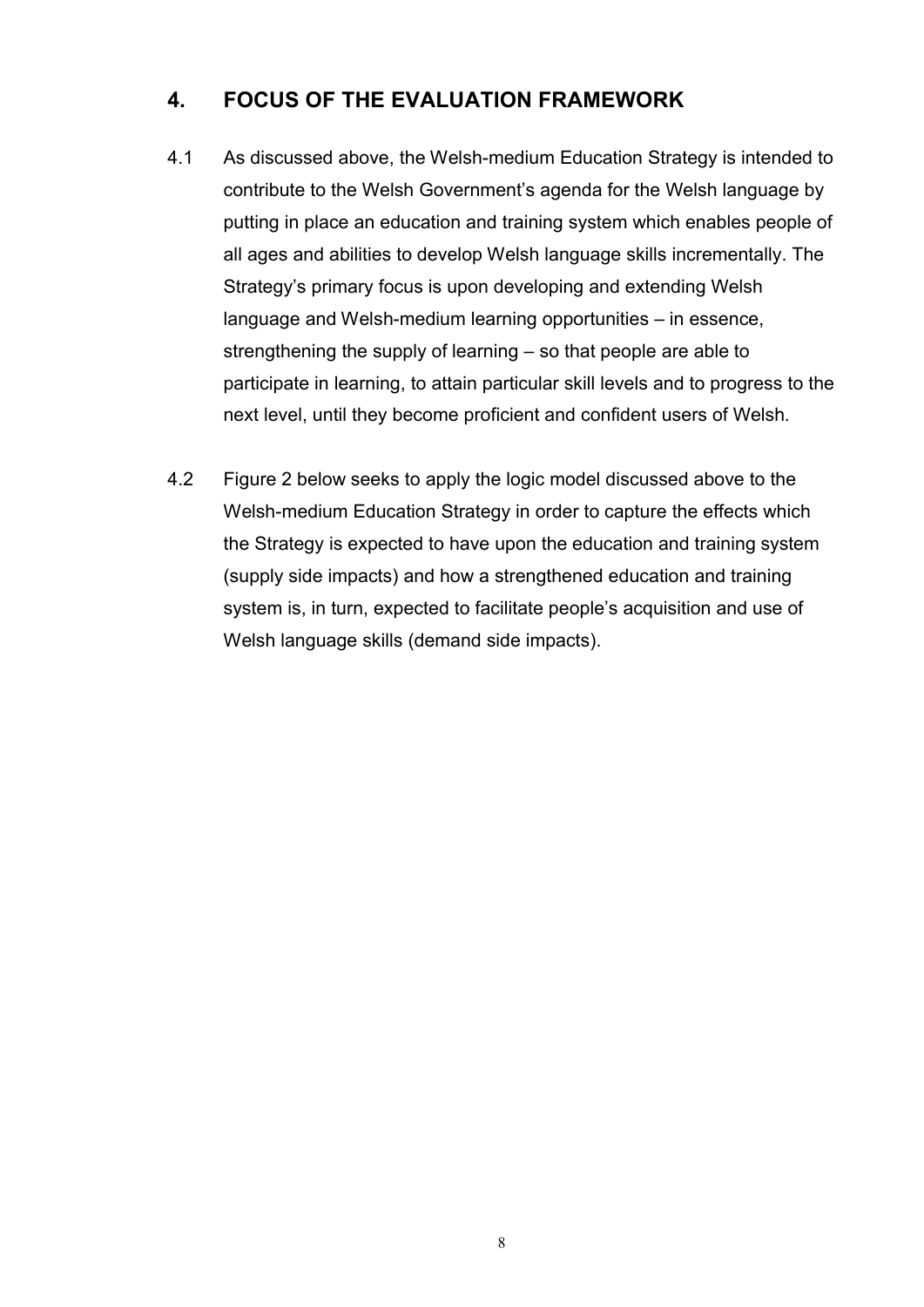**Figure 2: Conceptual Model Underpinning the Evaluation Framework** 



- 4.3 The conceptual model sets out three descriptors of the conditions which stakeholders consulted thought necessary to bring about the growth sought in the Welsh language and Welsh-medium learning opportunities on offer:
	- o the first and most important, relates to the existence of conditions which enable the development and implementation of purposeful plans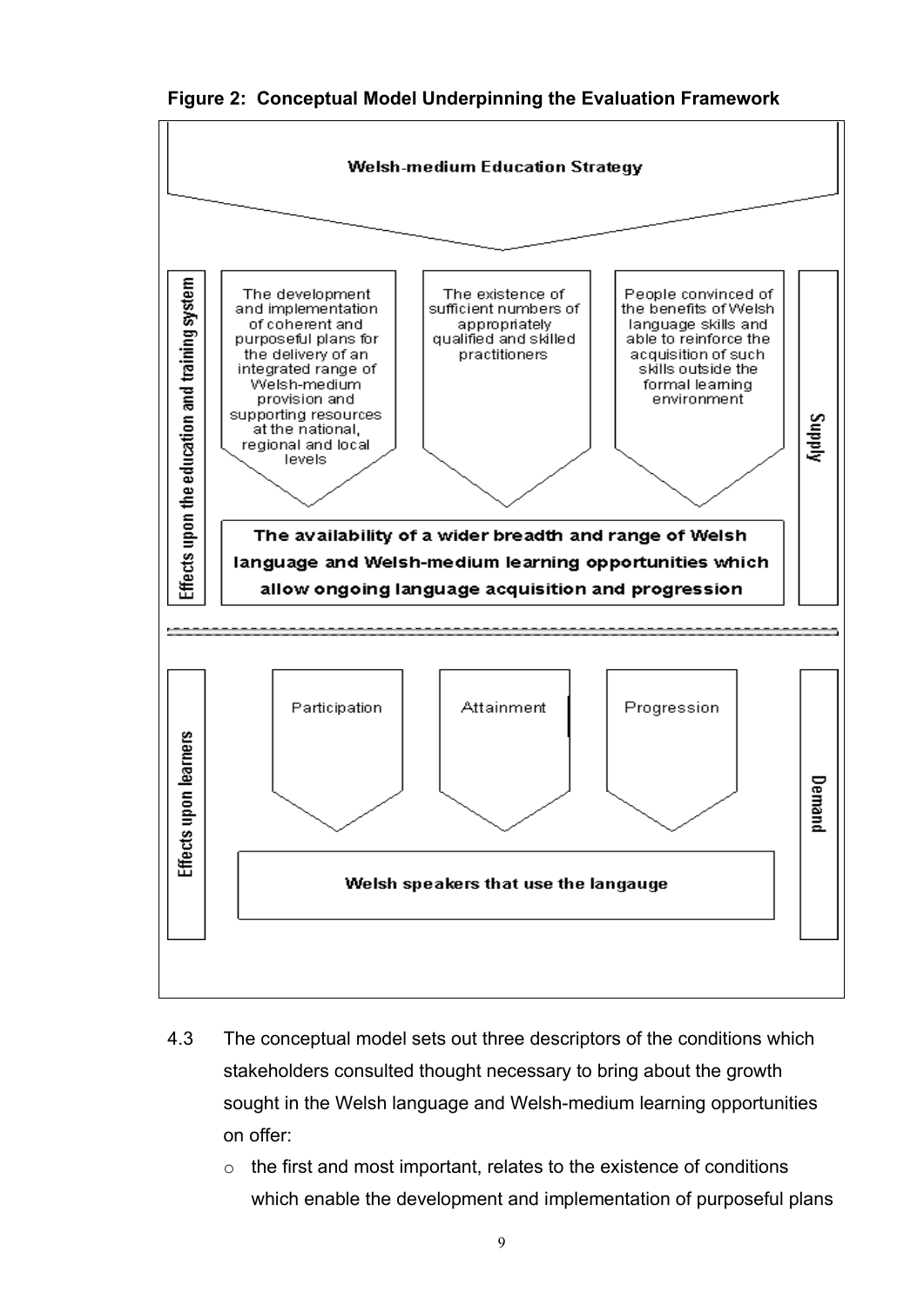for the delivery of Welsh-medium provision across all phases of education and training;

- $\circ$  secondly, the existence of a sufficient and appropriately skilled workforce; and
- o third, the existence of an encouraging and enabling environment.
- 4.4 These 'supply side' descriptors are loosely based on the aims of the Welsh-medium Education Strategy and form the basis of 'impact' measures within the evaluation framework.
- 4.5 Figure 2 above also identifies three headline descriptors of the Strategy's expected impact upon the learning 'demand side': participation, attainment and progression. These descriptors build upon the 'outcome' targets expressed in the Welsh-medium Education Strategy document and essentially capture the key components of the virtuous spiral which is expected to lead learners progressively towards fluency.

# <span id="page-10-0"></span>**5. STRUCTURE OF THE EVALUATION FRAMEWORK**

- 5.1 The evaluation framework is presented as a series of colour coded tables which seek to capture how activities undertaken under the auspices of the Welsh-medium Education Strategy are expected to lead to the realisation of the headline supply side (or systemic) impact measures set out in Figure 2. The activity measures seek to capture the thrust of the 200 or so 'actions' which the Strategy identifies.
- 5.2 A separate table is presented in relation to each supply side impact measure. These tables also rehearse some of the assumptions made in the development of the Welsh-medium Education Strategy as well as some key external factors (including other Welsh Government policies e.g. Welsh Language Strategy ) which are likely to impact upon its implementation and effects. Figure 3 provides an illustration of how these tables are structured.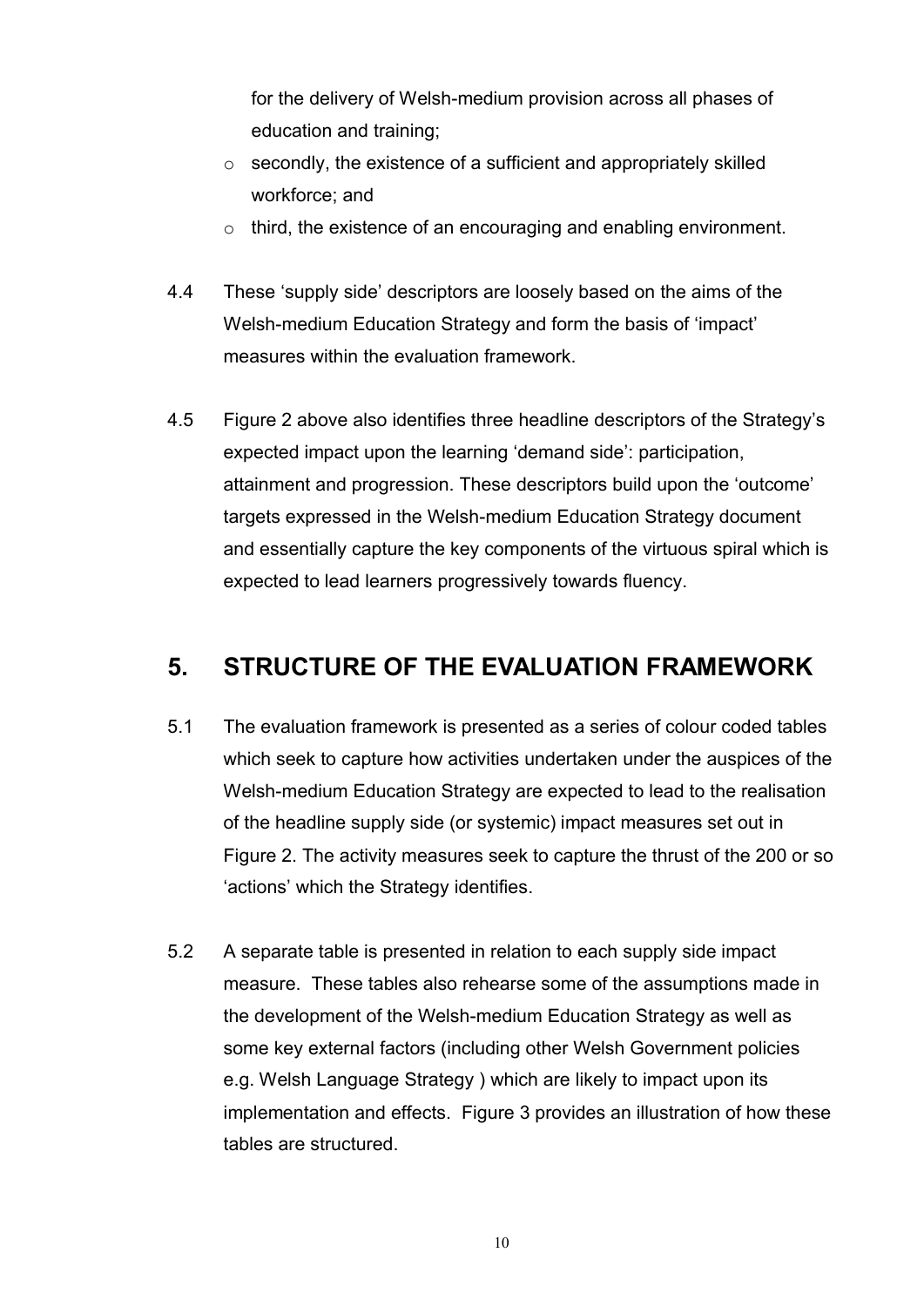| <b>Figure 3: Structure of Evaluation Framework Tables</b> |  |
|-----------------------------------------------------------|--|
|-----------------------------------------------------------|--|

| <b>ACTIVITY</b>                                             | <b>OUTPUT</b>                    | <b>OUTCOME</b>           | <b>IMPACT</b>                                         |  |  |  |  |
|-------------------------------------------------------------|----------------------------------|--------------------------|-------------------------------------------------------|--|--|--|--|
| Activity 1<br><b>Activity 2</b><br>Activity 3<br>Activity 4 | Output 1<br>Output 2<br>Output 3 | Outcome 1<br>Outcome 2   | Overall Systemic Impact<br><b>Thematic</b><br>Impacts |  |  |  |  |
| <b>ASSUMPTIONS/HYPOTHESES</b>                               |                                  | <b>EXTERNAL FACTORS</b>  |                                                       |  |  |  |  |
| Assumption/Hypothesis 1                                     |                                  | <b>External factor 1</b> |                                                       |  |  |  |  |
| <b>Assumption/Hypothesis 2</b>                              |                                  | <b>External Factor 2</b> |                                                       |  |  |  |  |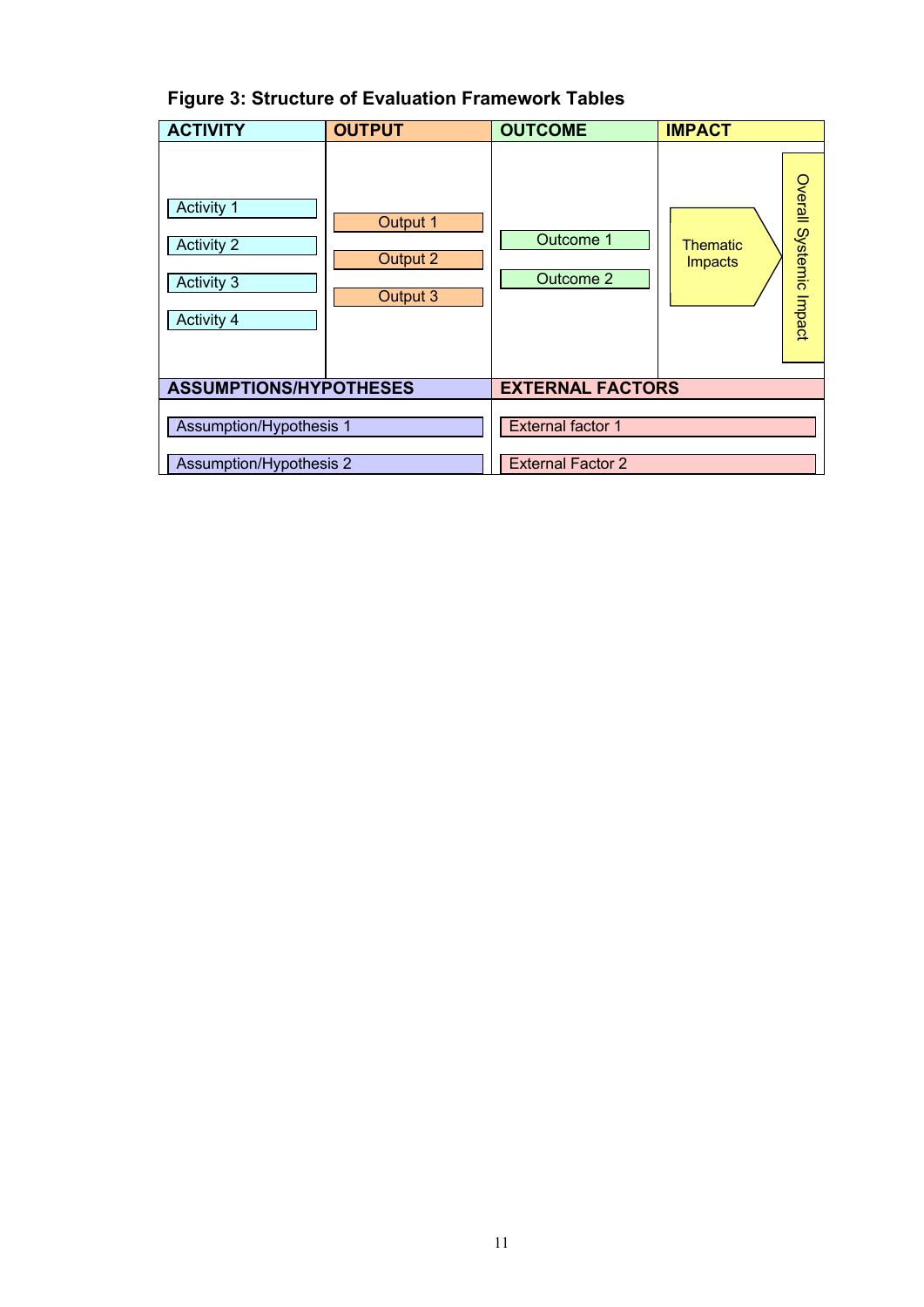# **Table 1 – Supply Side Theme 1: Planning Provision and Support Arrangements**

| <b>ACTIVITY</b>                                                                                                                                                                                                                                                                                                                                                                                                                                                                                                                                                                                                                                                                                                            | <b>OUTPUT</b>                                                                                                                                                                                                                                                                                                                                                                                                                                                                                                                                                                                                                                                                                                                                                                                                                                                                                                                                                                 | <b>OUTCOME</b>                                                                                                                                                                                                                                                                                                                                                                                                                                                                                                                                                                                                                                                                                                                                             | <b>IMPACT</b>                                                                                                                                                                                                                                                                                    |
|----------------------------------------------------------------------------------------------------------------------------------------------------------------------------------------------------------------------------------------------------------------------------------------------------------------------------------------------------------------------------------------------------------------------------------------------------------------------------------------------------------------------------------------------------------------------------------------------------------------------------------------------------------------------------------------------------------------------------|-------------------------------------------------------------------------------------------------------------------------------------------------------------------------------------------------------------------------------------------------------------------------------------------------------------------------------------------------------------------------------------------------------------------------------------------------------------------------------------------------------------------------------------------------------------------------------------------------------------------------------------------------------------------------------------------------------------------------------------------------------------------------------------------------------------------------------------------------------------------------------------------------------------------------------------------------------------------------------|------------------------------------------------------------------------------------------------------------------------------------------------------------------------------------------------------------------------------------------------------------------------------------------------------------------------------------------------------------------------------------------------------------------------------------------------------------------------------------------------------------------------------------------------------------------------------------------------------------------------------------------------------------------------------------------------------------------------------------------------------------|--------------------------------------------------------------------------------------------------------------------------------------------------------------------------------------------------------------------------------------------------------------------------------------------------|
| Provide clear strategic direction and<br>guidance to which internal and<br>external stakeholders feel able to<br>respond<br>Explore the feasibility of developing<br>a language continuum<br>Map out the demand for and<br>existing supply of Welsh language<br>and Welsh-medium provision<br>across all phases of education and<br>training<br>Identify vocational routes in which<br>Welsh language skills are needed<br>Prioritise Welsh language courses,<br>resources and qualifications to be<br>developed<br>Prioritise Welsh-medium courses,<br>resources and qualifications to be<br>developed<br>Assess the potential use of<br>technology to promote and deliver<br>Welsh language and Welsh-medium<br>learning | Welsh-medium education a core<br>consideration in the development of<br>education policy<br>Development of a rigorous and easily<br>understood mechanism for assessing<br>the Welsh language skills of people of<br>all ages across all levels<br>Stakeholders work together to plan<br>Welsh-medium pre-statutory and<br>statutory provision<br>Stakeholders work together to plan<br>Welsh language, Welsh-medium and<br>bilingual post-16 provision that<br>facilitates linguistic<br>progression<br>Development/commissioning of new<br>Welsh language teaching and learning<br>resources<br>Development of bespoke Welsh<br>language courses and qualifications<br>for target groups<br>Development/commissioning of new<br>Welsh-medium/bilingual teaching and<br>learning resources<br>Development of Welsh-medium<br>vocational courses, resources and<br>qualifications<br>Technology used to promote Welsh-<br>medium learning and to enable access<br>to resources | A policy and funding framework<br>which promotes the growth of<br>Welsh-medium education<br>Coherent plans for increasing the<br>opportunities to learn Welsh at all<br>levels (including basic skills support)<br>A coherent range of resources to<br>support the teaching and learning of<br>Welsh and to enable the recognition<br>of learners' Welsh language skills at<br>various levels?<br>Coherent plans for extending the<br>availability of Welsh-medium<br>learning opportunities at all levels<br>(including to those with Additional<br><b>Learning Needs)</b><br>A coherent range of resources to<br>support the teaching and learning of<br>other subjects through the medium<br>of Welsh and to allow learners to be<br>assessed in Welsh? | The implementation of<br>coherent and purposeful plans<br>for the delivery of Welsh<br>language and Welsh-medium<br>provision across all phases of<br>education and training and for<br>the provision of supporting<br>resources and qualifications at<br>national, regional and local<br>levels |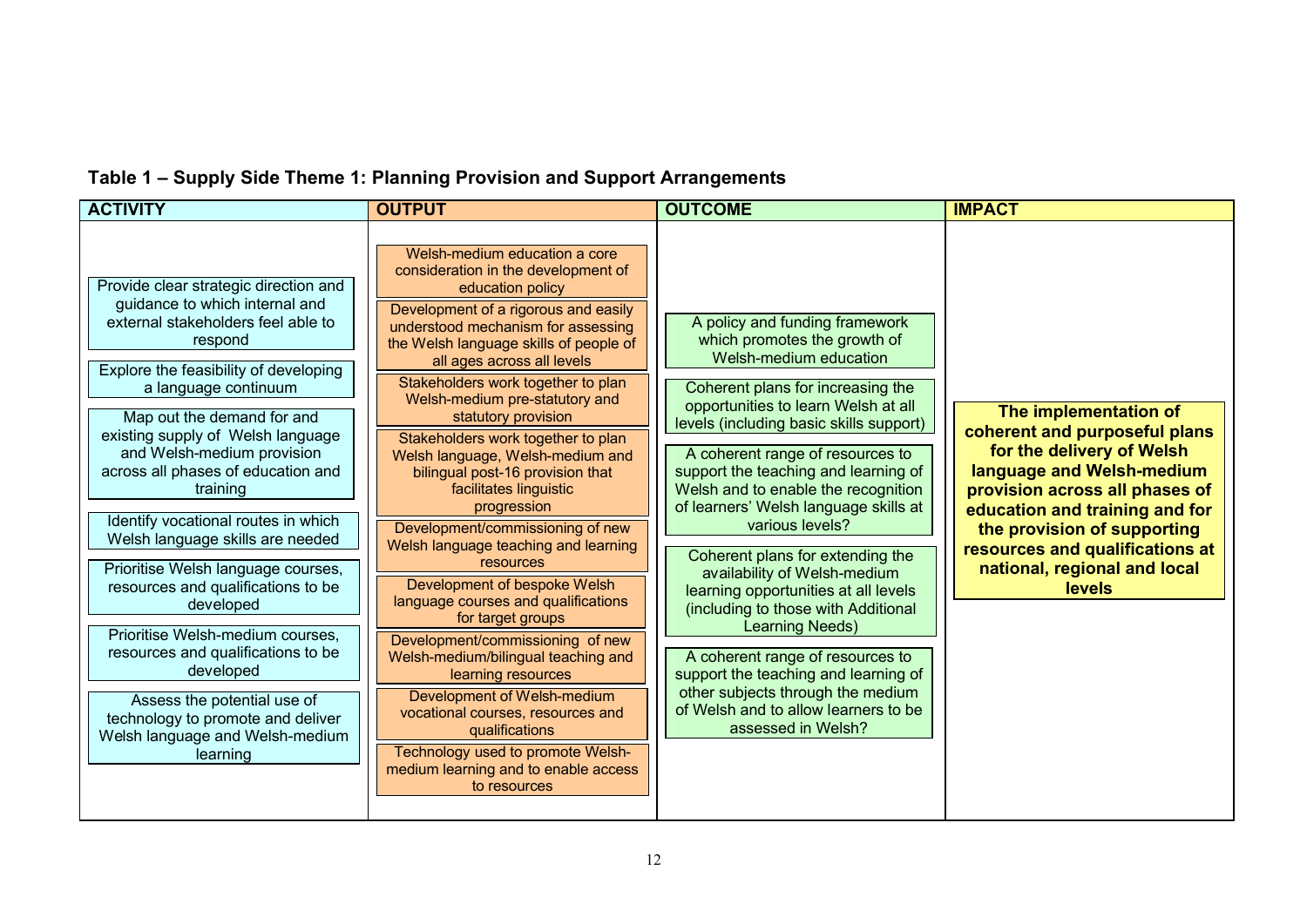| <b>ASSUMPTIONS/HYPOTHESES</b>                                                                                                                                                                                                                                                                                                                                                                                             | <b>EXTERNAL FACTORS</b>                                                                                                                                                                                                                                                                                                                                                                                                                                                                           |
|---------------------------------------------------------------------------------------------------------------------------------------------------------------------------------------------------------------------------------------------------------------------------------------------------------------------------------------------------------------------------------------------------------------------------|---------------------------------------------------------------------------------------------------------------------------------------------------------------------------------------------------------------------------------------------------------------------------------------------------------------------------------------------------------------------------------------------------------------------------------------------------------------------------------------------------|
| Developing Welsh language skills via Welsh-medium education impacts<br>positively upon individuals' life-chances<br>Pupils need to undertake at least 70% of their learning through the medium of<br>Welsh to reach fluency<br>Too many young people switch from Welsh to predominantly English-medium<br>provision at the transition between successive key stages and at the transition<br>into non-statutory provision | Extent to which Welsh language considerations are reflected in education and<br>skills policies e.g. the Schools Effectiveness Framework, the Quality and<br>Effectiveness Framework for post-16 learning and Estyn's Common<br><b>Inspection Framework</b><br>Declining numbers of young people resident in homes where Welsh is spoken<br>Financial pressures faced by local authorities, combined with declining school<br>rolls, puts pressure on local authorities to reorganise/reconfigure |
| Welsh-medium/bilingual education involves greater cost than monolingual<br>English-medium provision<br>There is scope for greater efficiency and effectiveness if local learning                                                                                                                                                                                                                                          | Local authorities are being forced to reorganise their 'education teams' in the<br>face of financial pressures and the Welsh Government's expectation that they<br>will adopt consortia working arrangements                                                                                                                                                                                                                                                                                      |
| networks work together over wider geographic areas (via regional consortia)<br>More intensive courses over shorter periods are more effective in developing<br>Welsh language skills than less intensive ones delivered over a longer<br>timescale                                                                                                                                                                        |                                                                                                                                                                                                                                                                                                                                                                                                                                                                                                   |
| There is latent demand for Welsh language and Welsh-medium education: if<br>more opportunities existed to learn Welsh and to learn through the medium of<br>Welsh, they would be taken up                                                                                                                                                                                                                                 |                                                                                                                                                                                                                                                                                                                                                                                                                                                                                                   |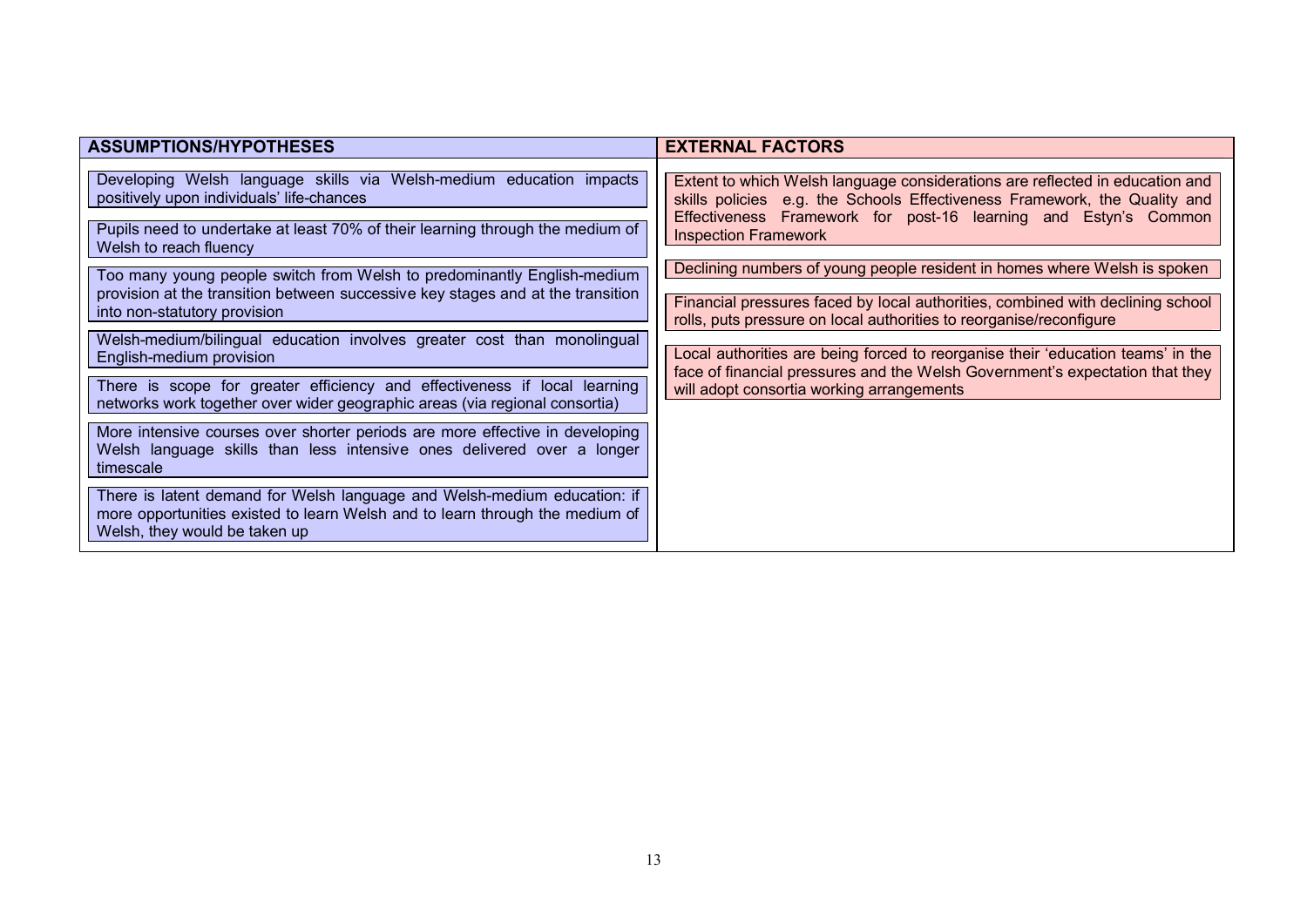| <b>ACTIVITY</b>                                                                                                                                                                                                                                                                                                                                                                                                                                                                                                                                                                                                                                                                                                               | <b>OUTPUT</b>                                                                                                                                                                                                                                                                                                                                                                                                                                                                                                                                                            | <b>OUTCOME</b>                                                                                                                                                                                                                                                                                                               | <b>IMPACT</b>                                                                                            |
|-------------------------------------------------------------------------------------------------------------------------------------------------------------------------------------------------------------------------------------------------------------------------------------------------------------------------------------------------------------------------------------------------------------------------------------------------------------------------------------------------------------------------------------------------------------------------------------------------------------------------------------------------------------------------------------------------------------------------------|--------------------------------------------------------------------------------------------------------------------------------------------------------------------------------------------------------------------------------------------------------------------------------------------------------------------------------------------------------------------------------------------------------------------------------------------------------------------------------------------------------------------------------------------------------------------------|------------------------------------------------------------------------------------------------------------------------------------------------------------------------------------------------------------------------------------------------------------------------------------------------------------------------------|----------------------------------------------------------------------------------------------------------|
| Establish minimum linguistic<br>standard for those wishing to work<br>in Welsh-medium settings<br>Establish an instrument for<br>assessing practitioners' Welsh<br>language skills<br>Promote importance of Welsh<br>language skills to existing and<br>aspiring practitioners<br>Model Welsh language/medium<br>workforce<br>Build Welsh language/ pedagogy<br>skills elements into Initial Teacher<br>Training (ITT) courses and<br>Induction and Early Professional<br>Development (EPD) programmes<br>Develop an all Wales language/<br>pedagogy Continuing Professional<br>Development (CPD) programme<br>Further research into language<br>acquisition and Welsh language<br>and Welsh-medium teaching<br>methodologies | A common understanding of the<br>Welsh language and pedagogical<br>skills needed by practitioners<br>A clear picture of practitioners'<br>Welsh language skills levels<br>Perception that Welsh language<br>skills are important to teaching/<br>training professionals in Wales<br>Existence and ongoing development<br>of Welsh language/ Welsh-medium<br>pedagogy modules within ITT<br>courses and Induction and EPD<br>programmes<br><b>Existence and ongoing</b><br>development of Welsh language/<br>Welsh-medium pedagogy modules<br>within CPD training courses | The delivery of informed and<br>purposeful ITT courses and Induction<br>and EPD programmes which, as<br>appropriate, address the need for<br>Welsh language/ Welsh-medium<br>teaching skills<br>The delivery of effective CPD<br>programmes which addresses the<br>need for Welsh language/ Welsh-<br>medium teaching skills | The existence of sufficient<br>numbers of appropriately<br>skilled and qualified<br><b>practitioners</b> |

### **Table 2 – Supply Side Theme2: Development of the Practitioner Workforce**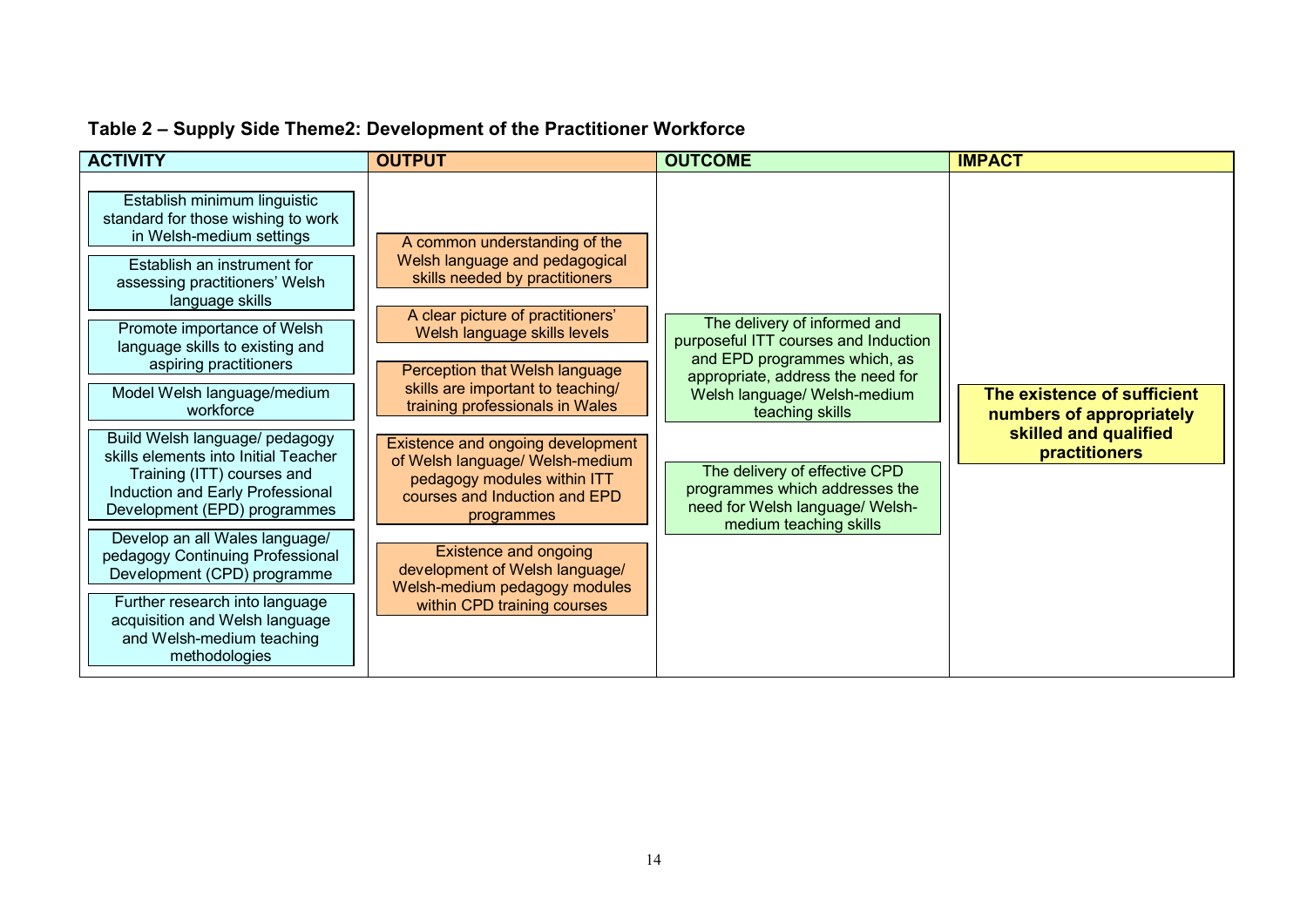| <b>ASSUMPTIONS/HYPOTHESES</b>                                                                                                                             | <b>EXTERNAL FACTORS</b>                                                                                                                                                 |  |  |  |
|-----------------------------------------------------------------------------------------------------------------------------------------------------------|-------------------------------------------------------------------------------------------------------------------------------------------------------------------------|--|--|--|
| There are currently insufficient practitioners with appropriate Welsh language<br>skills $3$ .                                                            | LAs may not prioritise the development of practitioners' Welsh language/<br>pedagogy skills to the extent sought by the Welsh Government                                |  |  |  |
| The most effective way of significantly improving practitioners' Welsh language<br>skills is through intensive courses such as those undertaken under the | Financial pressure upon institutions may lead to a contraction of the teaching<br>workforce                                                                             |  |  |  |
| <b>Sabbaticals Scheme</b>                                                                                                                                 | Financial pressure upon institutions makes less likely that they will release<br>practitioners to participate in training                                               |  |  |  |
|                                                                                                                                                           | Delivery pressures can hinder practitioners' use of newly acquired Welsh<br>language skills                                                                             |  |  |  |
|                                                                                                                                                           | There is currently an absence of consistent data on the Welsh language skill<br>levels of teachers to inform CPD programmes                                             |  |  |  |
|                                                                                                                                                           | The numbers of young people opting to study A level Welsh has remained<br>static, thus restricting a potential source of Welsh language/Welsh-medium<br><b>teachers</b> |  |  |  |
|                                                                                                                                                           | In most areas, there is a dearth of Welsh Second Language secondary<br>teachers                                                                                         |  |  |  |
|                                                                                                                                                           |                                                                                                                                                                         |  |  |  |

 3 Albeit that there is some statistical evidence to cast doubt over this hypothesis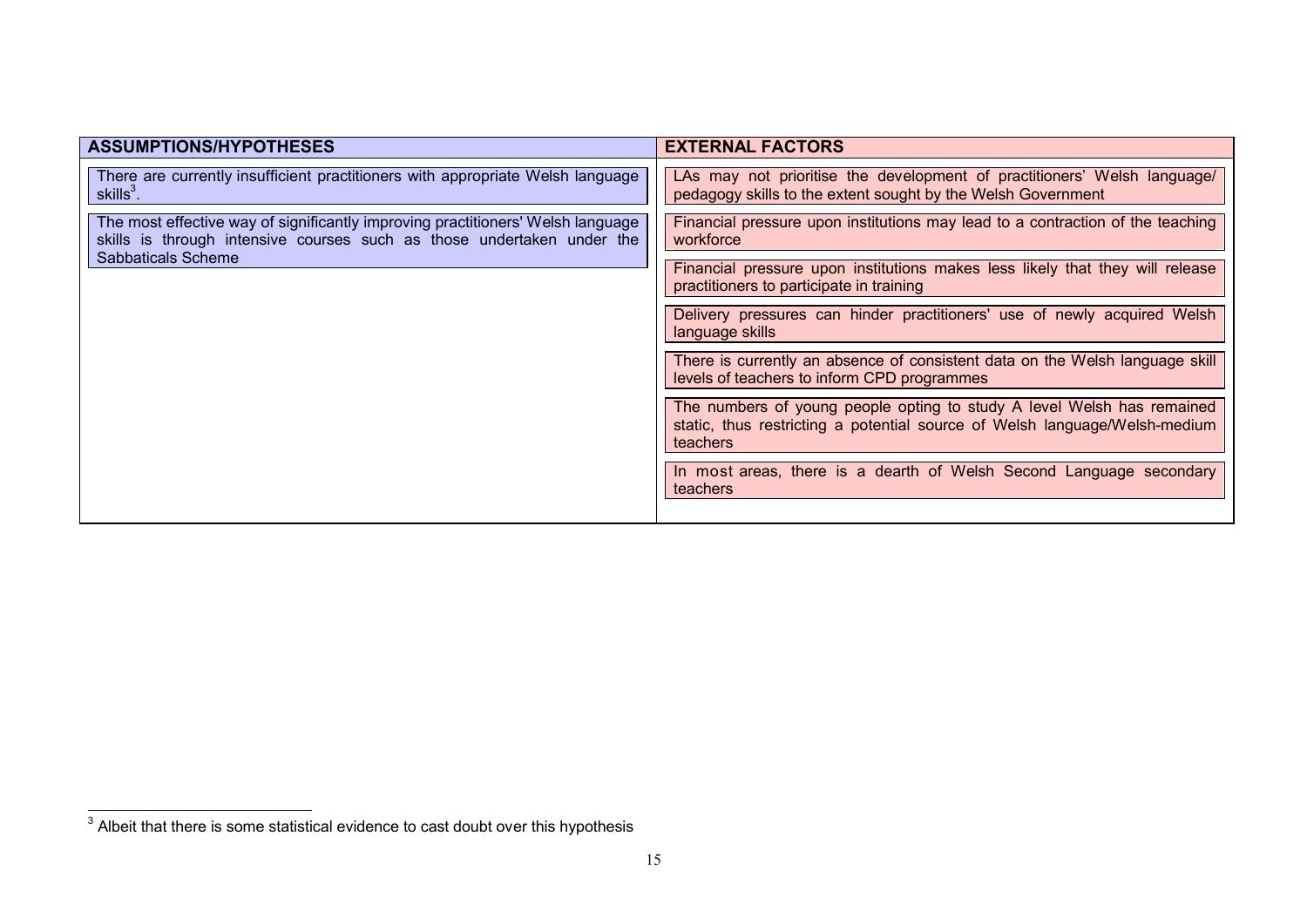# **Table 3: Supply Side Theme 3: Creating a Supportive Environment**

| <b>ACTIVITY</b>                                                                                                                                                                                                                                                                                                                                                                                                                                                                  | <b>OUTPUT</b>                                                                                                                                                                                                                                                                                                                                                                                        | <b>OUTCOME</b>                                                                                                                                                                                                                                                                                                                                                               | <b>IMPACT</b>                                                                                                                                                                |
|----------------------------------------------------------------------------------------------------------------------------------------------------------------------------------------------------------------------------------------------------------------------------------------------------------------------------------------------------------------------------------------------------------------------------------------------------------------------------------|------------------------------------------------------------------------------------------------------------------------------------------------------------------------------------------------------------------------------------------------------------------------------------------------------------------------------------------------------------------------------------------------------|------------------------------------------------------------------------------------------------------------------------------------------------------------------------------------------------------------------------------------------------------------------------------------------------------------------------------------------------------------------------------|------------------------------------------------------------------------------------------------------------------------------------------------------------------------------|
| Promotion of the cultural and<br>economic/work related value of<br>Welsh language skills<br>Provision of clear and balanced<br>information about Welsh-medium<br>provision and language options on<br>offer<br>Existence of informal/non-formal<br>learning opportunities within<br>education settings<br>Provision of informal learning<br>opportunities for young people in the<br>community<br>Provision of informal learning<br>opportunities for adults in the<br>community | Parents and young people equipped<br>to make informed choices about<br>pursuing a Welsh-medium education<br>Young people becoming more<br>confident in and accustomed to<br>using Welsh outside the classroom<br>Adult learners becoming more<br>confident and enthusiastic users of<br>Welsh<br>Awareness of the benefits and value<br>of Welsh language skills among<br>various stakeholder groups | Parents and young people feel more<br>confident in opting for Welsh-medium<br>education for their children or<br>themselves<br>The use of Welsh by learners<br>becoming more common<br>Fluent Welsh speakers becoming<br>more accustomed to using Welsh<br>with learners<br>Employers and employees recognise<br>the potential business benefits of<br>Welsh language skills | <b>People convinced of the</b><br>benefits of Welsh language<br>skills and able to reinforce the<br>acquisition of such skills<br>outside the formal learning<br>environment |
| <b>ASSUMPTIONS/HYPOTHESES</b>                                                                                                                                                                                                                                                                                                                                                                                                                                                    |                                                                                                                                                                                                                                                                                                                                                                                                      | <b>EXTERNAL FACTORS</b>                                                                                                                                                                                                                                                                                                                                                      |                                                                                                                                                                              |
| language needs effectively                                                                                                                                                                                                                                                                                                                                                                                                                                                       | The 'system' is capable of identifying and articulating employers' Welsh                                                                                                                                                                                                                                                                                                                             | Over time, the Welsh Language Strategy is likely to change attitudes and<br>expectations in relation to the Welsh language<br>The work of Welsh speaking youth workers and Welsh-medium social<br>organisations is important in engendering confidence among young people to<br>use the language                                                                             |                                                                                                                                                                              |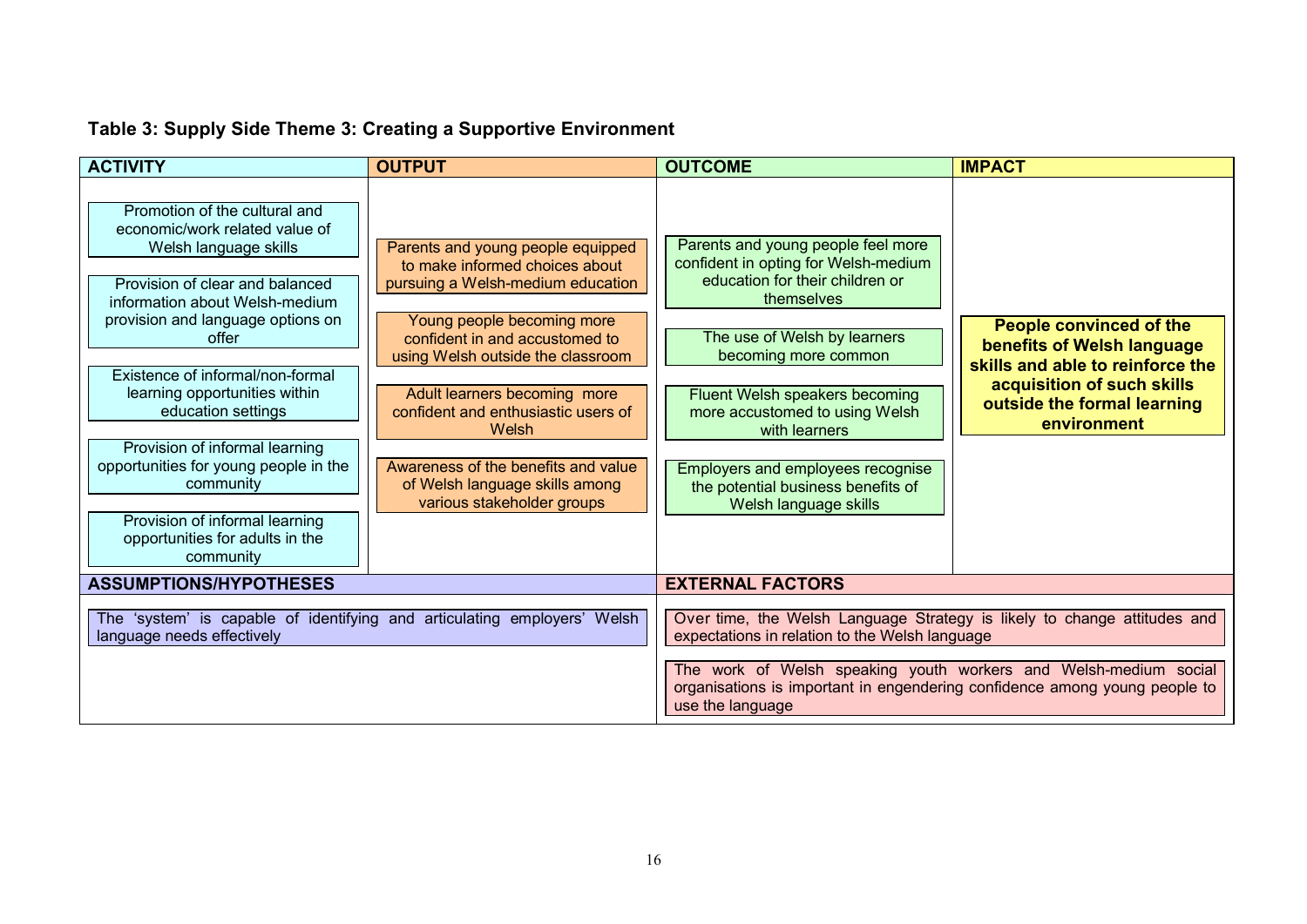5.3 Boxes 1 to 3 below expand upon the headline 'demand side' indicators to be monitored over time.

### **Box 1: Demand Side Theme 1: Participation**

- 1. The numbers and proportion of school pupils studying Welsh as a first language at various phases of education;
- 2. The proportion of Year 2 pupils assessed in Language, Literacy and Communication through the medium of Welsh<sup>[4](#page-17-0)</sup>;
- 3. The proportion of Year 6 pupils assessed in Welsh as a first language;
- 4. The proportion of Year 9 pupils assessed in Welsh as a first language<sup>[5](#page-17-1)</sup>;
- 5. The numbers and proportion of school pupils studying Welsh as a second language at various phases of education;
- 6. The proportion of learners who do not speak Welsh at home but who study Welsh as a first language in school;
- 7. The extent to which Welsh is used as the medium of instruction in various phases of education;
- 8. The number of children participating in Welsh-medium or bilingual prestatutory provision i.e. childcare settings, nurseries, play groups etc.;
- 9. The number and proportion of pupils attending Welsh-medium or bilingual schools<sup>[6](#page-17-2)</sup>;
- 10. The number of post-16 learners studying Welsh as a first language;
- 11. The number of post-16 learners studying Welsh as a second language;
- 12. The number and proportion of post-16 learners pursuing Welsh language modules within courses;
- 13. The number and percentage of learners aged 16-19 studying subjects through the medium of Welsh in schools<sup>[7](#page-17-3)</sup>;
- 14. The number and percentage of learners aged 16-19 studying subjects through the medium of Welsh in further education institutions $^8;$  $^8;$  $^8;$
- 15. The number and percentage of learners aged 16-19 undertaking work-

 $\overline{a}$ 

<span id="page-17-1"></span> $5$  This indicator corresponds to 'Outcome 2' of the Welsh-medium Education Strategy (p. 23)

<span id="page-17-0"></span> $4$  This indicator corresponds as closely as possible to 'Outcome 1' of the Welsh-medium Education Strategy (p. 21)

<span id="page-17-2"></span><sup>&</sup>lt;sup>6</sup> The definitions of Welsh-medium and bilinaul schools given in Defining schools according to Welsh medium provision (2007) should be used for this purpose

<span id="page-17-3"></span> $7$  This indicator relates to 'Outcome 4' of the Welsh-medium Education Strategy (p. 25)

<span id="page-17-4"></span><sup>&</sup>lt;sup>8</sup> This indicator relates to 'Outcome 4' of the Welsh-medium Education Strategy (p. 25)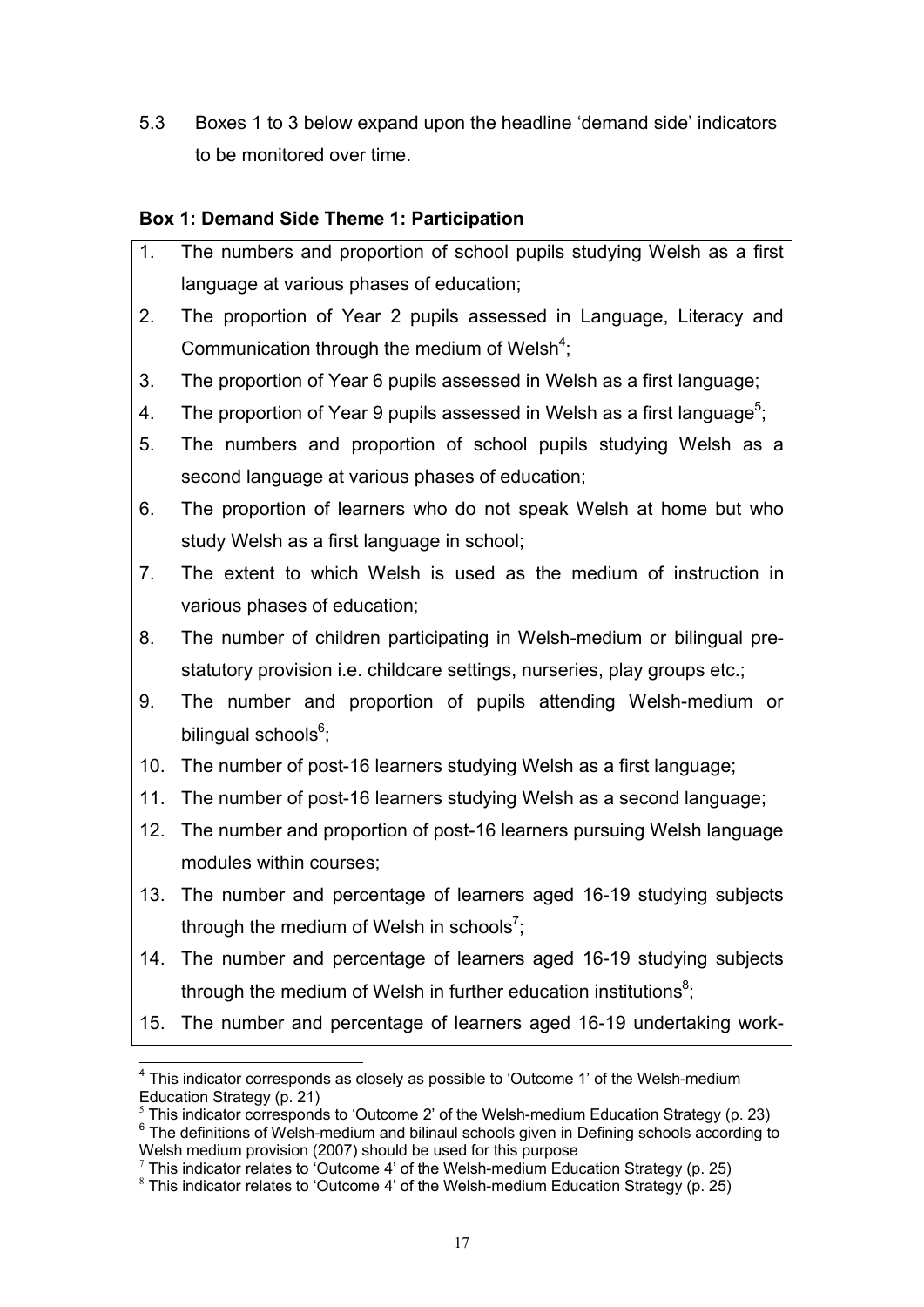based learning through the medium of Welsh<sup>[9](#page-18-0)</sup>;

- 16. Total A level Welsh (first language) entries as a percentage of GCSE Welsh (first language) entries two years previously<sup>[10](#page-18-1)</sup>;
- 17. Total A level Welsh (second language) entries as a percentage of full and short course GCSE Welsh (second language) entries two years previously $11$ ;
- 18. The number of learners studying Welsh in Higher Education;
- 19. The number of learners studying Welsh language modules as part of Higher Education courses;
- 20. The number of enrolments on WfA courses at the various levels;
- 21. The numbers of people pursuing Adult and Community Learning through the medium of Welsh.

#### **Box 2: Demand Side Theme 2: Attainment:**

- 1. The proportion of Year 2 pupils assessed in Language, Literacy and Communication through the medium of Welsh achieving at least Level 2;
- 2. The proportion of Year 2 pupils assessed in Welsh Language Development achieving at least Level 2;
- 3. The proportion of Year 6 pupils assessed in Welsh as a first language achieving at least Level 4;
- 4. The proportion of Year 6 pupils assessed in Welsh as a second language achieving at least Level 4;
- 5. The proportion of Year 9 pupils assessed in Welsh as a first language achieving at least Level 5;
- 6. The proportion of Year 9 pupils assessed in Welsh as a second language achieving at least Level 5;
- 7. The proportion of learners entered for GCSE Welsh (first language) achieving grades A\*-C;
- 8. The proportion of learners entered for GCSE Welsh (second language) achieving grades A\*-C;

 $\overline{a}$  $9$  This indicator relates to 'Outcome 4' of the Welsh-medium Education Strategy (p. 25)

<span id="page-18-2"></span><span id="page-18-1"></span><span id="page-18-0"></span> $10$  This indicator corresponds to 'Outcome 5a' of the Welsh-medium Education Strategy (p. 26)

<sup>&</sup>lt;sup>11</sup> This indicator corresponds to 'Outcome 5b' of the Welsh-medium Education Strategy (p. 26)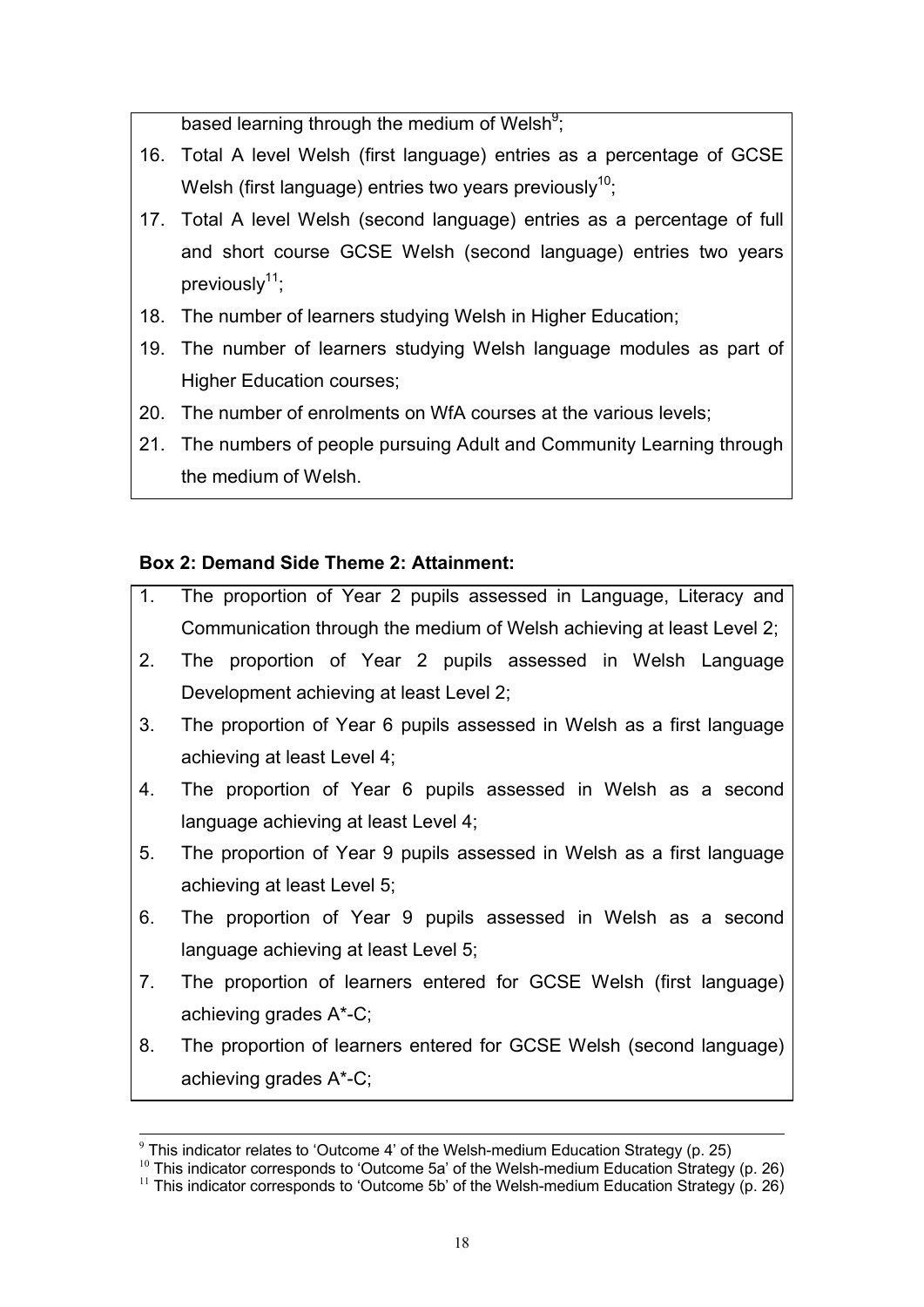- 9. The proportion of learners entered for GCSE Welsh (first language) who are also entered for two further Level 1/2 qualifications through the medium of Welsh<sup>[12](#page-19-0)</sup>:
- 10. The proportion of learners entered for GCSE Welsh (first language) who are also entered for five further Level 1/2 qualifications through the medium of Welsh $13$ :
- 11. The proportion of post-16 learners who complete Welsh language qualifications successfully;
- 12. The proportion of participants in further education institutions who are assessed through the medium of Welsh;
- 13. The proportion of participants in work based learning programmes who are assessed through the medium of Welsh
- 14. The credits attained by WfA participants as a proportion of the credits required to attain full learning aims $^{14}$  $^{14}$  $^{14}$ ;

### **Box 3: Demand Side Theme 3: Progression:**

- 1. The proportion of pupils who continue to study Welsh as a first language in successive Key Stages;
- 2. The proportion of pupils who progress with Welsh-medium or bilingual education at successive Key Stages;
- 3. The proportion of learners progressing from Welsh-medium or bilingual education pre-16 to Welsh-medium post-16 provision;
- 4. The proportion of WfA participants who progress onto courses at successive levels.

<span id="page-19-0"></span> $\overline{a}$  $12$  This indicator corresponds to 'Outcome 3a' of the Welsh-medium Education Strategy (p. 24)

<span id="page-19-2"></span><span id="page-19-1"></span><sup>&</sup>lt;sup>13</sup> This indicator corresponds to 'Outcome 3b' of the Welsh-medium Education Strategy (p. 24) <sup>14</sup> This accords with one of five 'learner outcome measures' set out in Guidance on Welsh for Adults data 2010/11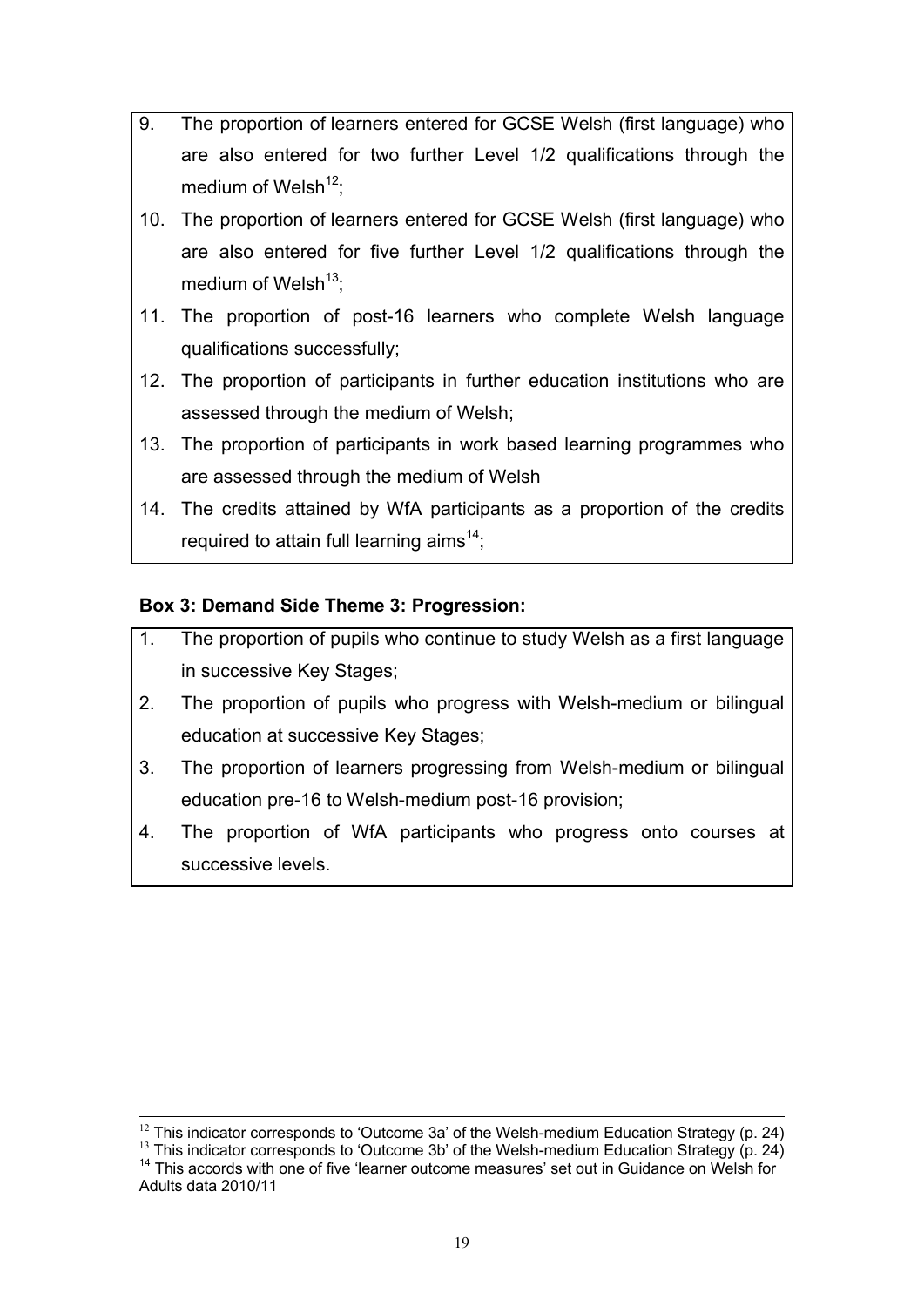### <span id="page-20-0"></span>**6. EVALUATION METHODS**

- 6.1 The Welsh-medium Education Strategy is wide ranging and complex. Its effects upon the education and training system will be gradual, with changes becoming apparent as time goes on. Some effects (most particularly demand side effects) will not become wholly apparent for a number of years and this means that the evaluation framework needs to provide for formative assessments of particular aspects of the Strategy. The logic model which forms the basis of the framework is helpful in this respect in that it identifies intermediate steps along the way to realising the impacts which the Strategy seeks to bring about. Formative evaluation will also be crucial in enabling the Welsh Government and other stakeholders to adjust activities being undertaken in order to maximise their effects and to prepare the ground for summative reviews of particular initiatives.
- 6.2 It is intended that the programme of research guided by the evaluation framework will give rise to a better understanding of the effectiveness of different approaches to developing and promoting education in and through a minority language. Consideration needs to be given to the international literature in undertaking various elements of evaluation, so that Wales learns from and contributes to the wider body of knowledge relating to the development of minority languages.
- 6.3 The sections that follow present an overview of methodological approaches and streams of work that will allow an evaluative assessment of the Strategy's effects, effectiveness and efficiency. These approaches are intended to supplement any analysis to be undertaken as part of the annual reporting process, albeit that elements of the evaluative work to be undertaken could form the basis of thematic features within Welsh-medium Education Strategy annual progress reports.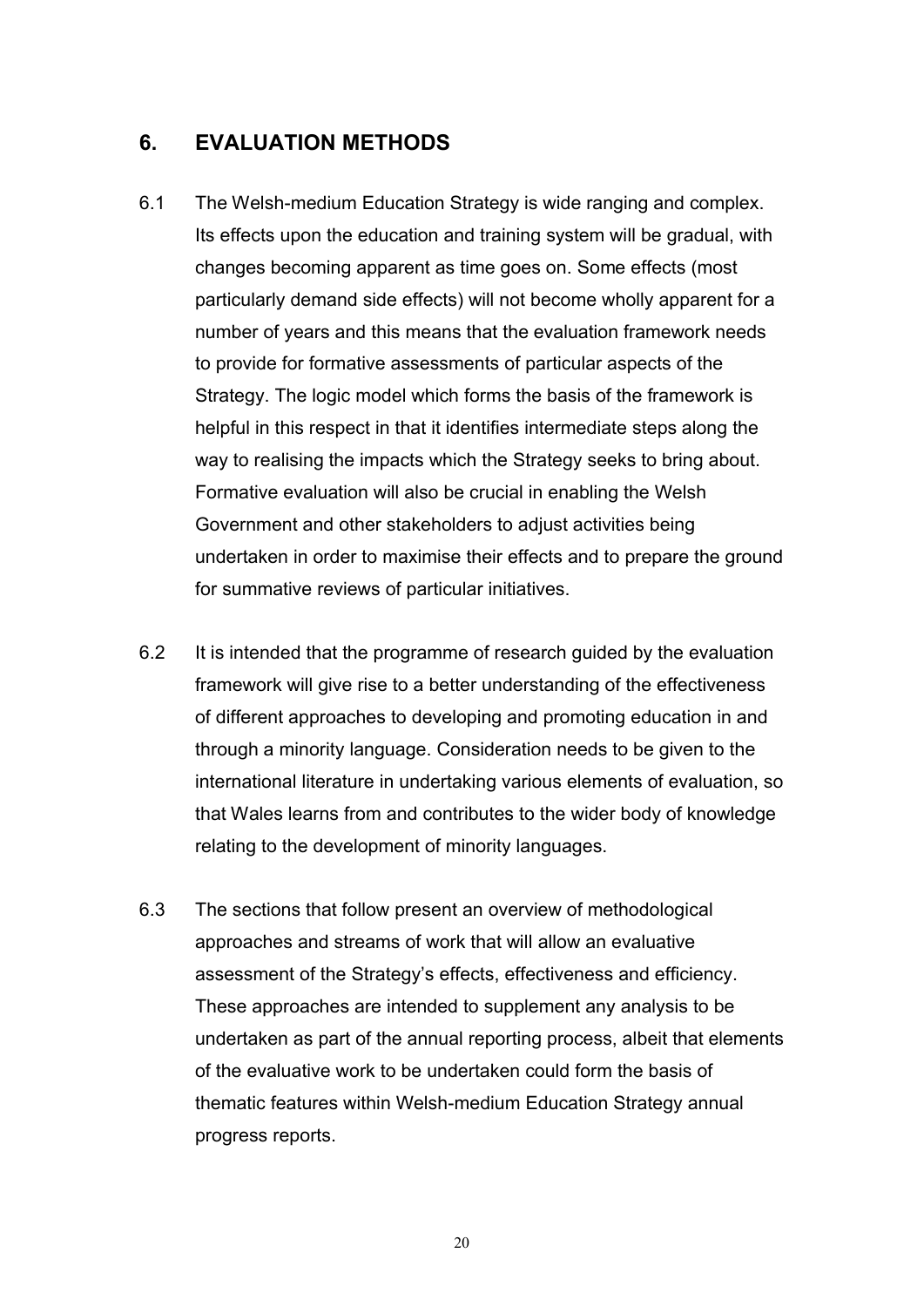#### *Policy Reviews*

- 6.4 The Welsh-medium Education Strategy has a key role to play in influencing the development and implementation of wider education and training policy in Wales. Indeed, given the cross-cutting nature of Welsh-medium education, it is essential that the vision and principles underpinning the Strategy' are ingrained within all Welsh Government education and training policies.
- 6.5 It is essential, therefore, that the evaluation framework provides for the assessment of the extent to which emerging Welsh Government education and training policy accords with the ambitions of the Strategy and whether Welsh language and Welsh-medium considerations are mainstreamed within education and training initiatives. This will be done by means of three-yearly reviews of policy developments, incorporating the examination of relevant Welsh Government policy statements and of guidance issued to learning providers. Consideration will also be given to the role played by the Welsh in Education Unit in advising colleagues across the Department for Education and Skills in the development of specific policies.

#### *Area Reviews*

6.6 A key strand of the evaluation programme will be a rolling four year programme of 'area reviews', focusing on individual or clusters of local authority areas. Although responsibility for planning Welsh-medium provision in schools and preparing Welsh in Education Strategic Plans rests with local authorities, school support arrangements are evolving at present, and it is likely that cooperation across local authority boundaries will be a more pronounced feature of future arrangements. Furthermore, non-maintained, FE, WBL and WfA providers already function across local authority areas and consideration will need to be given to the spatial levels at which wider 'markets' for Welsh-medium learning clear. A first step in scheduling a programme of area reviews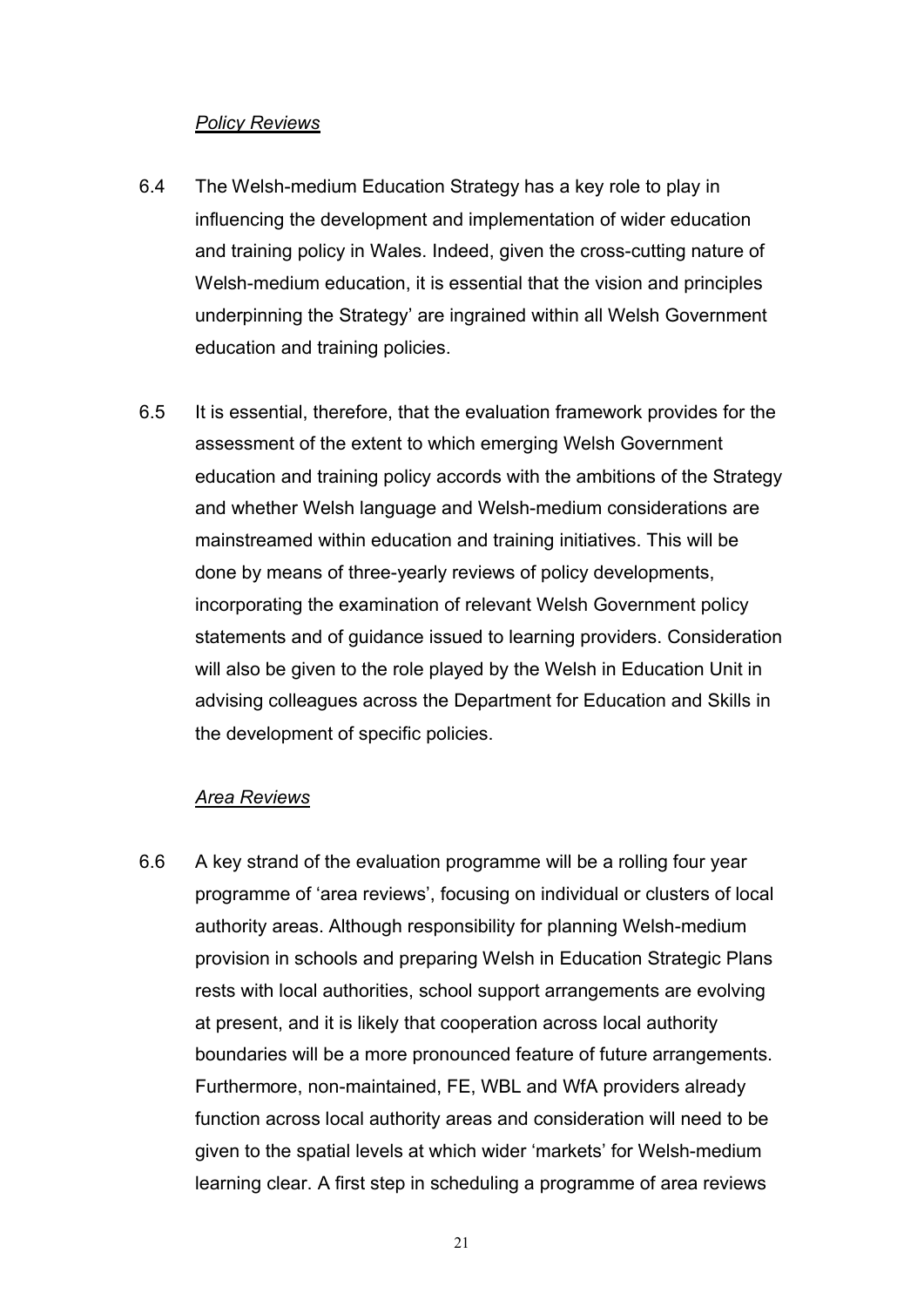will be for the Welsh Government to determine the spatial levels at which such reviews should be undertaken.

- 6.7 Area reviews will build upon the work to be done by the Welsh Government<sup>[15](#page-22-0)</sup> by adding a qualitative dimension to analyses of quantitative data in order to provide a more objective and rounded assessment of the effects of the Strategy at a local, regional and national level. The reviews will lead to a deeper understanding of the challenges faced in responding to the Strategy (including those faced by schools in responding to local authorities' agendas and the education and training community more widely in responding to the regionalisation agenda), allow comparisons to be drawn between the approaches taken in different areas and highlight good practice that can be shared. Areas reviews will involve a combination of desk based research and fieldwork.
- 6.8 The desk based element of reviews will involve the examination of a range of documents, including:
	- o Local authorities' Welsh in Education Strategic Plans (WESPs) and Children and Young People's Partnership Plans (CYPP Plans);
	- o Annual reports on the offer and take up of Welsh-medium courses within local curricula (as required under the Learning and Skills (Wales) Measure);
	- o Annual reports on language continuation from one key stage to another (within WESPs);
	- o FEIs' Welsh Language Schemes (FEI WLS) and self-assessment reports;
	- o WBL providers' tenders/operational plans and self-assessment reports;
	- o Estyn inspections of Welsh-medium provision and planning at local authority level<sup>[16](#page-22-1)</sup>;

 $\overline{a}$ 

<span id="page-22-1"></span><span id="page-22-0"></span> $15$  Specifically the Schools Standards Unit, the Further Education Division and the Business and Skills Division within DfES

<sup>&</sup>lt;sup>1</sup> The Welsh-medium Education Strategy Consultation Document (2009) indicated that in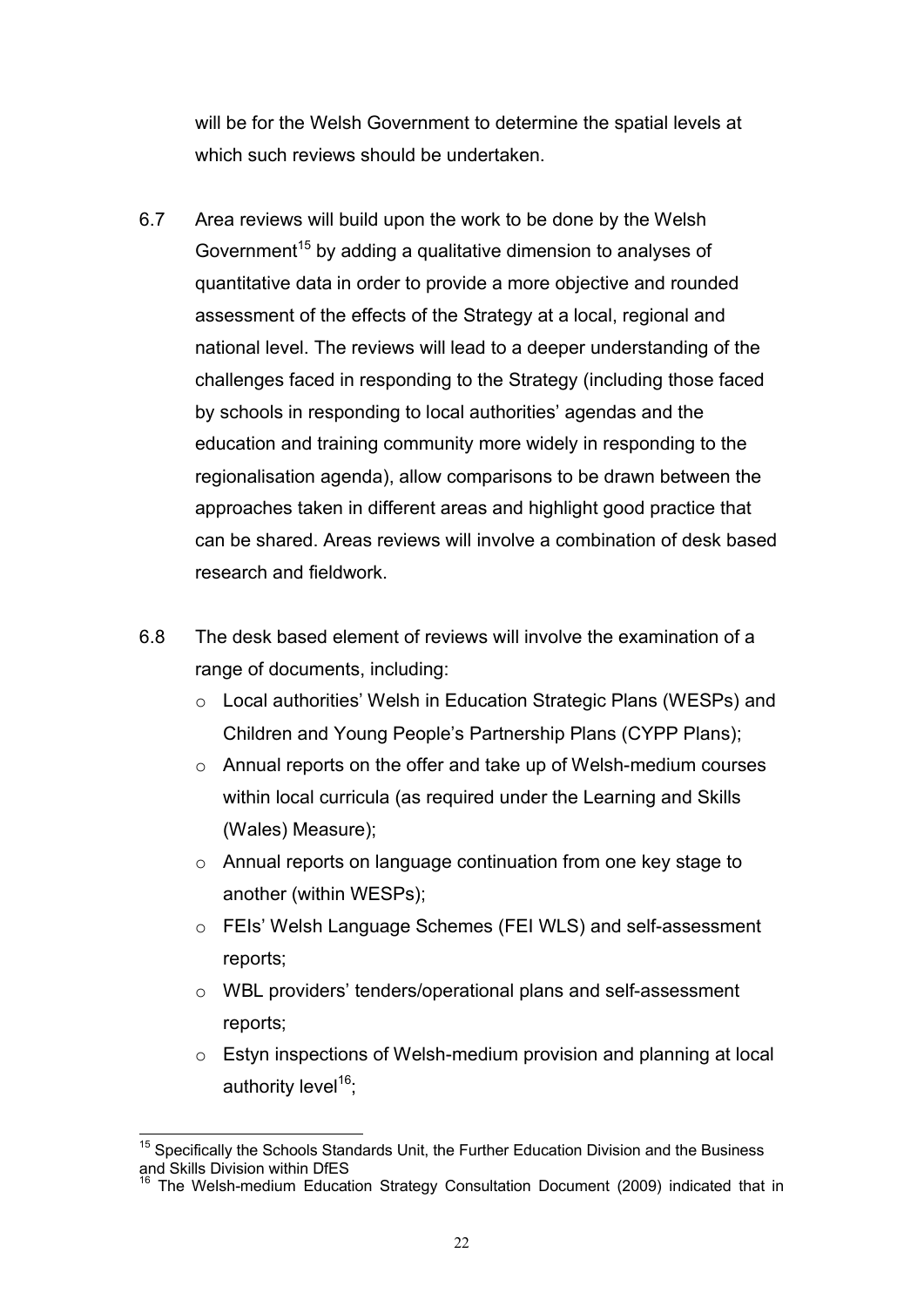- o Relevant Estyn provider inspection reports;
- o Analyses produced by the DfES' School Standards Unit and Further Education Division;
- o PLASC and LLWR datasets;
- o Other relevant evaluation materials (see below).
- 6.9 The fieldwork will allow the voice of stakeholders who are directly involved in the implementation of the Strategy to be heard. It will involve discussions with various stakeholders, drawing upon the intelligence gleaned from the documents reviewed. Such stakeholders could include:
	- o Local authorities' or regional School Improvement Teams;
	- o Early Years providers, including Mudiad Meithrin, National Day Nurseries Association (NDNA), National Child Minders Association (NCMA) and Wales Pre-school Playgroups Association (WPPA) representatives;
	- o School and further education colleges' governing bodies;
	- o Parents/carers;
	- o School staff;
	- o Further Education Colleges;
	- o Work Based Learning Providers;
	- o Youth Service Teams;
	- o Welsh language/social organisations like Urdd Gobaith Cymru, Mentrau Iaith and Young Farmers' Clubs;
	- o Careers Welsh;
	- o Welsh for Adults Centres;
	- o The Welsh in Education Unit;
	- $\circ$  The Schools Standards Unit, the Further Education Division and the Business and Skills Division within DfES;
	- o Other branches within the DfES, as well as other Departments within the Welsh Government, as appropriate;
	- o The Welsh Local Government Association;

 $\overline{\phantom{a}}$ order to strengthen 'the focus on the delivery of this Strategy', Estyn would inspect 'Welshmedium provision and planning at local authority level' (item 9.1, p47)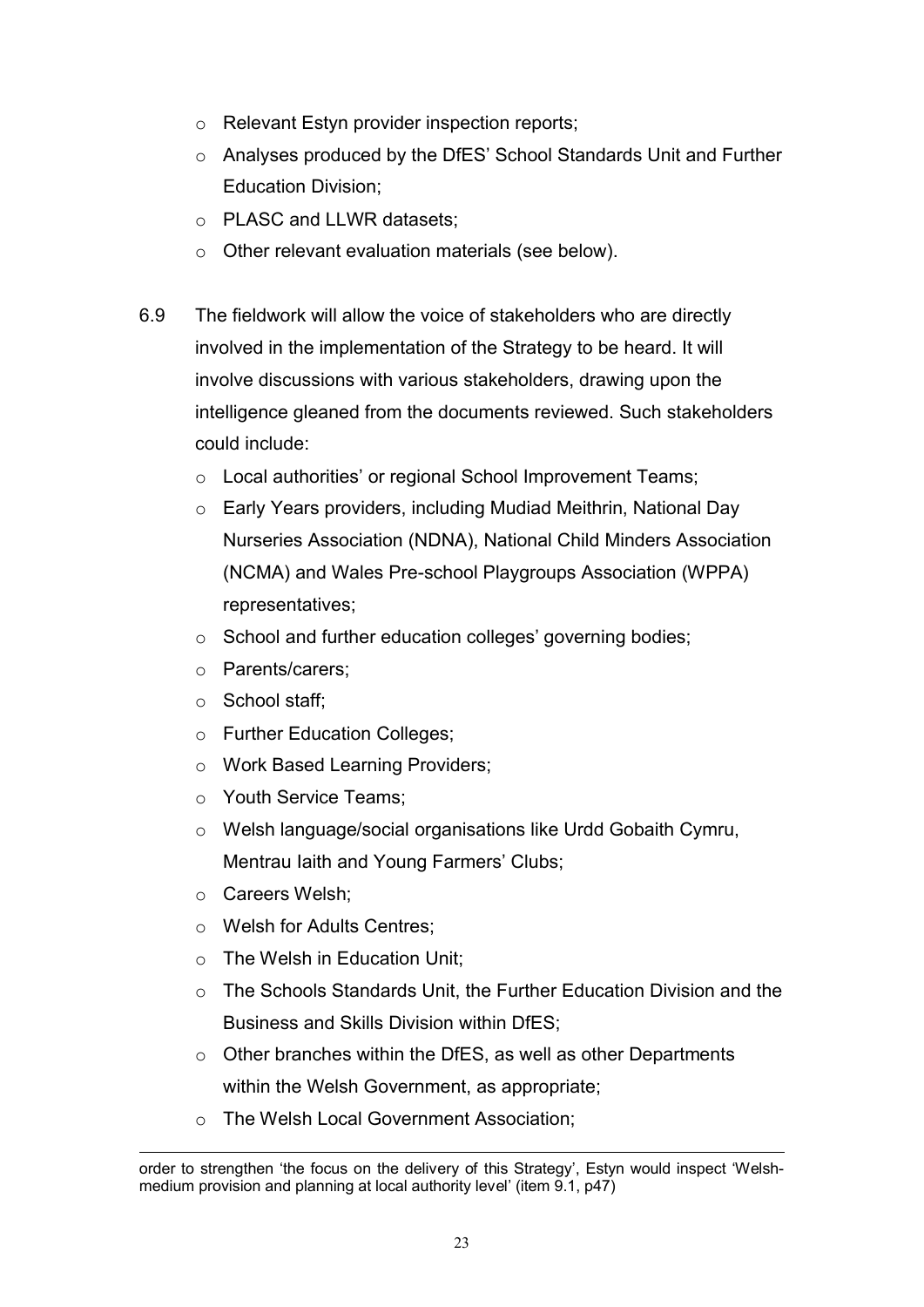- o Estyn
- o Learners.
- 6.10 The Welsh Government will need to discuss the findings of area reviews with members of local learning networks/Children and Young People's Partnerships (CYP Partnerships). This dialogue should then lead to the development of action plans to address weaknesses identified.
- 6.11 The fieldwork undertaken during area reviews will also provide an opportunity to explore stakeholders' perceptions of overarching issues such as the Strategy's continued relevance, the leadership offered by the Welsh Government and changes within the policy context which affect their ability to respond to the Strategy. Finally, area reviews provide a potentially valuable source of material to inform the Welsh Government's Welsh-medium Education Strategy Annual Reports.

#### *Specific Studies*

- 6.12 Some evaluation questions will require specific studies to illuminate the effects of activities undertaken under the auspices of the Strategy. Specific studies may also be necessary to develop a better understanding of particular issues or to explore the validity of some of the assumptions which underpin the Strategy, whether undertaken as stand-alone pieces of work or as elements of wider lines of enquiry. Discussions with stakeholders highlighted some areas of particular interest/concern and these have informed the development of the evaluation framework.
- 6.13 The methods to be adopted in undertaking particular studies will need to be determined on a case by case basis, depending on the nature of the research questions. However, it is likely that there will be scope for using quasi-experimental approaches to addressing particular questions. An example might be the use of 'matched pair analyses' to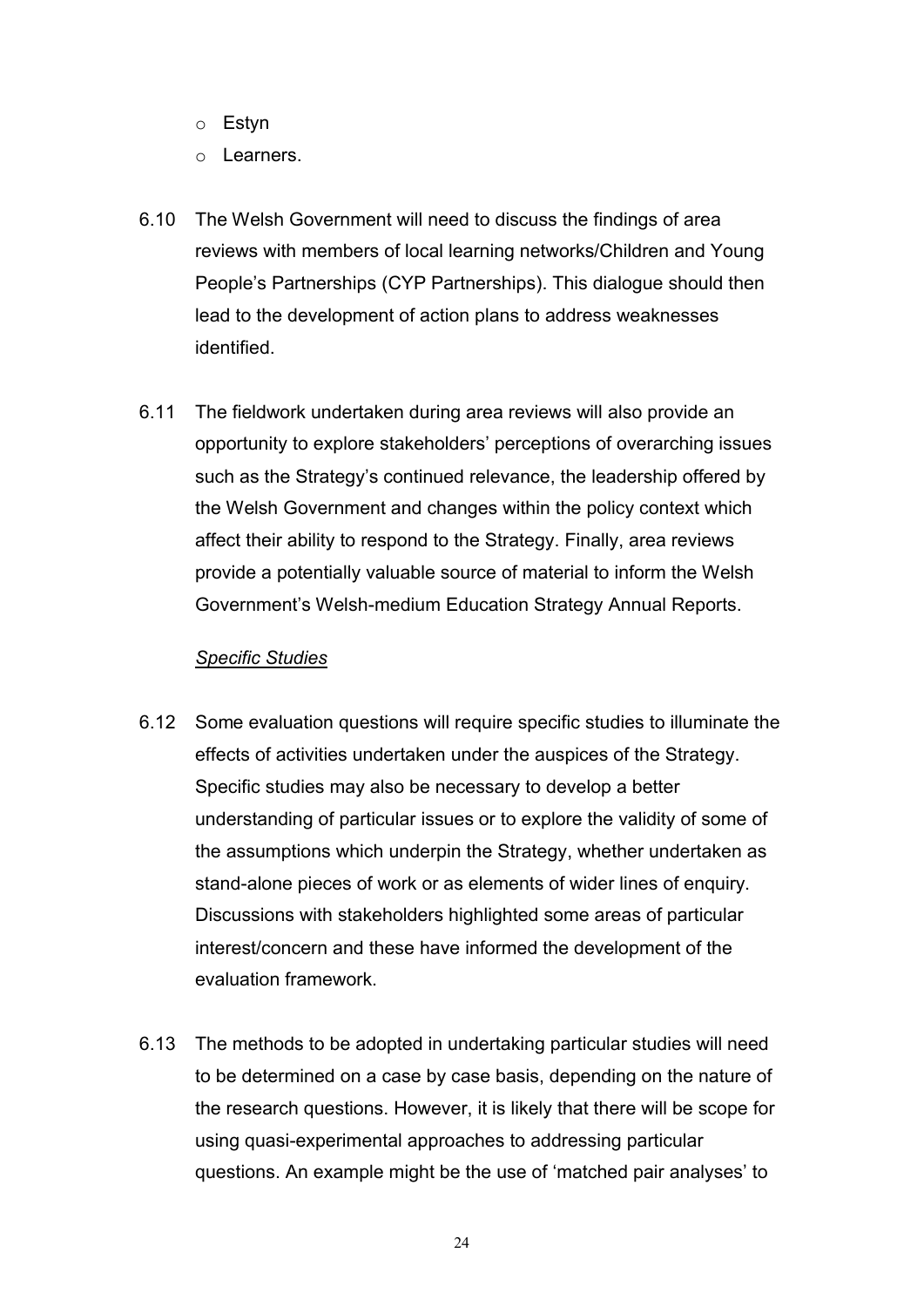explore the relative effects of different approaches to developing learners' Welsh language skills.

#### *Facilitated Action Research within 'Practitioner Evaluation/Research Groups'*

- 6.14 The *School Effectiveness Framework* points to the role of teaching professionals in driving up the quality of learning provision. Practitioner Evaluation/Research Groups could play a useful role in undertaking specific studies/strands of action research on behalf of the Welsh Government. Indeed, configurations such as 14-19 Networks provide a means of bringing practitioners together to work across some sectoral divides. Having said this, however, it is acknowledged that on-going changes in local authority and regional consortia school support arrangements may hinder practitioners' ability to engage in Practitioner Evaluation/Research Groups, particularly in the short term.
- 6.15 In order that action research provides lessons which are widely applicable and models which are replicable, particular Practitioner Evaluation/Research Groups should be supported by external facilitators, possibly Higher Education Institutions, to focus upon specific issues. The issues to be addressed should be agreed by the Welsh in Education Unit and it should also coordinate the sharing of knowledge to emerge from action research of this kind.

#### *Surveys of Learners*

6.16 The main 'beneficiaries' of the Welsh-medium Education Strategy will be young people and it will be important to explore the effects of the Strategy upon them. Measures of 'participation', 'attainment' and 'progression' provide obvious long-wave indicators in this respect, but these need to be augmented by more immediate information about the Strategy's effects upon the education and training system as it is perceived by young people.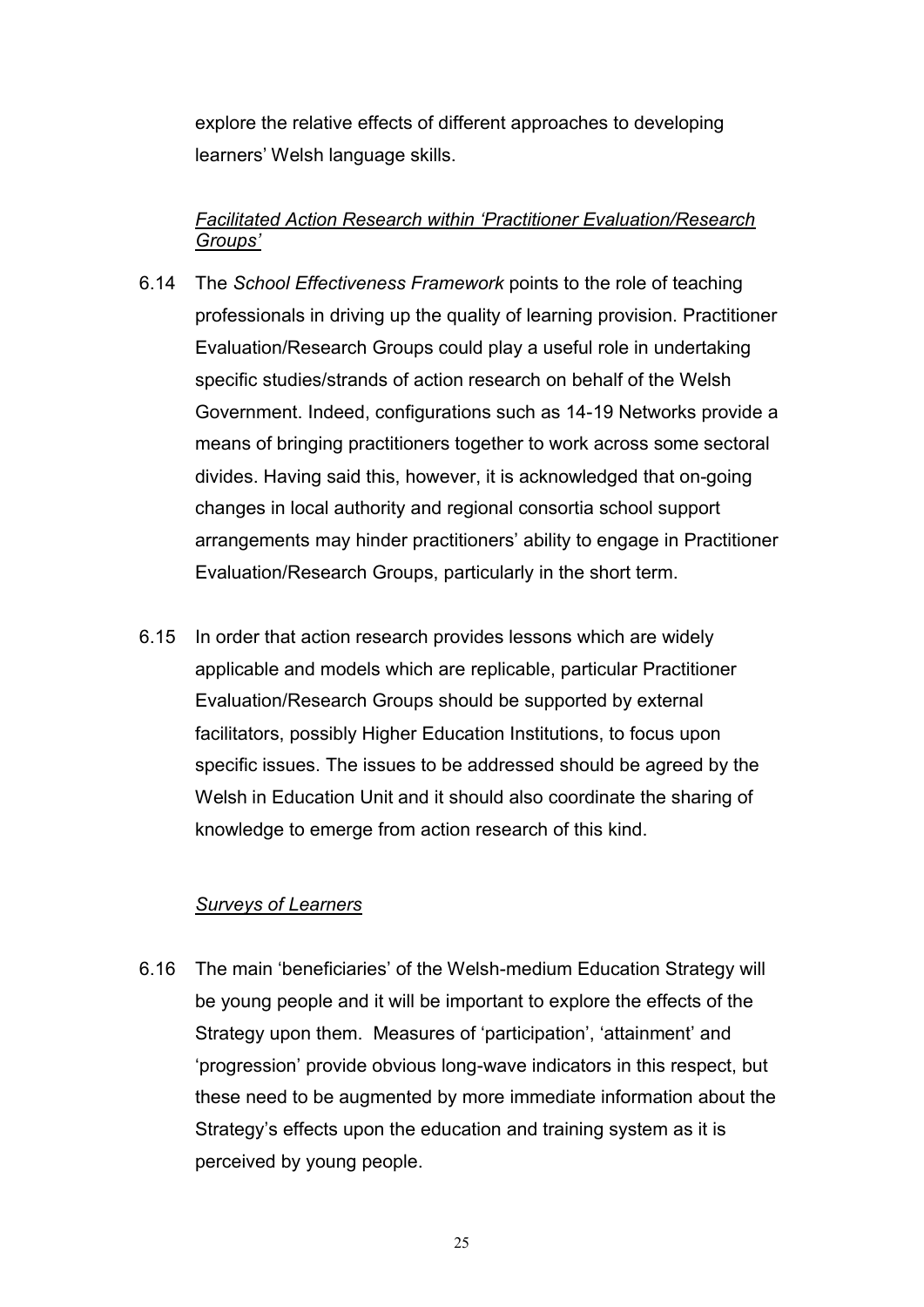- 6.17 In order to capture such information periodic surveys of young people should be undertaken to explore issues such as:
	- o Attitudes towards the Welsh language at school;
	- o Attitudes towards the Welsh language in life more generally;
	- o The extent to which young people use the Welsh language outside the classroom, both in school/FEIs and in the community;
	- o Perceptions of the value of Welsh-medium education;
	- o Perceptions of the attractiveness of various types of Welsh-medium extra-curricular/out of school activities;
	- o Perceptions of Welsh-medium learning materials;
	- o The availability of Welsh-medium support structures, including Virtual Learning Environments (VLEs), mentors, careers advisors and so forth;
	- o Extent to which learners use Welsh-medium support structures of this kind.
- 6.18 In the past, Learner Voice Surveys explored learners' perceptions of the 'Welsh/Welsh language support' on offer and whether learners preferred to 'learn through the medium of Welsh'. Consideration is currently being given to undertaking further Learner Voice surveys and such studies, were they to be undertaken on a regular basis, would provide invaluable intelligence in assessing the effects, over time, of the Welsh-medium Education Strategy, as evidenced by learner perceptions.
- 6.19 The 'Millennium Cohort Study'<sup>[17](#page-26-0)</sup> should be used as a vehicle for exploring young people's experiences and perceptions of Welsh language and Welsh-medium education. Indeed the Millennium Cohort

<span id="page-26-0"></span> $17$ The Millennium Cohort Study (MCS) is a research project following the lives of around 19,000 children born in the UK in 2000/1 (2,799 in Wales). The study has tracked the Millennium children through their early childhood years and is intended to follow them into adulthood. Thus far, the MSC has involved four surveys of parents and 'millennium cohort' children – at age [nine months, three, five and](http://www.cls.ioe.ac.uk/mcs1) [seven](http://www.cls.ioe.ac.uk/mcs4) years. The next sweep [of the study](http://www.cls.ioe.ac.uk/mcs5) is planned for 2012, as the 'millennium cohort' makes the transition from primary to secondary school.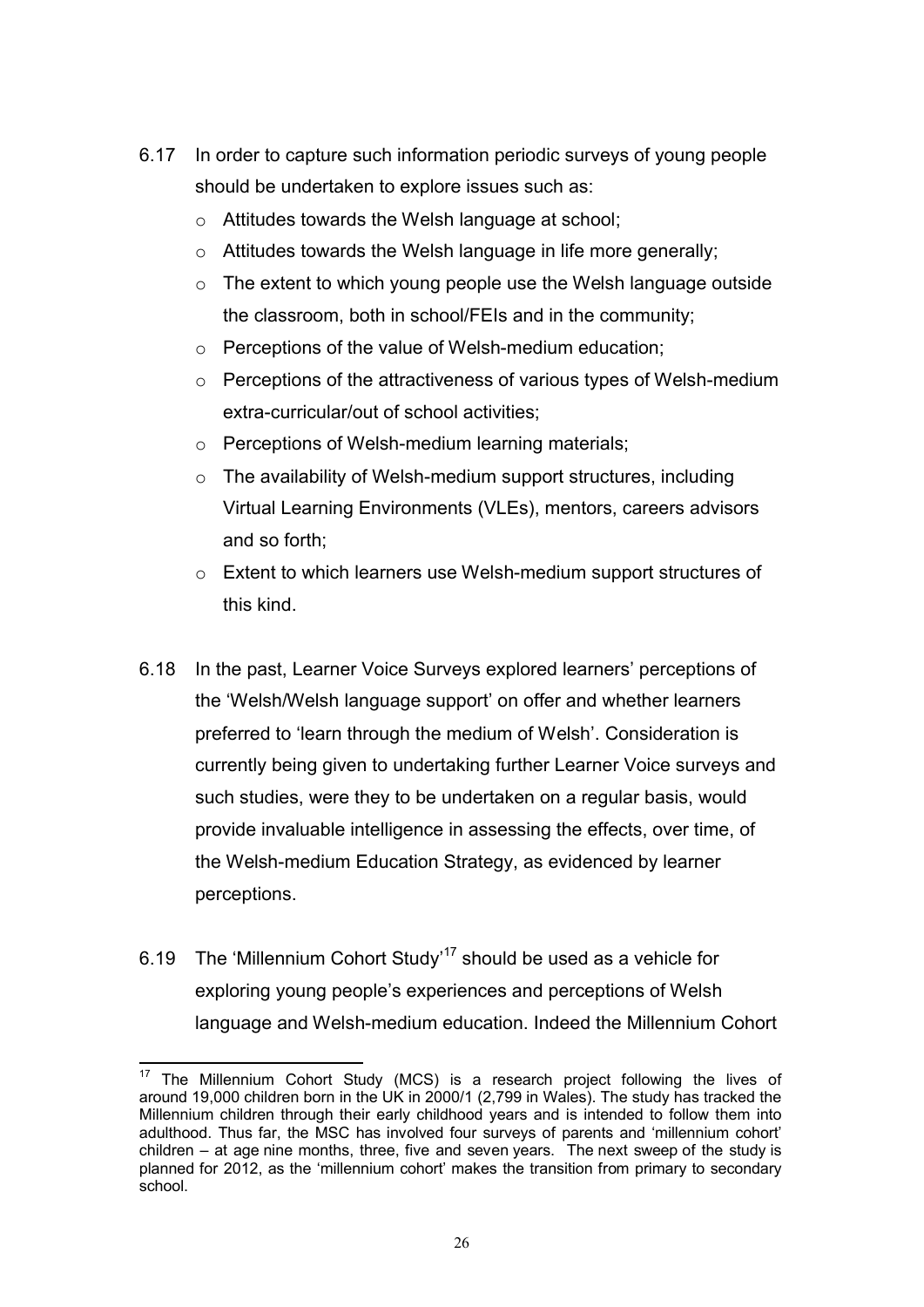Study offers the advantage of providing a longitudinal dimension with a cohort of young people who will have started their educational journeys before the advent of the Welsh-medium Education Strategy.

- 6.20 Given the imminence of the next sweep of the Millennium Cohort Study, urgent action should be taken to review data provided by previous sweeps in order to assess whether it provides material of use in evaluating the Welsh-medium Education Strategy. Steps should also be taken to explore whether new lines of enquiry appertaining to the Welsh-medium Education Strategy might be built into the 2012 and subsequent sweeps.
- 6.21 The proposed UK wide 'Olympic Cohort Study' provides a particularly exciting opportunity to track the attitudes and behaviours of the parents of and of children born in 2012, just as the Welsh-medium Education Strategy moves into the implementation stage. From a Welsh-medium Education Strategy point of view, there is a very strong argument for boosting sample sizes in Wales, much in line with what was done for the Millennium Cohort Study.

#### *Population Surveys*

6.22 *A Living Language: A Language for Living Consultation Document* (2010) recognises 'the need for regular language use surveys, which build upon Census data on language ability'. It also speaks of the need for 'regular attitudinal surveys to monitor attitudes towards Welsh and its usage' (p35). Such surveys clearly present an opportunity to explore the effects of the Welsh-medium Education Strategy, alongside other Welsh Government policies, on attitudes towards the Welsh language, towards Welsh-medium education and towards learning Welsh. Whilst acknowledging the potential utility of such surveys, however, we recognise their limitations in terms of being able to attribute any changes to the Welsh-medium Education Strategy.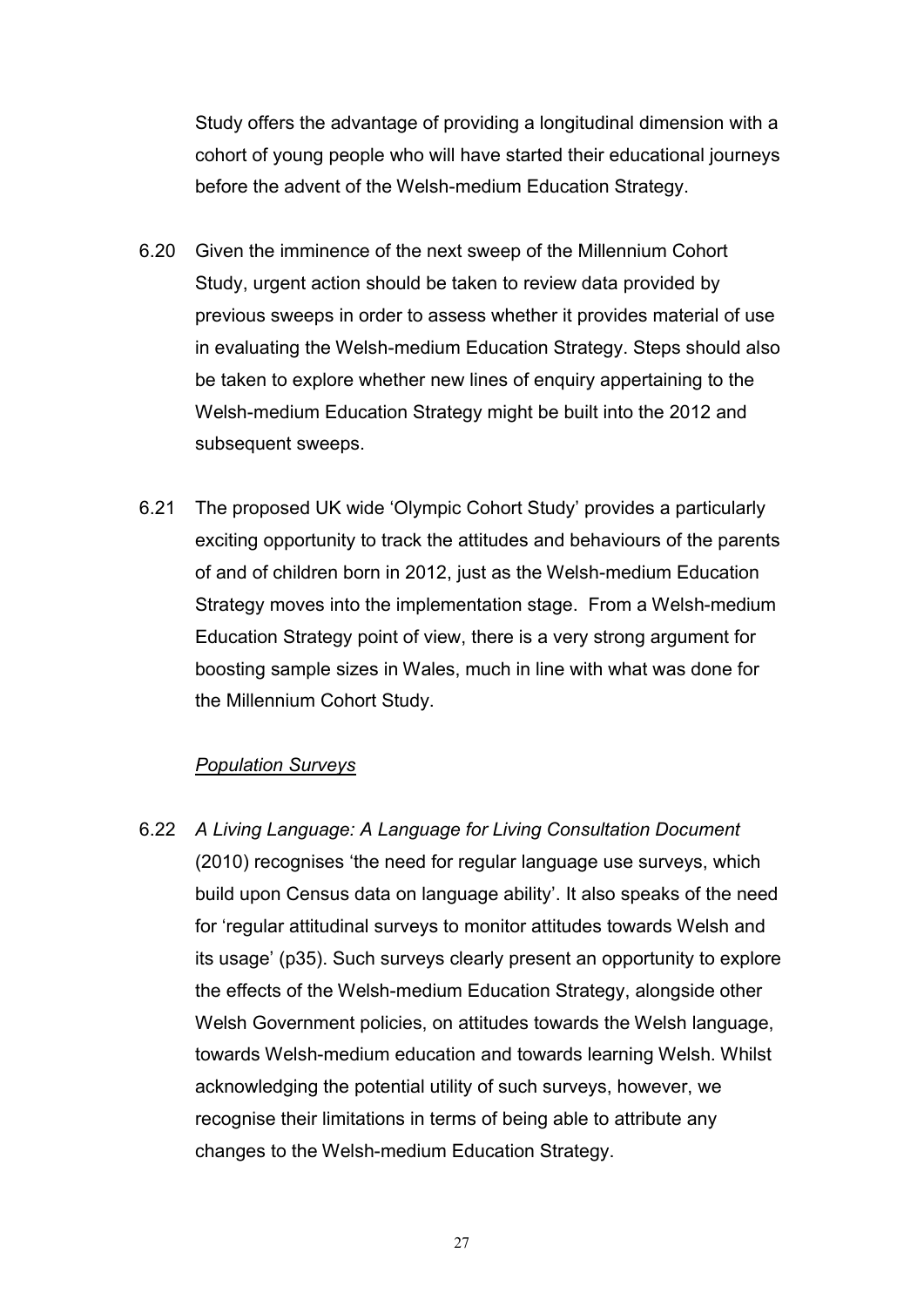- 6.23 Questions which could be included in such surveys might relate to:
	- o Perceptions of the availability of Welsh-medium education;
	- o Perceptions of the availability and quality of opportunities to learn Welsh;
	- o The impact of Welsh-medium education on the general use of the language in the community
	- o Perceptions of the value of Welsh and its contribution to individuals' quality of life.

#### *Assessment of Practitioners' Welsh Language Skills*

6.24 Much remains to be done in terms of understanding the Welsh language skills profile and the related training needs of the education and training workforce. The Review of the Welsh Language Support Service for Schools (2011) pointed to the need for 'a suite of simple assessment tools to allow participating practitioners' language levels to be measured … tied into Welsh for Adults levels' and 'tailored to reflect language appropriate to teaching'.

#### *Practitioner Feedback*

- 6.25 Consideration needs to be given to how practitioners' opinions on certain issues might be attained. Examples might include their views about:
	- o The value of Welsh language skills to teaching/training practitioners and in the wider economy;
	- $\circ$  The utility of Welsh language/methodology training received what difference does it make to their teaching practice?
	- o The relevance, quality and utility of teaching and learning resources commissioned under the auspices of the Strategy?
	- $\circ$  Gaps in the availability of Welsh-medium teaching and learning resources – notwithstanding the work done by the Welsh Government and WJEC resource panels;
	- o Practical difficulties faced in making more use of Welsh in the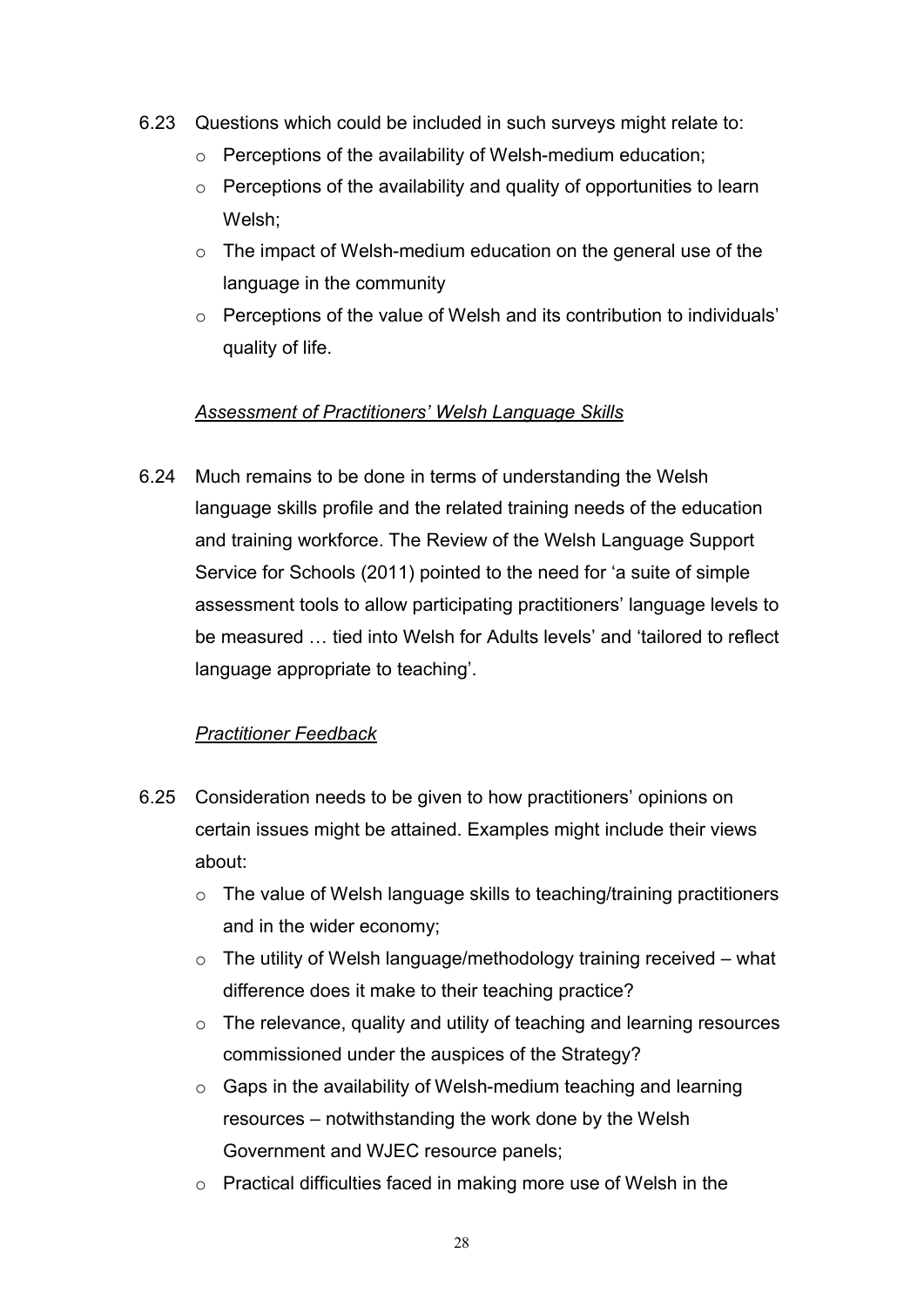classroom or the workplace.

### *Use of Existing Databases*

- 6.26 Existing databases such as PLASC, LLWR and HESA provide potentially invaluable sources of data, particularly in relation to the Strategy's longer term effects upon the education and training system and learners themselves. We are conscious, however, that the data available from the LLWR and PLASC systems are limited and will inevitably be dated, and for some areas there are concerns about data quality. Whilst they will generally be adequate to show trends over time, they will not paint an up-to-the-minute picture of provision and may, on occasion, need to be supplemented by intelligence from other sources.
- 6.27 We recognise that some of the demand side measures and indicators we suggest are reliant on data where there are concerns about data quality. In using the evaluation framework, it will clearly be necessary to flag up such areas; nevertheless, the Welsh Government continually strives to improve the quality, validity and utility of education statistics gathered. This means that existing methods of data collection may well evolve<sup>[18](#page-29-0)</sup> and consideration will need to be given to the implications of any changes made upon the comparability of data collected at different times.

#### *Estyn Inspections*

6.28 Estyn inspection reports will provide an important source of intelligence to feed into the area reviews discussed above. However, there is also scope to accommodate wider aspects of the evaluation framework within Estyn's annual remit. An example of this would be the Minister's request in his 2011/12 Remit Letter that Estyn report 'on the Welsh

<span id="page-29-0"></span> $\overline{a}$  $18$  E.g. proposals are afoot to adopt Awarding Organisations as the sole source of data about qualifications achieved by learners. At present, information about qualifications achieved by learners in FE and WBL settings are collected from the providers concerned as opposed to Awarding Organisations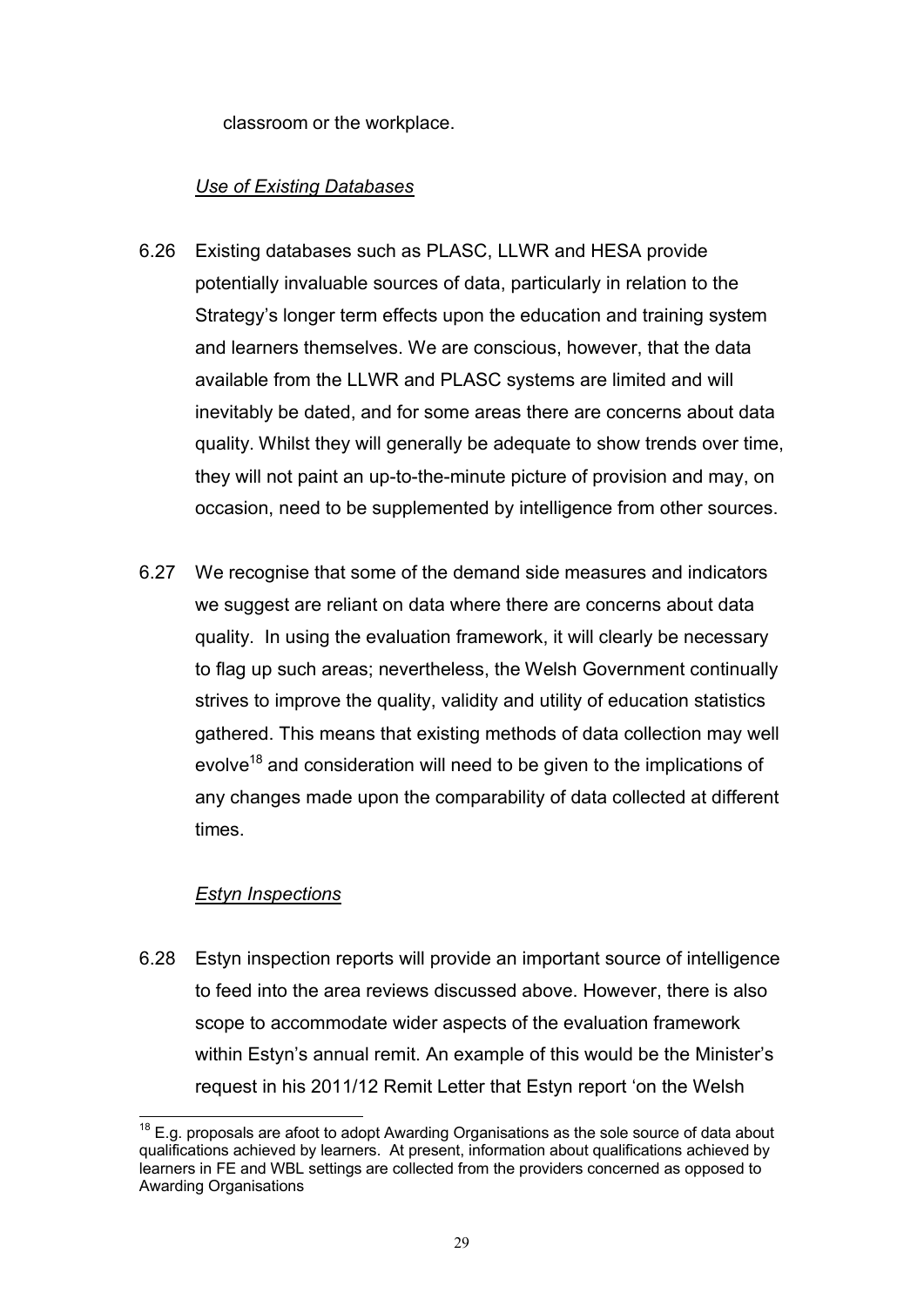language element of the Foundation Phase' as part of DfES' 'wider evaluation of the Foundation Phase'. Estyn's 2011/12 Remit Letter further indicates that a review of 'Welsh second language …KS2 standards' will be undertaken from 2012/13 onwards.

#### *Use of other Evaluation and Research Studies*

6.29 Table 4 below sets out a schedule of evaluation and research studies of potential relevance to the Welsh-medium Education Strategy which the Welsh Government and other stakeholders plan to undertake in the coming years. Whilst this is by no means a definitive list of studies to be undertaken, it is helpful in identifying scope for potential synergies between work to be undertaken in evaluating the Welsh-medium Education Strategy and other studies.

| <b>POLICY AREA</b>                                                                  | <b>TIMING</b> | <b>TO BE MANAGED BY</b>               |
|-------------------------------------------------------------------------------------|---------------|---------------------------------------|
| Area Inspections                                                                    | Jan 2011      | Estyn                                 |
| <b>Census for Welsh</b>                                                             | Mar 2011      | <b>Office for National Statistics</b> |
| <b>Foundation Phase Evaluation</b>                                                  | $2011 - 2014$ | DfES, Welsh Government                |
| Welsh for Adults – Research into improving                                          | 2010-2012     | DfES, Welsh Government                |
| the way the Welsh language is transferred                                           |               |                                       |
| to adults.                                                                          |               |                                       |
| CPD – Evaluation of the Sabbaticals                                                 | 2011          | DfES, Welsh Government                |
| Scheme                                                                              |               |                                       |
| Research to gather detailed information on                                          | 2011          | DfES, Welsh Government                |
| arrangements for and delivery of Welsh                                              |               |                                       |
| Second Language at Key Stages 2, 3 and                                              |               |                                       |
| 4                                                                                   |               |                                       |
| Reasons behind decline in numbers                                                   | 2011          | Knowledge and Analytical              |
| studying Welsh A level – influences upon                                            |               | Services                              |
| their choice of subjects to study                                                   |               |                                       |
| How language schemes impact upon                                                    | 2011          | Knowledge and Analytical              |
| bilingualism in FE                                                                  |               | Services                              |
| PISA standardised assessments of 15 year                                            | 2012          | <b>OECD</b>                           |
| olds' reading skills                                                                |               |                                       |
| Report on the position of the Welsh                                                 | Dec 2015      | Welsh Language                        |
| language                                                                            |               | Commissioner                          |
| Language levels and language use surveys                                            | To be         | DfES, Welsh Government                |
|                                                                                     | determined    |                                       |
| The 2011 National Strategic Skills Audit for                                        | 2011          | DfES, Welsh Government                |
| Wales (using Employer Skills Survey data)                                           |               |                                       |
| will include an assessment of the demand                                            |               |                                       |
| for Welsh language skills in different                                              |               |                                       |
| industry sectors and, possibly, different                                           |               |                                       |
| geographical areas. This is expected to<br>inform Sector Skills Councils' policies. |               |                                       |
|                                                                                     |               |                                       |

#### **Table 4: Evaluation and Research Studies in the Pipeline**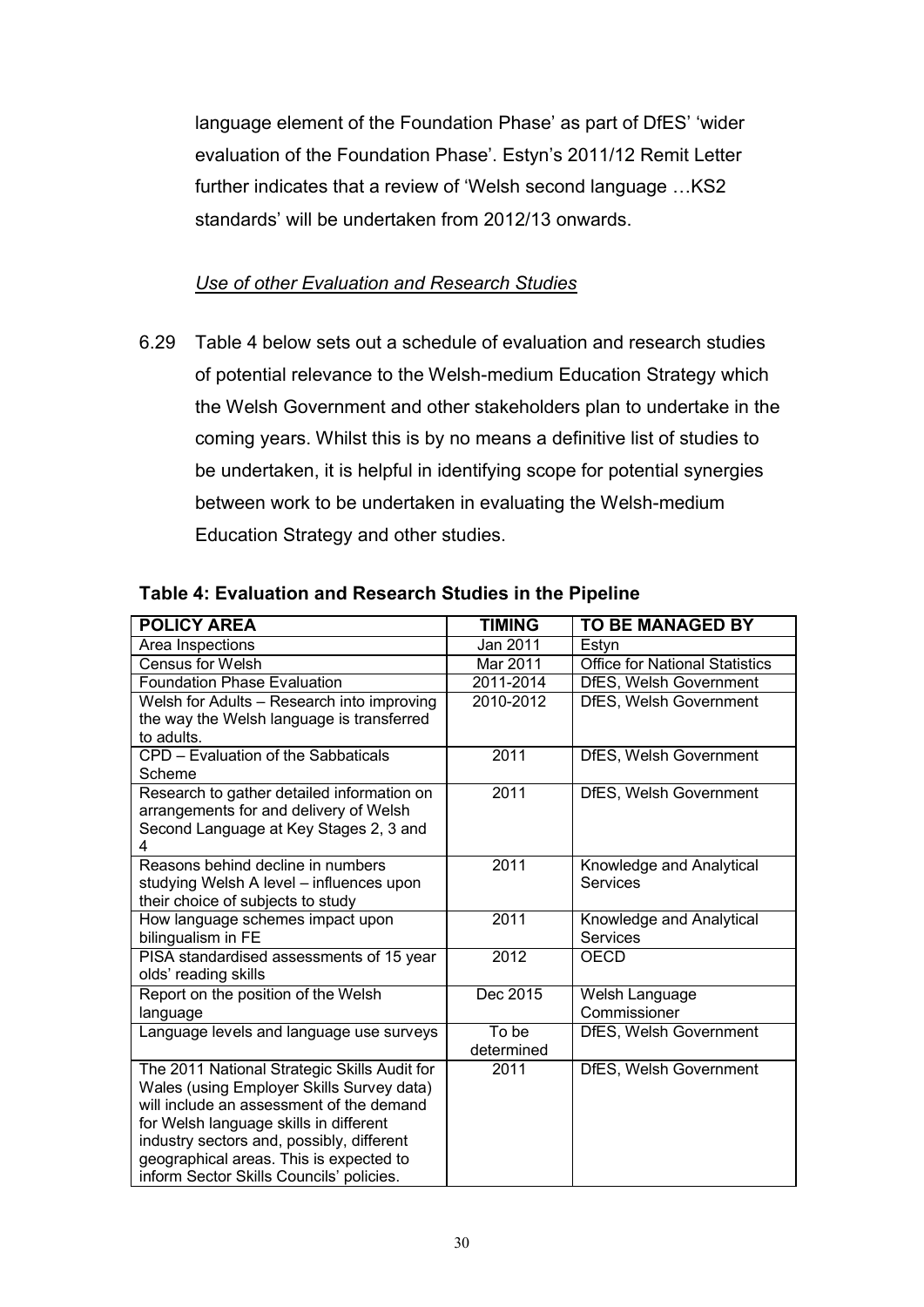| Exercise to gather Good Practice in Sector<br>Skills Councils' implementation of their<br>Welsh Language Schemes                                                                                                                                                                                                                                                                                                                                                                                                                          | Dec 2011                | Welsh Language Board                                   |
|-------------------------------------------------------------------------------------------------------------------------------------------------------------------------------------------------------------------------------------------------------------------------------------------------------------------------------------------------------------------------------------------------------------------------------------------------------------------------------------------------------------------------------------------|-------------------------|--------------------------------------------------------|
| Research into methods used by further<br>education institutions to encourage<br>learners to continue studying through the<br>medium of Welsh (as part of the Dewis Da<br>project)                                                                                                                                                                                                                                                                                                                                                         | Dec 2011                | Welsh Language Board                                   |
| Review of evidence underpinning the<br>Welsh Language Strategy, whcih will<br>involve reviewing research, statistics and<br>evaluation studies to identify evidence to<br>inform the development of the final Welsh<br>Language Strategy, the prioritisation of<br>activities and of funding. The review will<br>also make proposals on how to evaluate<br>the implementation of the Welsh Language<br>Strategy. Most of this work will be<br>undertaken in-house by the Welsh<br>Government, but will be independently<br>peer reviewed. | July 2011 -<br>Oct 2011 | DfES, Welsh Government                                 |
| Research into classroom transmission<br>practices for Welsh Language Education to<br>be commissioned as part of the Social<br>Research Department's New Ideas Fund<br>programme.                                                                                                                                                                                                                                                                                                                                                          | Oct 2011                | Knowledge and Analytical<br>Services, Welsh Government |
| Welsh Examinations Database to include<br>records of all approved qualifications<br>achieved by pupils in schools in Wales.                                                                                                                                                                                                                                                                                                                                                                                                               | Annual                  | DfES, Welsh Government                                 |
| Study to evaluate the impact of the<br>changes to education and training related<br>performance management, professional<br>standards, CPD arrangements and<br>professional learning communitieis.                                                                                                                                                                                                                                                                                                                                        | 2011-2013               | DfES, Welsh Government                                 |
| Millennium Cohort Study Wave 5: a<br>memorandum of understanding is in place<br>to pay for the Welsh boost to the MCS for<br>Wave 5 of the survey over four years.                                                                                                                                                                                                                                                                                                                                                                        | 2011-2014               | Knowledge and Analytical<br>Services, Welsh Government |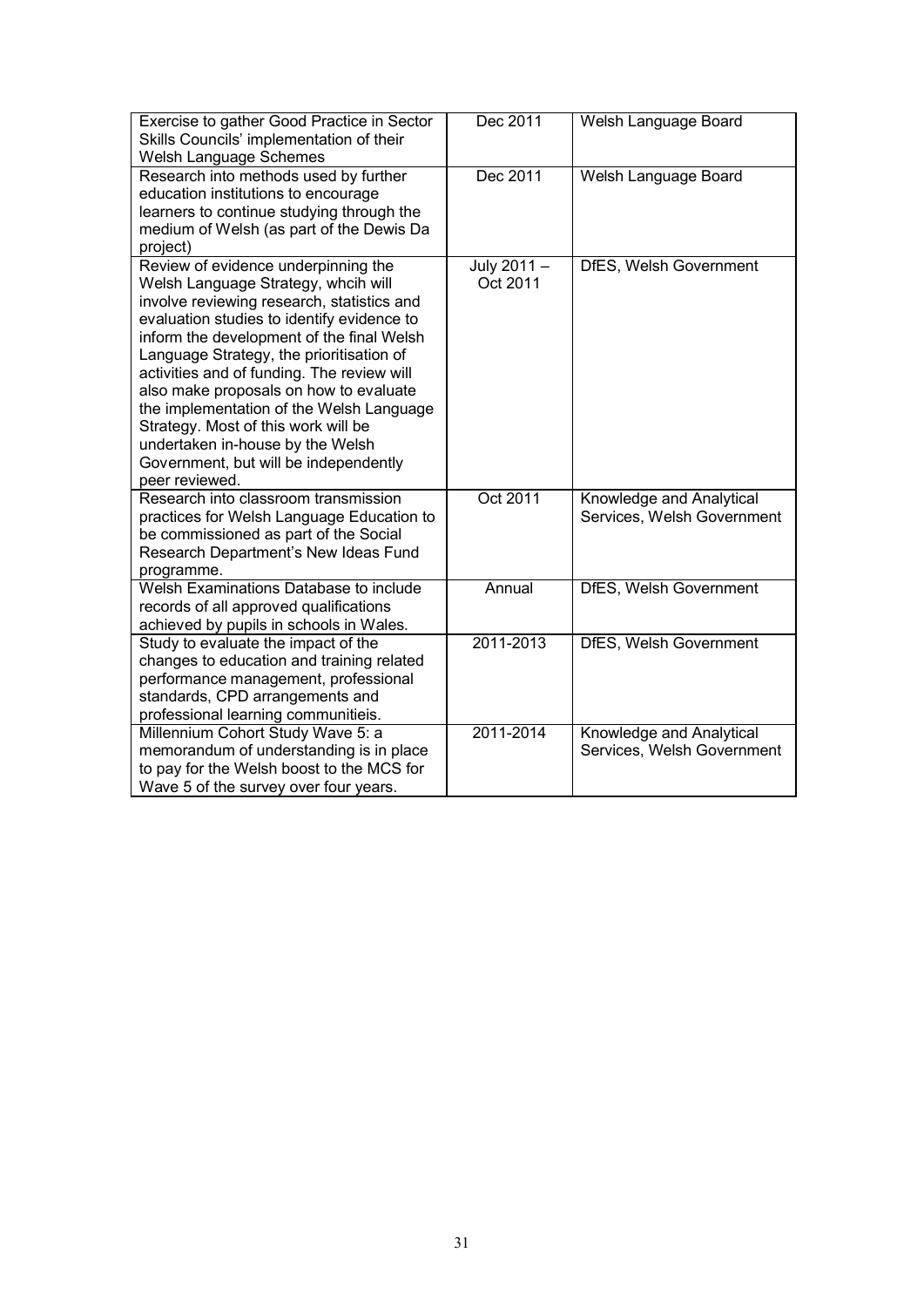### <span id="page-32-0"></span>**7. APPROACH TO EVALUATION**

7.1 Table 5 below sets out which of the methodological approaches discussed above should be applied to addressing particular elements of the evaluation framework.

|  |                                       |  |  | Table 5: Approaches to be taken in Addressing Key Supply Side |  |
|--|---------------------------------------|--|--|---------------------------------------------------------------|--|
|  | <b>Evaluation Framework Questions</b> |  |  |                                                               |  |

|                                                                                                                                                                                                                                                  | Policy Reviews | Reviews<br>Area I | Specific Studies | Action<br>Research | Learner Surveys | Population Surveys | Practitioners Skills<br>Assessments | Practitioner<br>Surveys | Use of other<br>Studies | ళ<br>Estyn Inspection<br>Remit Reports | Use of Databases |
|--------------------------------------------------------------------------------------------------------------------------------------------------------------------------------------------------------------------------------------------------|----------------|-------------------|------------------|--------------------|-----------------|--------------------|-------------------------------------|-------------------------|-------------------------|----------------------------------------|------------------|
| <b>ACTIVITY AND OUTPUT QUESTIONS</b>                                                                                                                                                                                                             |                |                   |                  |                    |                 |                    |                                     |                         |                         |                                        |                  |
| <b>Planning Provision and Support Arrangements</b>                                                                                                                                                                                               |                |                   |                  |                    |                 |                    |                                     |                         |                         |                                        |                  |
| To what extent does the WG provide<br>clear strategic direction and guidance<br>to which stakeholders feel able to<br>respond?                                                                                                                   | ✓              |                   | ✓                |                    |                 |                    |                                     |                         |                         |                                        |                  |
| How central a consideration is the<br>Welsh language in the development of<br>education policy at a national, regional<br>and local level?                                                                                                       | $\checkmark$   |                   | ✓                |                    |                 |                    |                                     |                         |                         |                                        |                  |
| How effective are local/regional<br>learning partnerships at assessing the<br>demand for and auditing the provision<br>of Welsh language and Welsh-<br>medium provision?                                                                         |                | $\checkmark$      |                  |                    |                 |                    |                                     |                         |                         |                                        |                  |
| How effective are learning<br>partnerships at identifying<br>local/regional priorities for the<br>development of Welsh language and<br>Welsh-medium provision, including<br>vocational routes in which Welsh<br>language skills are most needed? |                |                   |                  |                    |                 |                    |                                     |                         |                         |                                        |                  |
| How effective are local/regional<br>learning partnerships at working<br>together to plan Welsh language and<br>Welsh-medium education?                                                                                                           |                | $\checkmark$      |                  |                    |                 |                    |                                     |                         |                         |                                        |                  |
| Is it feasible to develop a language<br>continuum to aid the assessment of<br>learners' skills?                                                                                                                                                  |                |                   | ✓                |                    |                 |                    |                                     |                         |                         |                                        |                  |
| How effective are arrangements for<br>prioritising the development of new<br>Welsh language and Welsh-medium<br>resources and qualifications                                                                                                     |                | ✓                 | ✓                |                    |                 |                    |                                     |                         |                         |                                        |                  |
| To what extent is the potential use of<br>technology to promote and deliver<br>Welsh language and Welsh-medium<br>provision considered?                                                                                                          |                | ✓                 |                  |                    |                 |                    |                                     |                         |                         |                                        |                  |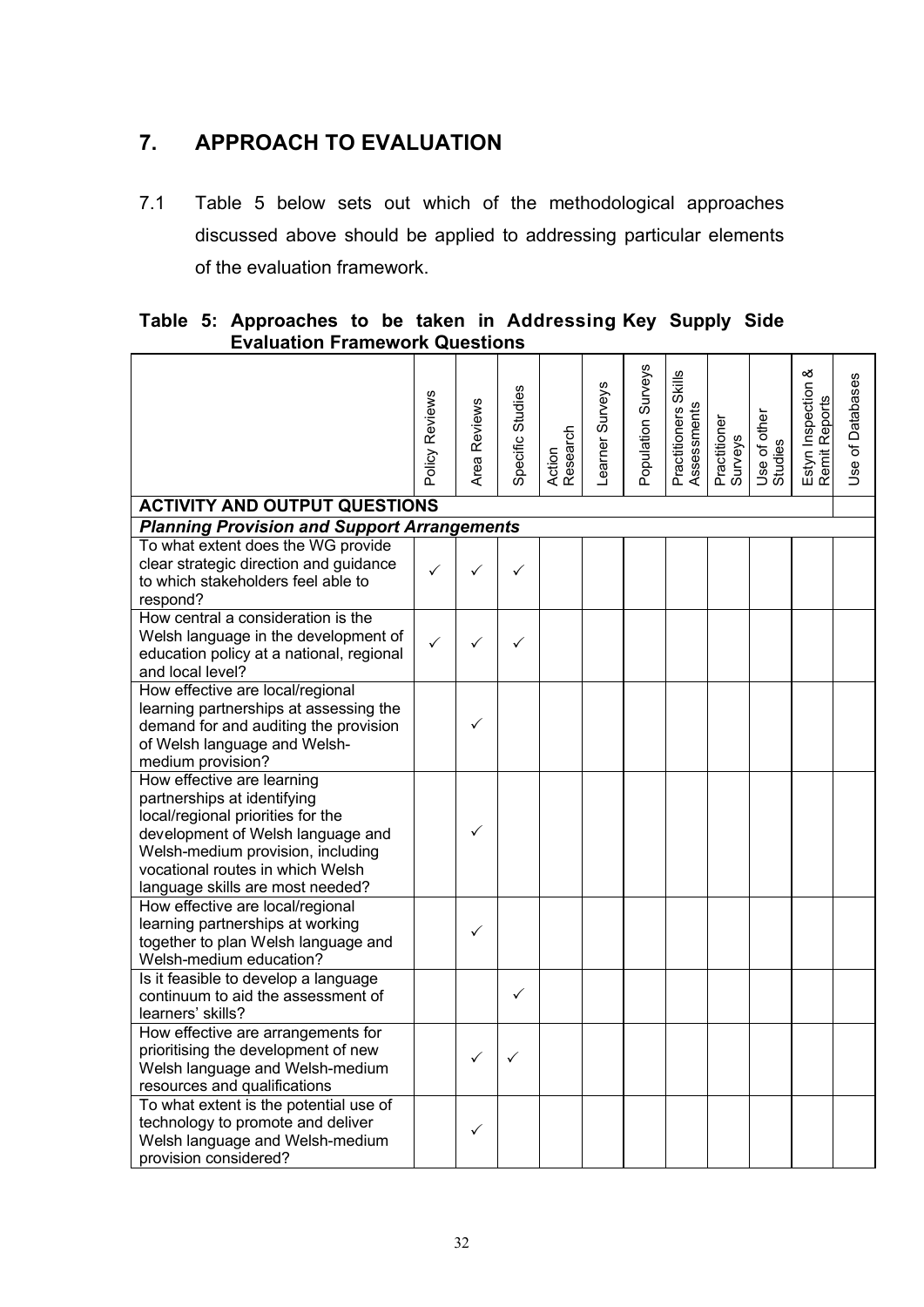|                                                                                 | Policy Reviews |              | Specific Studies |                    | Learner Surveys | Population Surveys | <b>Skills</b>                |                         |                         | Estyn Inspection &<br>Remit Reports | Use of Databases |
|---------------------------------------------------------------------------------|----------------|--------------|------------------|--------------------|-----------------|--------------------|------------------------------|-------------------------|-------------------------|-------------------------------------|------------------|
|                                                                                 |                | Area Reviews |                  | Action<br>Research |                 |                    | Assessments<br>Practitioners | Practitioner<br>Surveys | Use of other<br>Studies |                                     |                  |
| Development of the Learning Practitioner Workforce                              |                |              |                  |                    |                 |                    |                              |                         |                         |                                     |                  |
| What should be the minimum linguistic                                           |                |              |                  |                    |                 |                    |                              |                         |                         |                                     |                  |
| standard attained by those wishing to<br>work in Welsh-medium settings?         |                |              | $\checkmark$     |                    |                 |                    |                              |                         |                         |                                     |                  |
| How well understood are the Welsh                                               |                |              | $\checkmark$     |                    |                 |                    | ✓                            |                         |                         | ✓                                   |                  |
| language skills of the existing<br>workforce?                                   |                |              |                  |                    |                 |                    |                              |                         |                         |                                     |                  |
| How much importance do practitioners                                            |                |              |                  |                    |                 |                    |                              |                         |                         |                                     |                  |
| and aspirant practitioners attach to<br>Welsh language skills?                  |                |              |                  |                    |                 |                    | ✓                            | ✓                       |                         | ✓                                   |                  |
| Is there a clear workforce training                                             |                |              |                  |                    |                 |                    |                              |                         |                         |                                     |                  |
| infrastructure in place at a national,                                          |                | ✓            | ✓                |                    |                 |                    |                              | ✓                       |                         |                                     |                  |
| regional and local level?<br>To what extent are Welsh language/                 |                |              |                  |                    |                 |                    |                              |                         |                         |                                     |                  |
| pedagogy skills elements a core part                                            |                |              |                  |                    |                 |                    |                              |                         |                         |                                     |                  |
| of ITT courses and Induction, EPD                                               |                | ✓            | $\checkmark$     |                    |                 |                    |                              | $\checkmark$            |                         |                                     |                  |
| and CPD programmes                                                              |                |              |                  |                    |                 |                    |                              |                         |                         |                                     |                  |
| <b>Creating a Supportive Environment</b>                                        |                |              |                  |                    |                 |                    |                              |                         |                         |                                     |                  |
| How effectively are the benefits of                                             |                | ✓            |                  |                    | ✓               | ✓                  |                              |                         |                         | ✓                                   |                  |
| Welsh language skills promoted?<br>How accurate, comprehensive and              |                |              |                  |                    |                 |                    |                              |                         |                         |                                     |                  |
| balanced is the information about                                               |                |              |                  |                    |                 |                    |                              |                         |                         |                                     |                  |
| Welsh-medium education that is given                                            |                | ✓            |                  |                    | ✓               | ✓                  |                              |                         |                         | ✓                                   |                  |
| to young people and their parents?                                              |                |              |                  |                    |                 |                    |                              |                         |                         |                                     |                  |
| How accessible are informal/non-                                                |                |              |                  |                    |                 |                    |                              |                         |                         |                                     |                  |
| formal learning opportunities for young                                         |                | $\checkmark$ |                  |                    | ✓               | ✓                  |                              |                         |                         |                                     |                  |
| people and adult learners?<br><b>OUTCOME AND IMPACT QUESTIONS</b>               |                |              |                  |                    |                 |                    |                              |                         |                         |                                     |                  |
| <b>Overall</b>                                                                  |                |              |                  |                    |                 |                    |                              |                         |                         |                                     |                  |
| How effectively are Welsh-medium                                                |                |              |                  |                    |                 |                    |                              |                         |                         |                                     |                  |
| considerations integrated into wider                                            | $\checkmark$   |              |                  |                    |                 |                    |                              |                         |                         |                                     |                  |
| education and training policies                                                 |                |              |                  |                    |                 |                    |                              |                         |                         |                                     |                  |
| How has the pattern of Welsh-medium                                             |                |              |                  |                    |                 |                    |                              |                         |                         |                                     |                  |
| childcare provision changed over                                                |                | ✓            |                  |                    |                 |                    |                              |                         |                         | ✓                                   |                  |
| time?<br>How has the pattern of Welsh-medium                                    |                |              |                  |                    |                 |                    |                              |                         |                         |                                     |                  |
| primary provision changed over time?                                            |                | $\checkmark$ |                  |                    |                 |                    |                              |                         |                         | ✓                                   |                  |
| How has the pattern of Welsh-medium                                             |                |              |                  |                    |                 |                    |                              |                         |                         |                                     |                  |
| secondary provision changed over                                                |                | $\checkmark$ |                  |                    |                 |                    |                              |                         |                         | $\checkmark$                        |                  |
| time?                                                                           |                |              |                  |                    |                 |                    |                              |                         |                         |                                     |                  |
| How has the pattern of Welsh-medium                                             |                | $\checkmark$ |                  |                    |                 |                    |                              |                         |                         |                                     |                  |
| non-statutory provision changed over<br>time?                                   |                |              |                  |                    |                 |                    |                              |                         |                         | ✓                                   |                  |
| How has the pattern of WfA provision<br>changed over time?                      |                | ✓            |                  |                    |                 |                    |                              |                         |                         | ✓                                   |                  |
| To what extent do local/regional                                                |                |              |                  |                    |                 |                    |                              |                         |                         |                                     |                  |
| learning partnerships' plans truly seek<br>to extend the availability of Welsh- |                | $\checkmark$ |                  |                    |                 |                    |                              |                         |                         |                                     |                  |
| medium and Welsh language learning                                              |                |              |                  |                    |                 |                    |                              |                         |                         |                                     |                  |
| opportunities                                                                   |                |              |                  |                    |                 |                    |                              |                         |                         |                                     |                  |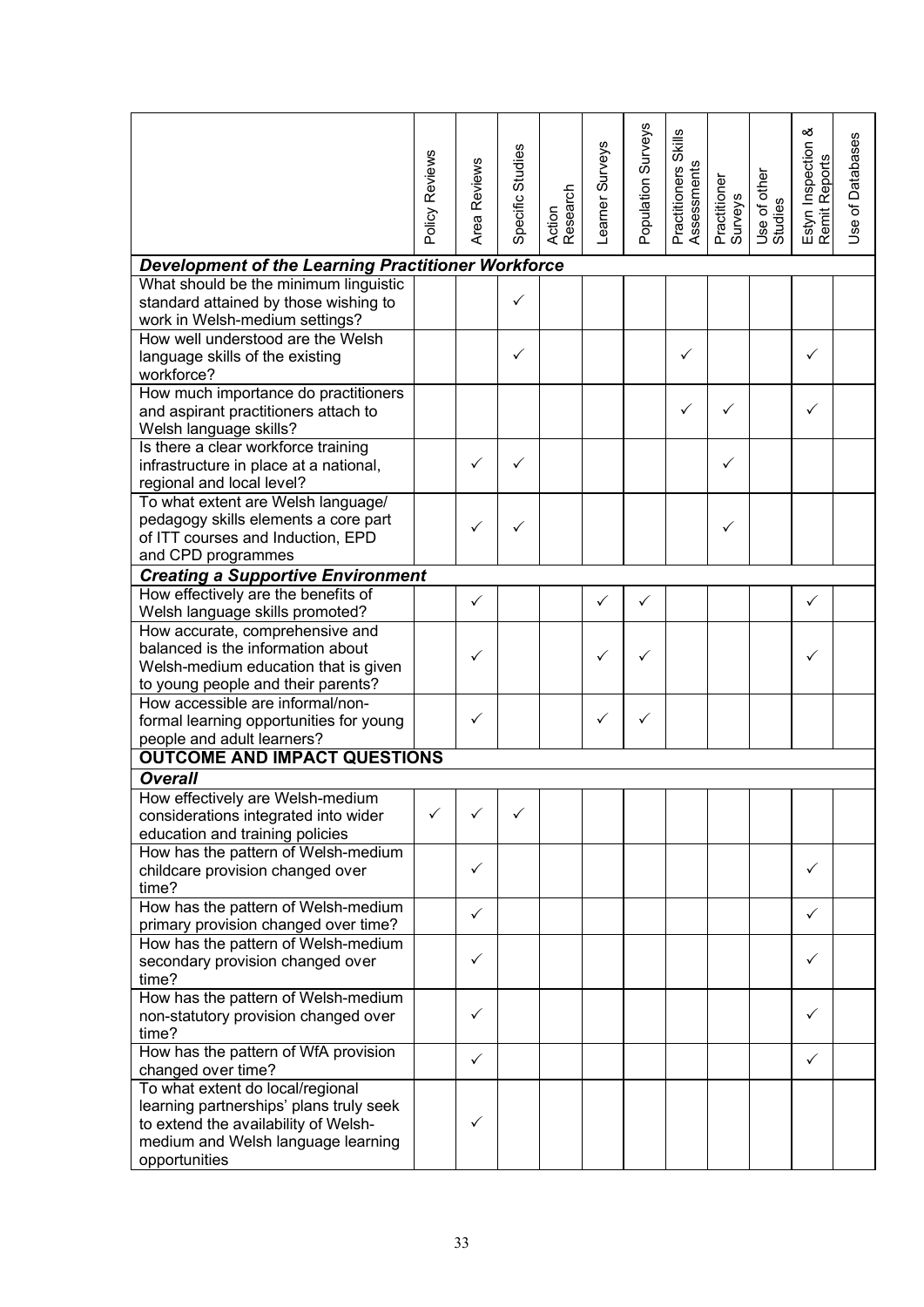|                                                                                                                                                                                                        | Policy Reviews | Reviews<br>Area | Specific Studies | Action<br>Research | Learner Surveys | Population Surveys | Skills<br>Practitioners S<br>Assessments | Practitioner<br>Surveys | Use of other<br>Studies | య<br>Estyn Inspection<br>Remit Reports | Use of Databases |
|--------------------------------------------------------------------------------------------------------------------------------------------------------------------------------------------------------|----------------|-----------------|------------------|--------------------|-----------------|--------------------|------------------------------------------|-------------------------|-------------------------|----------------------------------------|------------------|
| How effectively are plans for Welsh<br>language and Welsh-medium<br>provision actually implemented?                                                                                                    |                | ✓               |                  |                    |                 |                    |                                          |                         |                         |                                        |                  |
| Which models of delivery represent                                                                                                                                                                     |                | ✓               |                  |                    |                 |                    |                                          |                         |                         |                                        |                  |
| the best value for money?                                                                                                                                                                              |                |                 |                  |                    |                 |                    |                                          |                         |                         |                                        |                  |
| <b>Planning Provision and Support Arrangements</b>                                                                                                                                                     |                |                 |                  |                    |                 |                    |                                          |                         |                         |                                        |                  |
| To what extent do local/regional<br>learning partnerships' plans genuinely<br>seek to extend the provision of Welsh<br>language and Welsh-medium<br>provision?                                         |                | ✓               |                  |                    |                 |                    |                                          |                         |                         |                                        |                  |
| To what extent are plans for extending<br>the provision of Welsh language and<br>Welsh-medium education<br>implemented in practice?                                                                    |                | ✓               |                  |                    |                 |                    |                                          |                         |                         |                                        |                  |
| Are there sufficient resources of the<br>right quality on offer to support the<br>teaching and learning of Welsh and<br>the teaching and learning of other<br>subjects through the medium of<br>Welsh? |                |                 |                  |                    | ✓               |                    | ✓                                        |                         |                         |                                        |                  |
| To what extent are Welsh-medium<br>teaching and learning resources<br>actually used by practitioners and<br>learners                                                                                   |                |                 | $\checkmark$     | ✓                  |                 |                    |                                          | ✓                       |                         |                                        |                  |
| Development of the Learning Practitioner Workforce                                                                                                                                                     |                |                 |                  |                    |                 |                    |                                          |                         |                         |                                        |                  |
| To what extent do those undertaking<br>ITT courses and Induction and EPD<br>programmes develop their Welsh<br>language/Welsh-medium pedagogical<br>skills?                                             |                | ✓               |                  |                    |                 |                    |                                          | ✓                       |                         |                                        |                  |
| To what extent do existing<br>practitioners participate in CPD<br>designed to develop their Welsh<br>language/ Welsh-medium teaching<br>skills?                                                        |                | ✓               | ✓                |                    |                 |                    |                                          | ✓                       |                         |                                        |                  |
| Which are the most cost effective<br>approaches to developing<br>practitioners' Welsh language/Welsh-<br>medium teaching skills i.e. which<br>provide the best value for money?                        |                |                 |                  |                    |                 |                    |                                          |                         |                         |                                        |                  |
| To what extent does the practitioner<br>workforce possess the Welsh<br>language and pedagogical skills<br>needed?                                                                                      |                |                 |                  |                    |                 |                    | ✓                                        | ✓                       |                         | ✓                                      |                  |
| <b>Creating a Supportive Environment</b>                                                                                                                                                               |                |                 |                  |                    |                 |                    |                                          |                         |                         |                                        |                  |
| How confident are young people and<br>their parents about opting for a Welsh-<br>medium education?                                                                                                     |                |                 |                  |                    | $\checkmark$    | ✓                  |                                          |                         |                         |                                        |                  |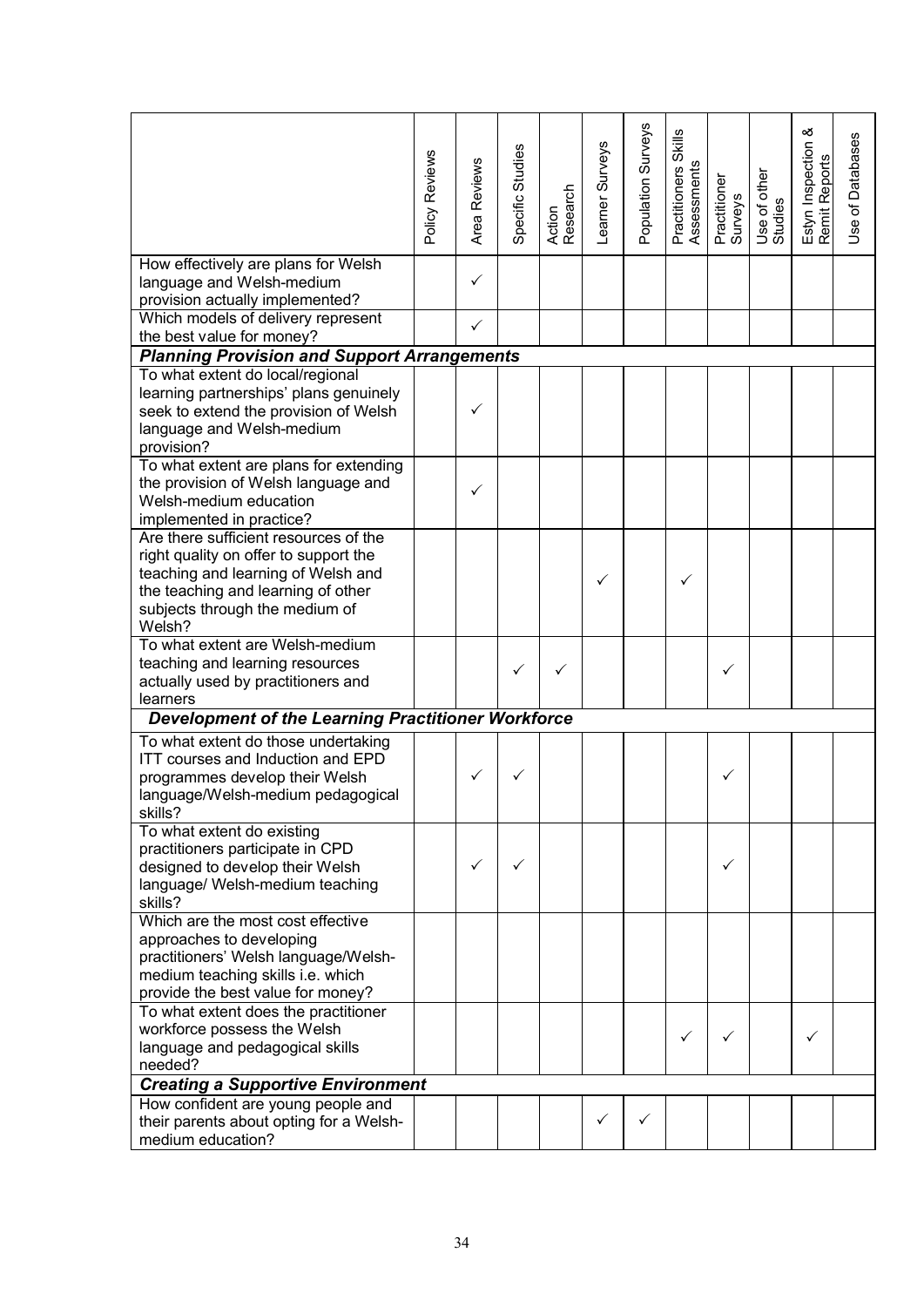|                                                                                                                                                                                            | Policy Reviews | Area Reviews | Specific Studies | Action<br>Research | Learner Surveys | Population<br>Surveys | <b>Skills</b><br>Practitioners S<br>Assessments | Practitioner<br>Surveys | Use of other<br>Studies | Estyn Inspection &<br>Remit Reports | Use of Databases |
|--------------------------------------------------------------------------------------------------------------------------------------------------------------------------------------------|----------------|--------------|------------------|--------------------|-----------------|-----------------------|-------------------------------------------------|-------------------------|-------------------------|-------------------------------------|------------------|
| How confident do learners feel in<br>using the Welsh language outside the<br>classroom?                                                                                                    |                |              |                  |                    | ✓               | ✓                     |                                                 |                         |                         |                                     |                  |
| To what extent does society more<br>widely support people in learning<br>Welsh?                                                                                                            |                |              |                  |                    | ✓               | ✓                     |                                                 |                         |                         |                                     |                  |
| <b>ASSUMPTIONS/EXTERNAL FACTORS TO BE TESTED</b>                                                                                                                                           |                |              |                  |                    |                 |                       |                                                 |                         |                         |                                     |                  |
| What evidence is there that<br>developing Welsh language skills<br>impacts positively upon individuals'<br>cognitive skills and life-chances?                                              |                |              | ✓                |                    |                 |                       |                                                 |                         |                         |                                     |                  |
| Which are the most effective methods<br>of developing learners' Welsh<br>language skills?                                                                                                  |                |              | ✓                | $\checkmark$       |                 |                       |                                                 |                         |                         |                                     |                  |
| What proportion of their education do<br>young people need to undertake<br>through the medium of Welsh in order<br>to reach fluency?                                                       |                |              | $\checkmark$     | ✓                  |                 |                       |                                                 |                         |                         |                                     | ✓                |
| How do the costs of Welsh-medium/<br>bilingual education compare to those<br>of monolingual English medium<br>education and how do these relate to<br>the benefits to the learner of each? |                |              | $\checkmark$     |                    |                 |                       |                                                 |                         |                         |                                     |                  |
| Which approaches to developing<br>practitioners' Welsh language skills<br>are most effective?                                                                                              |                |              | $\checkmark$     | ✓                  |                 |                       | ✓                                               | ✓                       |                         |                                     |                  |
| To what extent are practitioners able<br>to make good use of their Welsh<br>language skills?                                                                                               |                |              | $\checkmark$     |                    |                 |                       | ✓                                               |                         |                         |                                     |                  |
| Is there scope for greater efficiency<br>and effectiveness if local learning<br>networks work together over wider<br>geographical areas?                                                   |                | ✓            | ✓                |                    |                 |                       |                                                 |                         |                         |                                     |                  |

7.2 Databases such as PLASC, LLWR and HESA will be the primary source of 'demand side' information about the take-up and effects upon learners of Welsh language and Welsh-medium learning opportunities.

### <span id="page-35-0"></span>**8. IMPLEMENTING THE EVALUATION FRAMEWORK**

8.1 In implementing the programme of evaluation, consideration will need to be given to the resource needed to manage the evaluation programme and to undertake particular elements of the work. It is difficult at this stage to provide an indication of what the costs of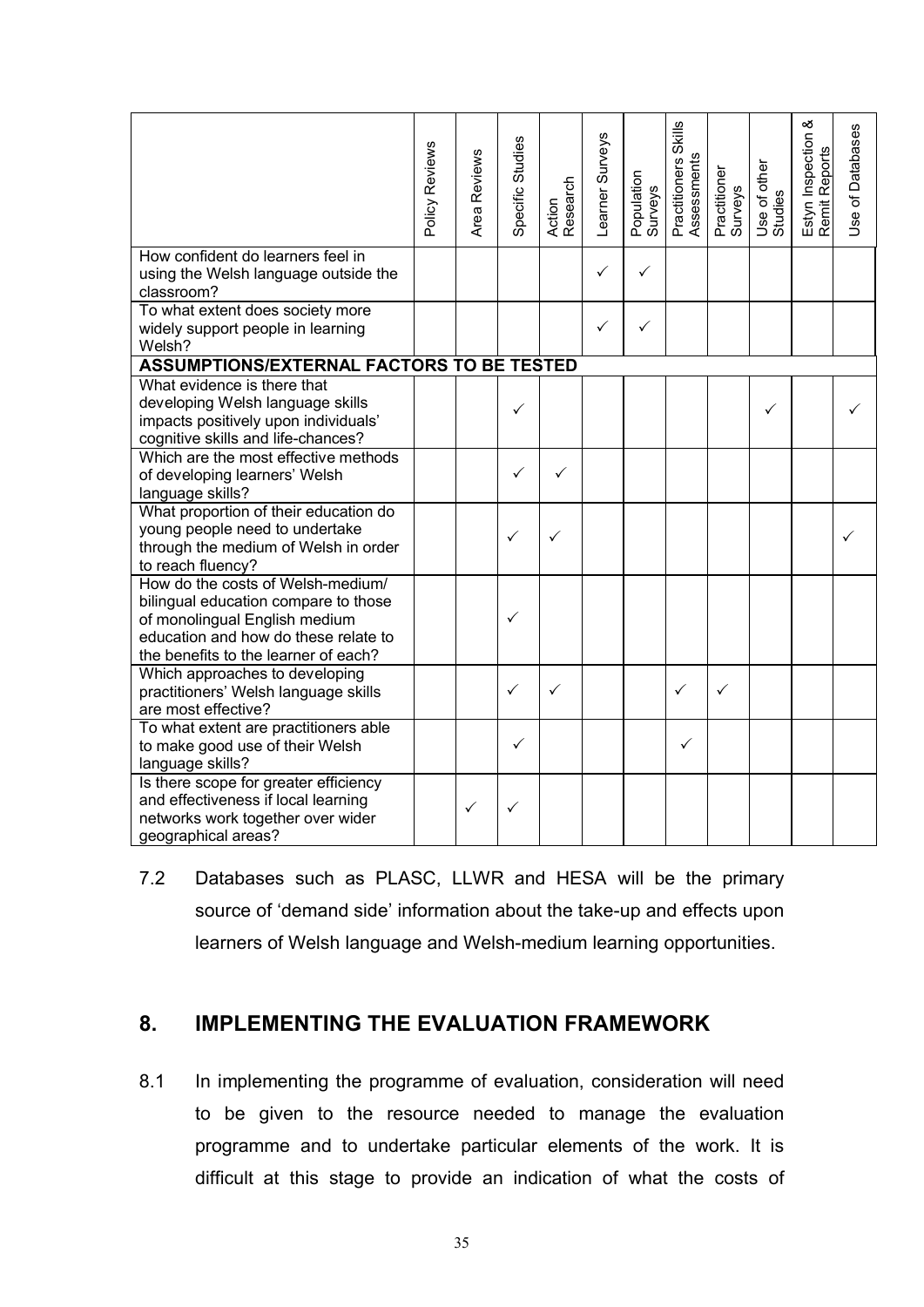undertaking individuals strands of the evaluation might be, but Table 6 below sets out some of the resource implications of undertaking different elements of evaluation activity which would need to be taken into account.

| <b>Evaluation</b><br><b>Element</b>   | <b>Outputs</b>                                                                                                                                                                                                                                                                                                                        | <b>Resource Required</b>                                                                                                                                                                                                 |
|---------------------------------------|---------------------------------------------------------------------------------------------------------------------------------------------------------------------------------------------------------------------------------------------------------------------------------------------------------------------------------------|--------------------------------------------------------------------------------------------------------------------------------------------------------------------------------------------------------------------------|
| <b>Policy Reviews</b>                 | $\circ$ Reports on extent to which wider<br>education and training policies reflect<br>the ambitions of the Welsh-medium<br><b>Education Strategy</b>                                                                                                                                                                                 | Approximately 20<br>researcher days every<br>three years                                                                                                                                                                 |
| Area Reviews                          | o Reports on developments within<br>particular spatial areas;<br>○ Stand alone reports focused on<br>specific themes e.g. 'the effectiveness<br>of local/regional learning partnerships<br>in assessing the demand for Welsh<br>language and Welsh-medium<br>provision'.                                                              | Approximately 120<br>researcher days per<br>annum based on a three<br>year review cycle                                                                                                                                  |
| <b>Specific Studies</b>               | $\circ$ Stand alone reports on particular<br>themes e.g. 'a comparative study of the<br>effectiveness of different approaches to<br>language acquisition amongst<br>particular age groups' and 'how much<br>of a barrier to the delivery of Welsh-<br>medium provision are deficiencies in<br>practitioners' Welsh language skills?'. | Will need to be determined<br>on a case by case basis                                                                                                                                                                    |
| <b>Facilitated Action</b><br>Research | $\circ$ Stand alone reports on particular<br>themes e.g. 'how can linguistic<br>progression from one Key Stage to the<br>next be assured?' and 'what can be<br>done to encourage and support<br>practitioners to use their Welsh<br>language skills in Foundation Phase<br>settings?'                                                 | Will need to be determined<br>on a case by case basis,<br>but provision will need to<br>be made for:<br>$\circ$ facilitators' time<br>supply costs<br>$\circ$<br>o travel costs<br>o subsistence/<br>accommodation costs |
| Surveys of<br>Learners                | $\circ$ Datasets appertaining to relevant<br>questions included in learner surveys<br>e.g. Learner Voice Surveys, Millennium<br>Cohort Study and the Olympic Cohort<br>Study                                                                                                                                                          | Provision will need to be<br>made for:<br>$\circ$ additional questions<br>included in surveys<br>$\circ$ boosting existing<br>surveys<br>$\circ$ analysing datasets and<br>reporting                                     |
| Population<br>Surveys                 | $\circ$ Datasets appertaining to relevant<br>questions included in population<br>surveys e.g. potential Language Use<br>Survey                                                                                                                                                                                                        | Provision will need to be<br>made for:<br>$\circ$ additional questions<br>included in surveys<br>$\circ$ analysing datasets and<br>reporting                                                                             |

**Table 6: Resource Implications of Elements of Evaluation Activity**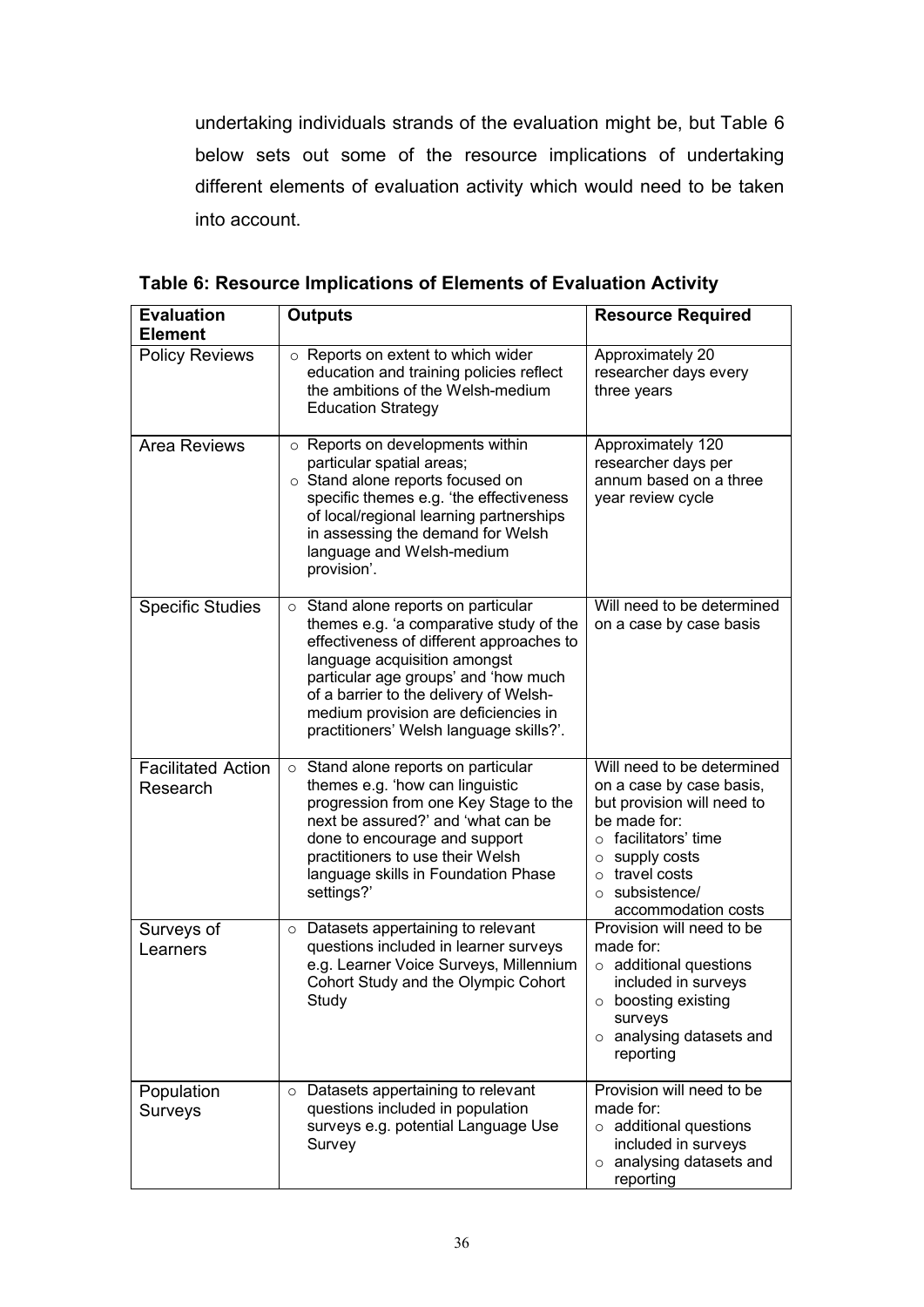| Practitioner<br><b>Surveys</b>              | Datasets<br>$\Omega$                                     | Provision will need to be<br>made for:<br>survey design<br>undertaking surveys,<br>possibly on-line<br>analysing datasets and<br>reporting                    |
|---------------------------------------------|----------------------------------------------------------|---------------------------------------------------------------------------------------------------------------------------------------------------------------|
| Analysis of<br>Existing<br><b>Databases</b> | Reports on specific demand<br>side'<br>$\circ$<br>issues | Will need to be determined<br>on a case by case basis,<br>depending on the depth of<br>analysis already<br>undertaken by the Schools<br><b>Standards Unit</b> |

- 8.2 In planning the evaluation programme, consideration will need to be given to the resource implications of undertaking individual elements of research. Indeed, given the innovative nature of some strands of research proposed, the Welsh Government may wish to pilot particular elements before rolling them out more widely, in order to minimise the risk of investing in impractical or ineffective research.
- 8.3 Consideration also need to be given to the capacity that exists within the Welsh Government and the education and training system more widely to share, learn from and act upon the findings of research studies.
- 8.4 The Welsh-medium Education Strategy represents a key plank in the policy and legislative framework put in place by the Welsh Government to support and revitalise the Welsh language. In recognition of its prominence, the Welsh Government has undertaken to produce an annual report setting out the progress made in implementing the Welsh-medium Education Strategy. The elements of evaluation described in this document will sit alongside these reporting arrangements and will provide intelligence to feed into annual reports.
- 8.5 In addition to feeding into Welsh-medium Education Strategy annual reports, consideration should be given to the dissemination of more detailed evaluation study findings, possibly via a dedicated Welsh-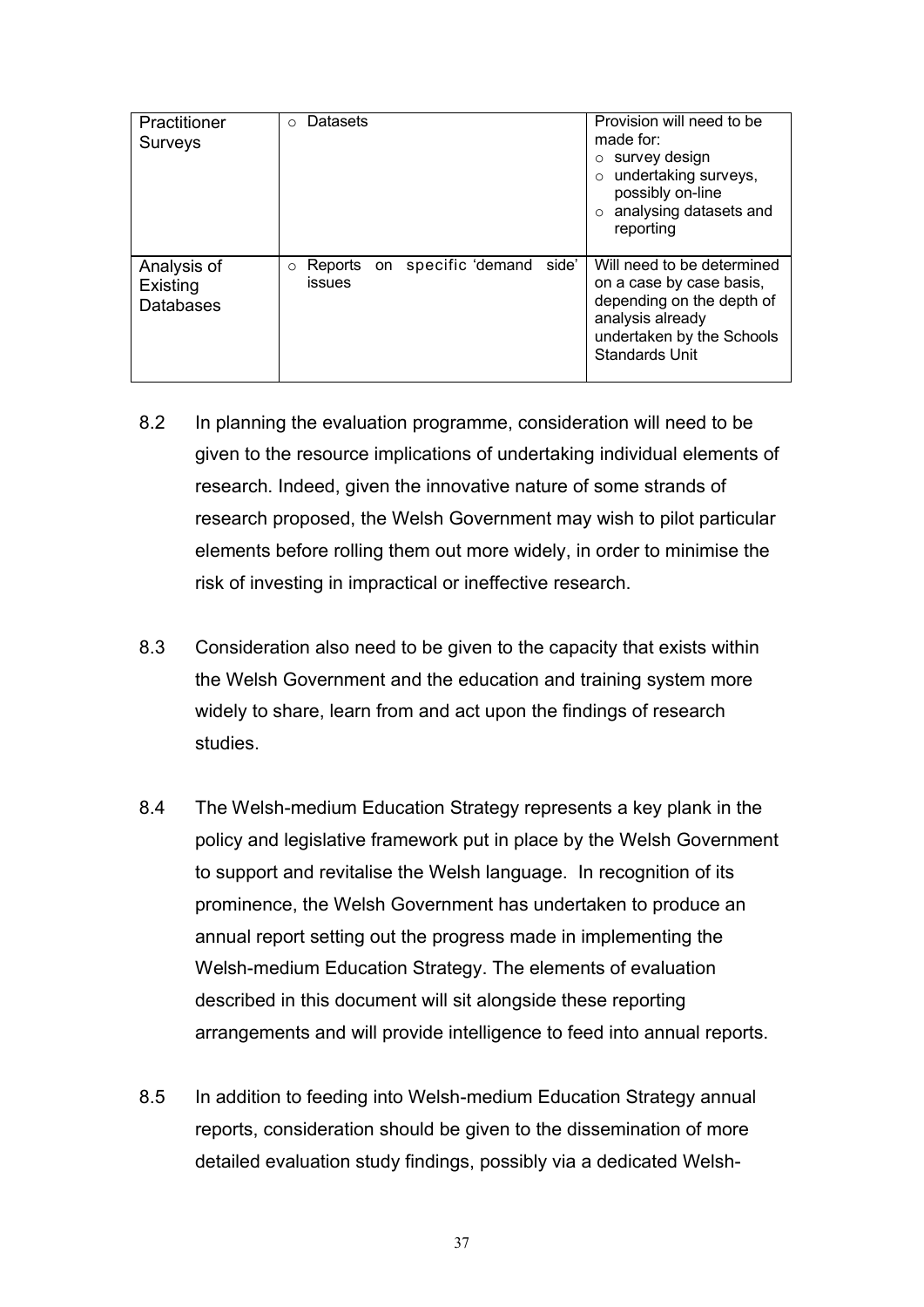medium Education Strategy web-site. Such a resource could also provide a vehicle for keeping learning providers abreast of developments, for sharing good practice and, indeed, for evaluation activities such as surveys of practitioners.

8.6 Finally, the evaluation framework will need to be reviewed from time to time in light of experience to ensure that it continues to gives rise to constructive challenge.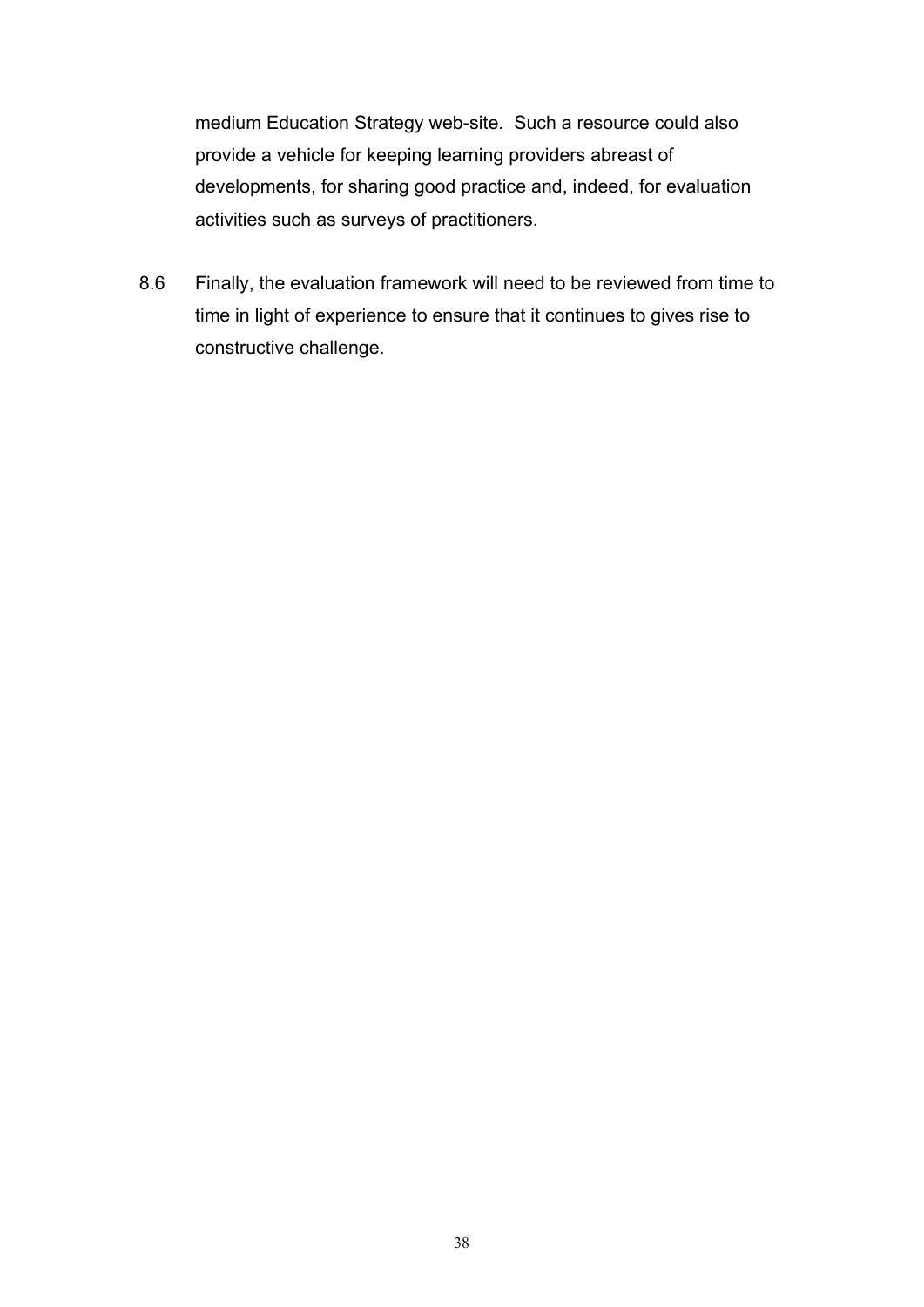### <span id="page-39-0"></span>**APPENDIX 1: WIDER EDUCATION AND SKILLS POLICY BACKGROUND**

The Welsh Government's *Framework for Children's Learning for 3 to 7-yearolds in Wales* (2008) places specific requirements upon 'schools and settings where English is the main medium of communication … to develop children's Welsh language skills progressively' (p12) through the Welsh Language Development Area of Learning. The document, which supports the roll out of the Foundation Phase, outlines the statutory areas of learning and sets out the kinds of learning experiences to which 3 to 7 year olds should have access in order to develop their Welsh language oracy, reading and writing skills. From the 2011/12 school year, Welsh-medium schools will be required to assess pupils' attainment in Language, Literacy and Communication Skills (in Welsh) at the end of the Foundation Phase.

The revised National Curriculum for Welsh is being introduced on a staggered basis between August 2008 and August 2011. *Welsh in the National Curriculum for Wales* (2008) outlines progression routes and programmes of study across Key Stages 2 to 4 (including Learning Pathways 14–19) to improve oracy, reading and writing skills in Welsh, both as a first and second language. Pupils are expected to 'build on the skills, knowledge and understanding acquired' (p10) during successive Key Stages and, since 2010, all pupils' attainment in Welsh, whether as a first or second language, has been assessed at the end of Key Stage 2, thus adding emphasis to the importance of the language. Indeed, significant investment has been made in ensuring the accurate assessment of pupils' Welsh language skills via external moderation of teachers assessments at Key Stage 3 and moderation of Key Stage 2 assessments on a cluster basis. .

By the end of Key Stage 4, pupils are expected to become 'effective and confident oral communicators' (p11) and students of Welsh as a first language are expected to be able to 'read fluently for pleasure and to extract for meaning' (p11), whilst those studying Welsh Second Language are expected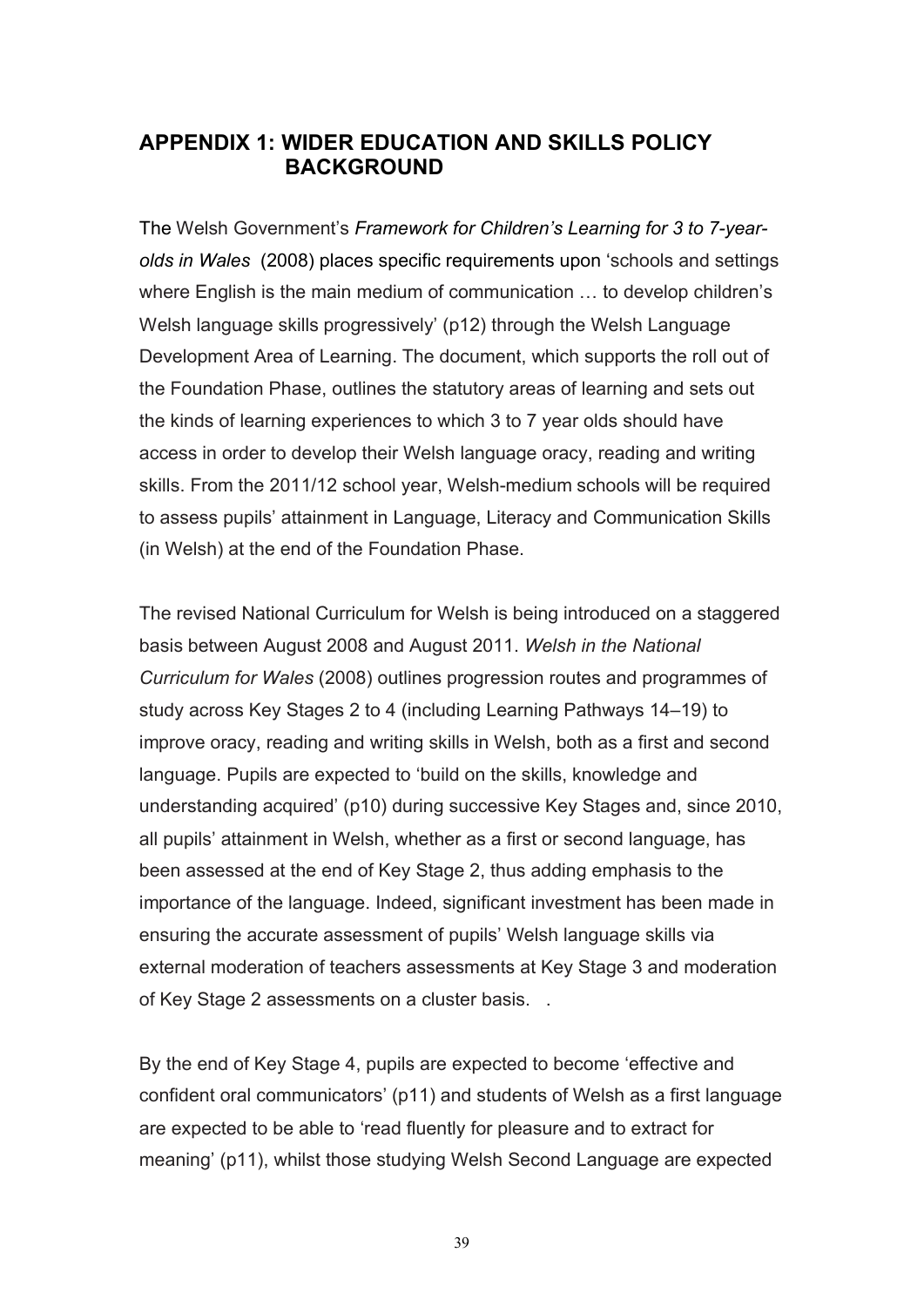to be able to read 'more demanding and stimulating texts, including authentic material, which promote interest and enthusiasm' (p35)*.* Welsh in the National Curriculum for Wales describes the learning experiences to which pupils should be exposed in order to develop their knowledge of Welsh, including, for example, the correct use of verbs, prepositions and mutations and various forms of Welsh syntax.

The Welsh Government's Learning Pathways 14-19 policy, including the *Learning and Skills (Wales) Measure* 2009, presents secondary schools and Further Education Institutions with particular challenges in trying to extend the breadth of subjects on offer whilst also maintaining or extending linguistic choice. Under the Learning and Skills (Wales) Measure, local authorities are required to produce annual reports which set out the 'courses of study included within local curricula … which were to be taught through the medium of Welsh' as well as 'how many pupils elected to follow such courses' (clause 5.4, p3/4).

*Transformation – Y Siwrnai: Transforming Education and Training Provision in Wales: Delivering Skills that Work for Wales* (2009) includes among the 'criteria to be used by Learning Partnerships in further developing, implementing and evaluating plans to transform [post 16] education and training delivery', the need 'to demonstrate:

- o Improvements in the amount and range of Welsh-medium provision available through network reconfiguration within local authority areas, or across local authority boundaries where appropriate;
- o Clear post-16-18 progression routes and options through the medium of Welsh or bilingually in further education, Work Based Learning and school sixth form provision, as appropriate;
- o Improvements in the number and range of options offered through the medium of Welsh or bilingually, by institution and the Partnership, as appropriate;
- o The positive effect that the proposal will have on the range and quality of Welsh-medium opportunities for learners' (p25).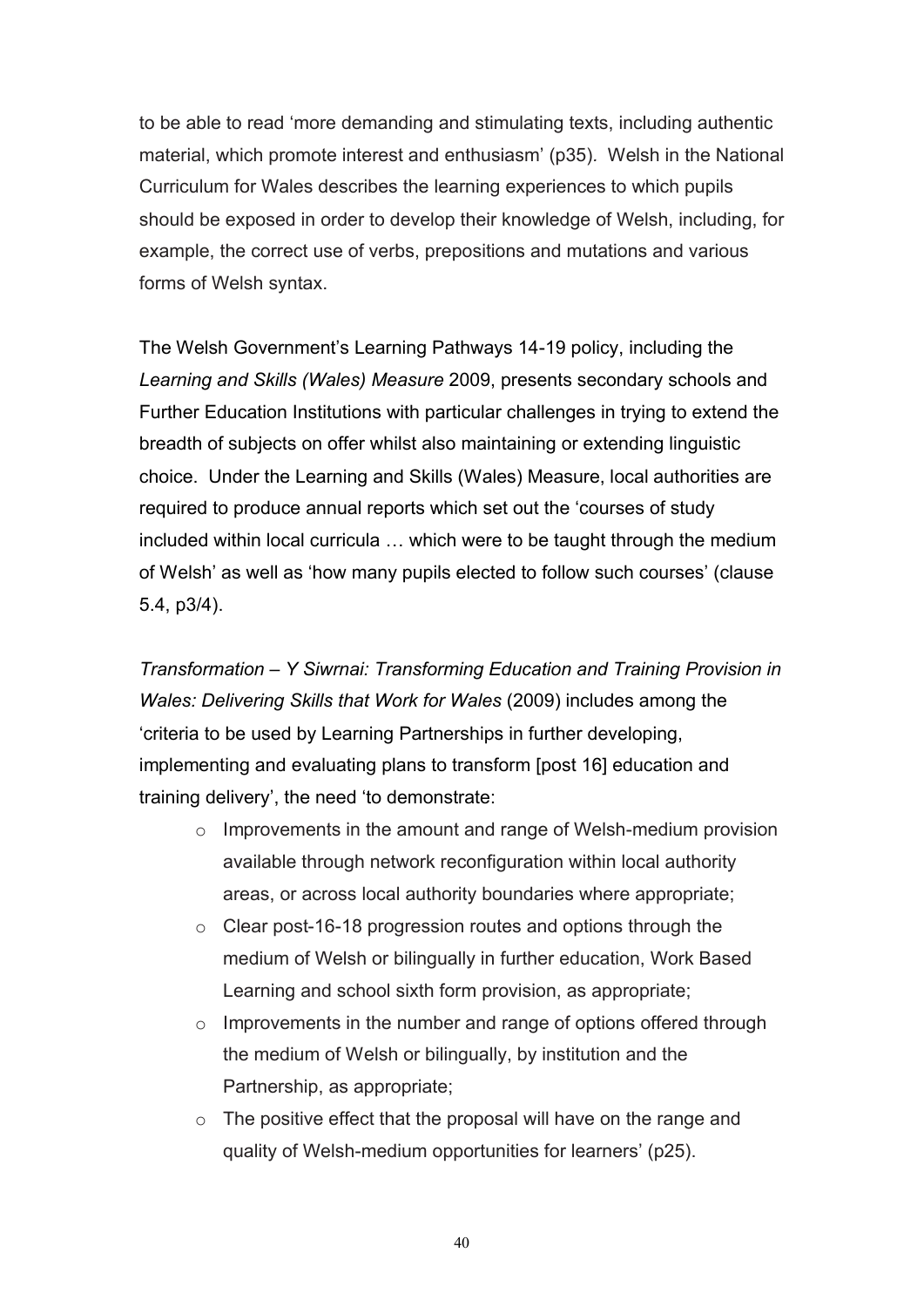The Welsh Government's Learning Pathways and Transformation policies need to be considered alongside the requirements which the *Children and Young People's Plan (Wales) Regulations (2007)* place upon local authorities to take account of parental preference for Welsh-medium education in matching the supply of school places to the number of pupils. The Welsh Government's *School Organisation Proposals Circular 021/2009* also emphasises the need to take into account Welsh language related factors in bringing forward proposals to change the pattern of school provision, and in relation to Early Years/Foundation Phase provision, the document states that local authorities should 'seek opportunities to maintain or increase the accessibility, capacity and sustainability of Welsh-medium education' and to 'increase the number of under fives with sufficient exposure to the Welsh language to enable them to make confident choices to learn through the medium of Welsh' (p14).

By December 2011, local authorities will be required to prepare Welsh in Education Strategic Plans (WESP), in place of the Welsh Education Schemes that they have been required to produce in recent years. Draft guidance indicates that 'WESPs will provide the means for the Welsh Government to monitor the way in which local authorities respond and contribute to the implementation of the Welsh-medium Education Strategy objectives by:

- o ensuring that Welsh-medium education is at the heart of policy developments;
- $\circ$  extending provision where a need is identified on the basis of improved planning;
- $\circ$  reconfiguring the support service by moving away from the traditional roles of *athrawon bro,* and towards a new training and mentoring service;
- o ensuring the delivery of Welsh-medium support services on the basis of consortia in the near future;
- o improving standards and extending the use of Welsh by children and young people; and
- o demonstrating progress against the specific targets in the Welshmedium Education Strategy' (p1)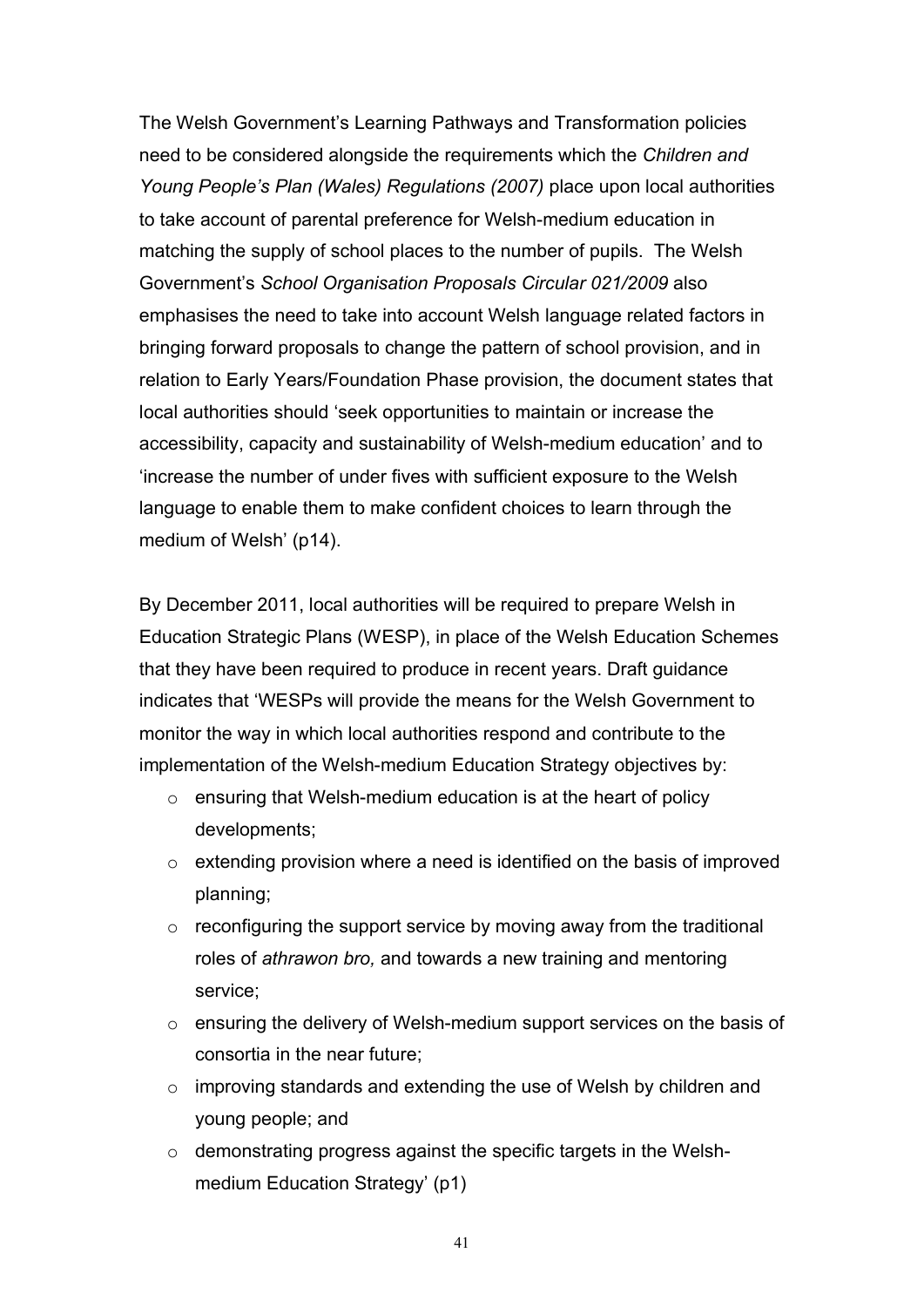The guidance suggests strongly that the Welsh Government expects local authorities to do more than simply respond to the 'demand for Welsh-medium education', but rather to work proactively to help stimulate such demand by increasing the supply of accessible, high quality Welsh-medium/bilingual provision. In essence, the Welsh Government envisages a supply-push rather than demand-pull growth in Welsh-medium/bilingual education.

The Quality and Effectiveness Framework for post-16 learning in Wales (2009) indicates that the Welsh Government will 'monitor providers' fulfilment of their responsibilities for working in partnership to secure Welsh-medium opportunities under the 14-19 Pathways agenda and to continue to develop their linguistic skills in Welsh' (p27). Indeed, 'Welsh-medium learning' is one of two 'specific areas of focus ' for 2011/12 self-assessment submissions, alongside 'basic skills'.

It is notable that 'Welsh language' forms a specific aspect of the 'Standards' indicator within Estyn's Common Inspection Framework which came into force in September 2010 and 'Welsh language provision and the Welsh dimension' forms part of the 'Learning Experiences' indicator. Guidance on the implementation of the Framework points to the use of pupil attainment and progression data to assess schools' performance against the 'Standards' indicator. In the case of Further Education Institutions and Work Based Learning providers, Estyn's guidance indicates that inspectors are expected to 'comment on the proportion of learners who obtain qualifications through the medium of Welsh, where appropriate' (*Guidance for the Inspection of Further Education Institutions* from September 2010, p18). In addition to looking at learner attainment and progression data in assessing the performance of Welsh for Adults Centers, inspectors will also consider learner retention and attendance.

In terms of 'Learning Experiences' indicators, Estyn's guidance highlights the need to assess whether schools allocate sufficient time to teaching Welsh and Welsh Second Language and whether Welsh-medium secondary schools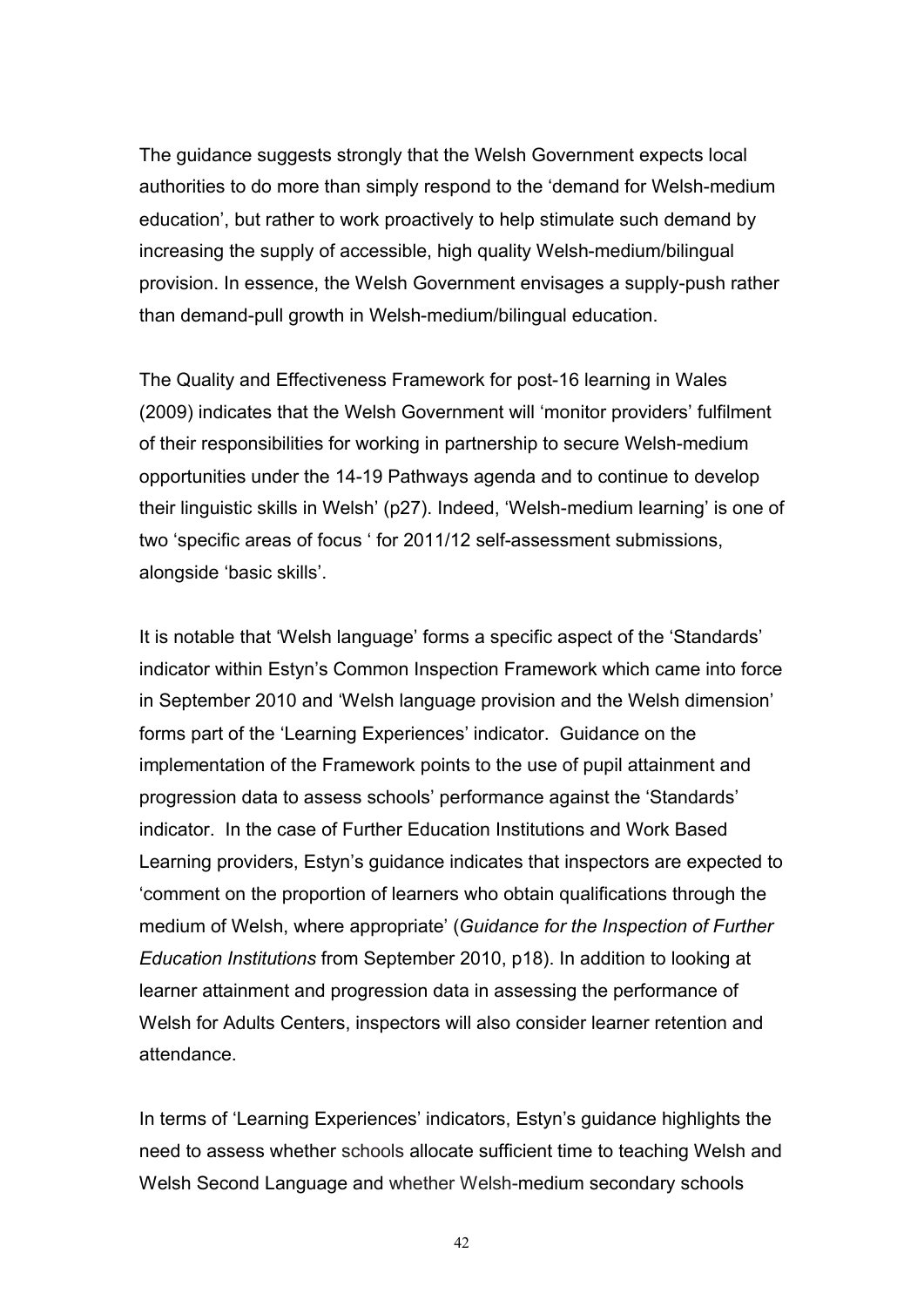offer the 'breadth of opportunities for pupils to study [other subjects] through the medium of Welsh' and whether 'there is progression and continuity between key stages' and 'opportunity to continue studying subjects through the medium of Welsh or bilingually' (*Guidance for the Inspection of Secondary Schools* from September 2010, p24). Guidance for the Inspection of Further Education Institutions indicates that Estyn will 'evaluate how well the college meets the needs of learners who have undertaken their education either through the medium of Welsh or bilingually in addition to extending the Welsh language skills of learners who have studied little Welsh' (p23). Inspections of Work Based Learning providers (including providers of Apprenticeships) will consider the extent to which providers collaborate in order to increase bilingual provision and the extent to which employers provide opportunities for learning and using Welsh in the workplace.

*For our Future: The 21st Century Higher Education Strategy and Plan for Wales* (2009) points to the establishment of 'Y Coleg Ffederal' as a key measure to 'grow Welsh-medium higher education' and to provide a 'more systematic linkage to FE and schools' (p4), within the context of the Transformation agenda. The document goes on to say that 'the Coleg Ffederal model will provide an independent oversight, management, and development of Welsh-medium higher education across Wales' which 'will help deliver social justice for those who seek to learn through the medium of Welsh, but also carries potential economic benefit through wider access to workforce development, and business opportunities which exploit the potential offered by a bilingual environment' (p14). The Coleg Ffederal, renamed Coleg Cymraeg Cenedlaethol, was established in June 2011 to provide Welshmedium opportunities through host universities to students of Higher Education in Wales. The Coleg Cymraeg Cenedlaethol will continue with the work of the former Centre for Welsh Medium in Higher Education but its remit will be wider than this.

Following a review of Initial Teacher Training (ITT) provision in Wales, the Welsh Government confirmed that reductions in the numbers on ITT courses would be needed over several years in order to better meet the demand from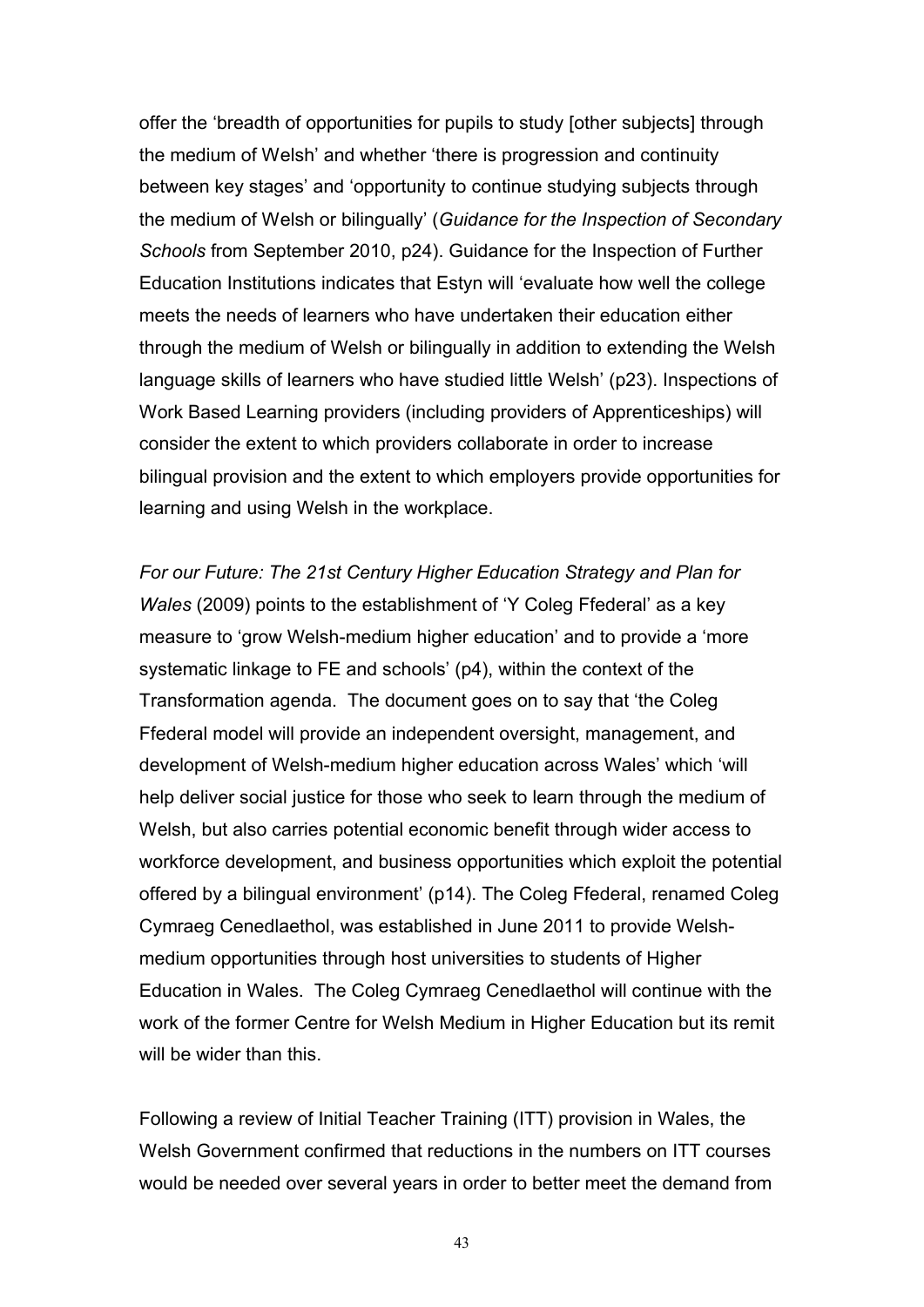maintained schools. It also announced a programme of reconfiguration of the mainstream ITT providers in the light of these reduced numbers. The reconfigured provision aimed to have fewer providers delivering the reduced number of ITT places in a more viable way, and with more collaborative working to increase efficiencies and support standards.

Six mainstream HE providers formed three collaborative ITT centres, each with two providers in partnership:-

- 1. North and Mid Wales (Bangor and Aberystwyth Universities)
- 2. South-West Wales (Swansea Metropolitan University and University of Wales, Trinity Saint David)
- 3. South-East Wales (UWIC and University of Wales, Newport).

ITT places are additionally provided outside of the ITT centres through distance learning places at the Open University and employment-based ITT via the Graduate Teacher Programme.

Estyn's *Guidance for the Inspection of Initial Teacher Training* (2010) indicates that inspectors will judge trainees' achievements in the Welsh Language by the extent to which trainees (primary and secondary) are able to 'use and promote the Welsh language in their work in school, for example in using incidental Welsh, bilingual displays' and to 'teach bilingually, where appropriate'. In the case of individuals who opt to train through the medium of Welsh, consideration will also be given to their ability to 'teach fluently and meaningfully through the medium of Welsh' (p17). Inspectors will also consider 'the extent to which trainees are able to access provision to improve their linguistic skills so that they can use Welsh confidently in the classroom', as well as 'the availability of good quality provision for trainees who wish to train and teach, through the medium of Welsh' (p23).

A theme woven through several recent policy documents, including the *School Effectiveness Framework: Building Effective Learning Communities Together* (2008) is the need for learning providers to work together to drive up quality and share good practice through initiatives such as benchmarking and peer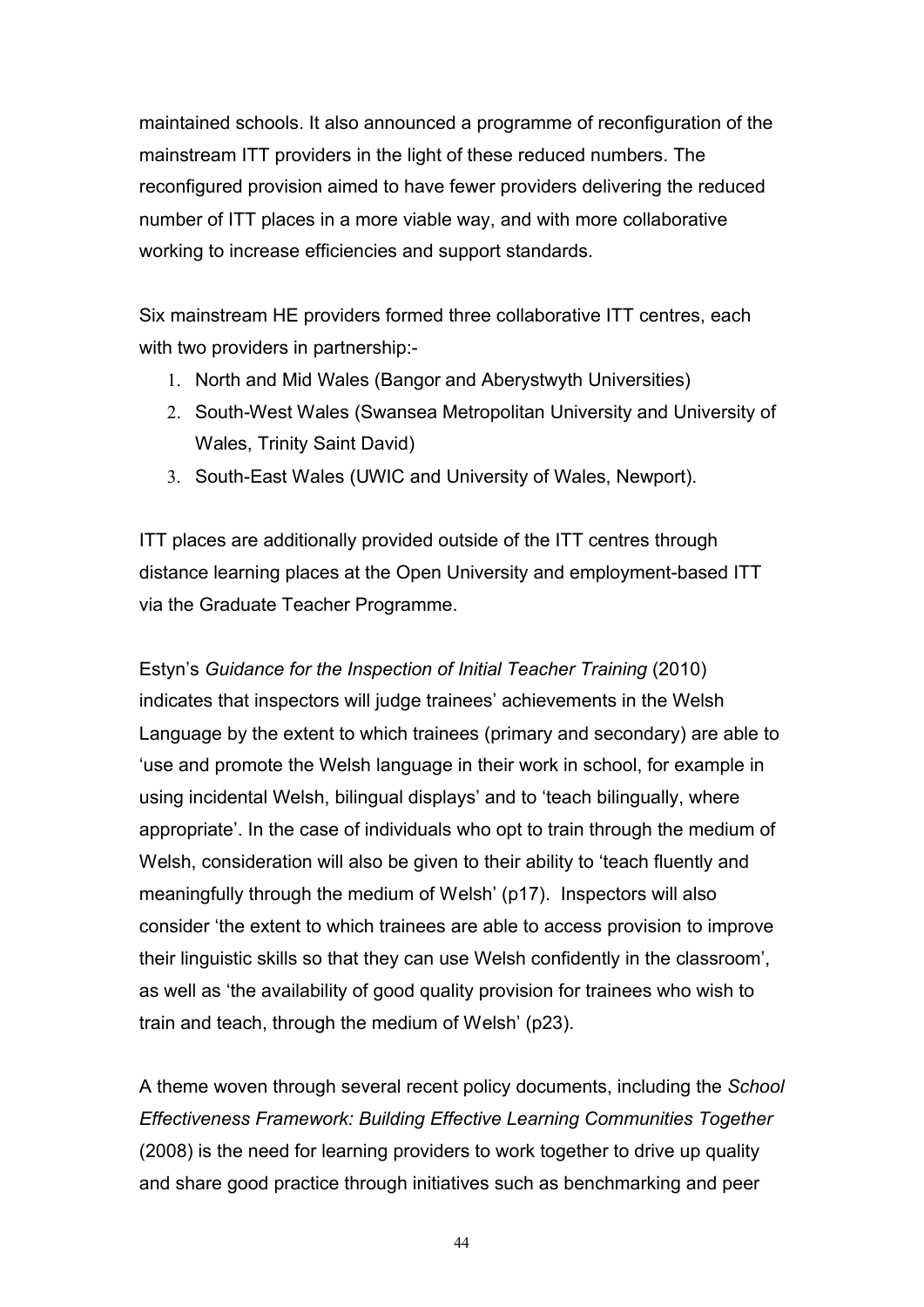review within 'professional learning communities at school, local authority and national levels' (p10). Professional Learning Communities (PLCs) will be led by 'System Leaders', who will be funded through the Schools Effectiveness Grant to lead on research projects or initiatives designed to improve standards. System Leaders Wales, on the other hand, will be appointed by local authorities to undertake a thorough examination of schools through a series of school visits. Emphasis will be placed on working within ADEW consortium areas in order to maximise resources and plan services in a more effective way.

A central tenet of the Strategy is that 'around 70% of curricular time should be through the medium of Welsh if learners are to acquire a sufficiently sound command of the language to enable them to use it across a broad range of contexts with confidence and fluency' (p8). On this basis, the Strategy very much focuses upon extending access to and participation in Welsh-medium education and training in a range of settings across Wales. Whilst it acknowledges the need to raise standards in the teaching of Welsh Second Language', the Strategy is primarily concerned with teaching Welsh as a first language and using Welsh as a teaching and learning medium across the curriculum.

However, as indicated in the *Welsh-medium Education Strategy Consultation Document* (2009), 'patterns of Welsh-medium and bilingual delivery across Wales are complex. Significant variations exist between [local] authorities in terms of the policies implemented to promote and develop language skills', often reflecting 'patterns of linguistic usage and vitality in the wider community' and sometimes 'inconsistencies in the implementation of policy'. The document goes on to say that 'even within authorities there are significant differences between schools with regard to the extent to which Welsh and English are used as a medium for instruction'. Whilst it is acknowledged that 'the education system needs to be suitably flexible to reflect differing linguistic features of authorities and regions', the document also points to the need for a 'clear understanding of criteria and expectations' in relation to the use of Welsh in education (p38) .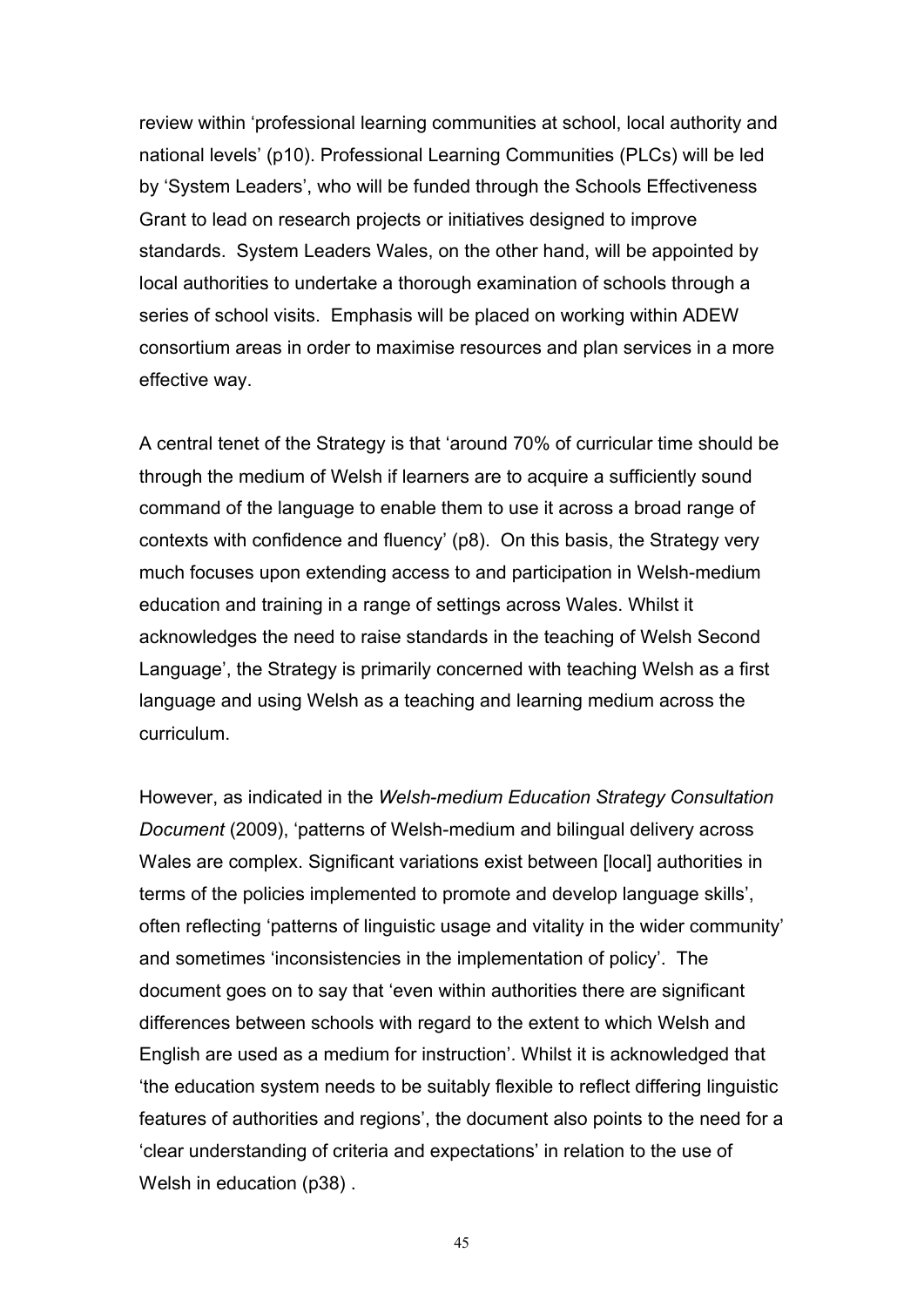The consultation document talks of the difficulty in defining what precisely is meant by Welsh-medium and bilingual provision, albeit that the Welsh Government provided definitions of Welsh-medium childcare provision in 2006 and of Welsh-medium and bilingual primary and secondary schools in 2007. Allied to this, there is a dearth of reliable data relating to some aspects of Welsh-medium education, which compounds the challenge of evaluating the implementation of the Strategy.

Notwithstanding the complexities of defining Welsh-medium provision, a key challenge which the Welsh-medium Education Strategy seeks to address is the marked tendency for pupils to drift from studying Welsh as a first language to studying it as a second language, particularly at the transition between primary and secondary school, but also as young people move into Key Stage 4. The Strategy also aims to address a tendency for young people studying Welsh as a first language to switch language medium in the study of other subjects as they progress through their educational careers into Further Education, Work Based Learning and Higher Education.

Implementing the Welsh-medium Education Strategy, alongside other Welsh Government policies such as the Foundation Phase and the 14-19 Learning Pathways will require appropriately skilled practitioners across the range of settings. However, there is considerable anecdotal evidence that a lack of cognate practitioners within the existing workforce already acts as a break on Welsh-medium provision and significant growth is needed in the numbers of appropriately skilled practitioners. However, the growth needed will not be achieved solely by recruiting new practitioners with the right skills – it will also require the development of Welsh language skills among the existing workforce, from early years practitioners, teaching and support staff, trainers, examiners and verifiers within vocational disciplines. The Consultation Document argues that the 'recruitment and training of all practitioners needs to be based on … a better picture of the medium to long-term requirements of the Welsh-medium education [and training] sector' (p80). In this context, it is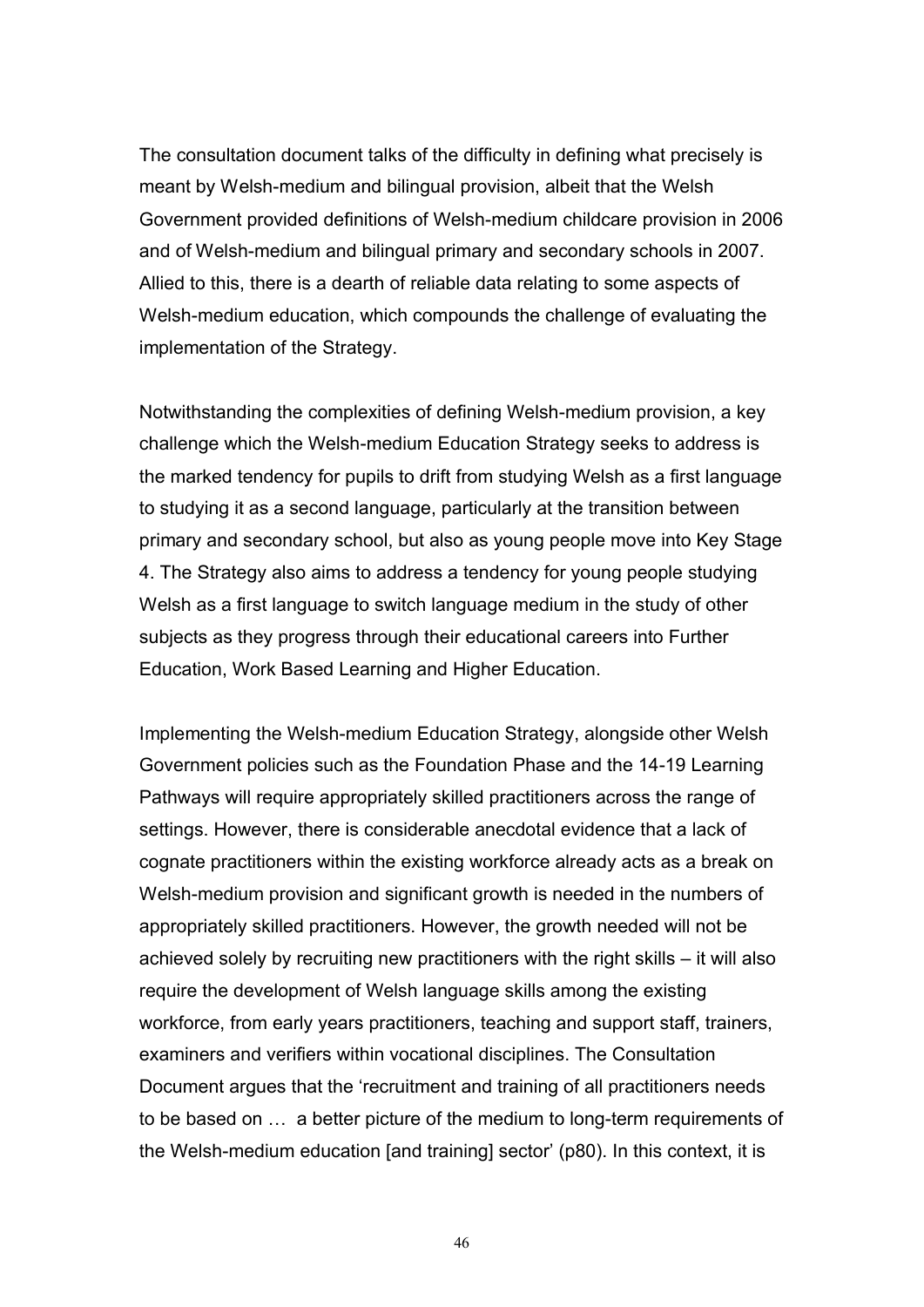notable that Welsh-medium qualifications relating to childcare and classroom assistants are seen as a priority by the Welsh Government.

The Consultation Document notes that there are relatively few Welsh-medium qualifications on offer, particularly vocational qualifications. Similarly, the range of Welsh-medium teaching and learning resources on offer is fairly limited. This, the document puts down to market failure to do with comparatively low levels of demand for such qualifications and resources. The Strategy seeks to address this weakness both by subsidising the production of targeted resources and by ensuring that the education and training system capitalises upon new technologies to facilitate Welsh-medium learning.

The Consultation Document recognises that 'education and training alone cannot guarantee that speakers become fluent in Welsh. A complex array of factors beyond the reach of education and training have a significant influence on linguistic attitudes and behaviour, and these also determine the extent to which speakers use Welsh within their families, in their communities and in the workplace' (p101). The document acknowledges that Welsh-medium education opportunities need to be complemented by interventions which provide learners with the opportunity to make use of the Welsh language outside educational settings. It also points to the need to convince people of the economic and cultural benefits of bilingual skills as a means of encouraging the acquisition and use of the Welsh language.

This fairly brief account of development in Welsh language and education/skills policies provides a flavour of the interconnection between the Welsh-medium Education Strategy and the wider policy context. In so doing, it highlights the need for an evaluation framework which is sensitive to these relationships whilst maintaining focus on the underlying ambitions of the Welsh-medium Education Strategy itself. It also points to the potential for using the findings of other policy evaluations to inform the evaluation of the Welsh-medium Education Strategy over time and this is clearly something that the evaluation framework will need to allow for.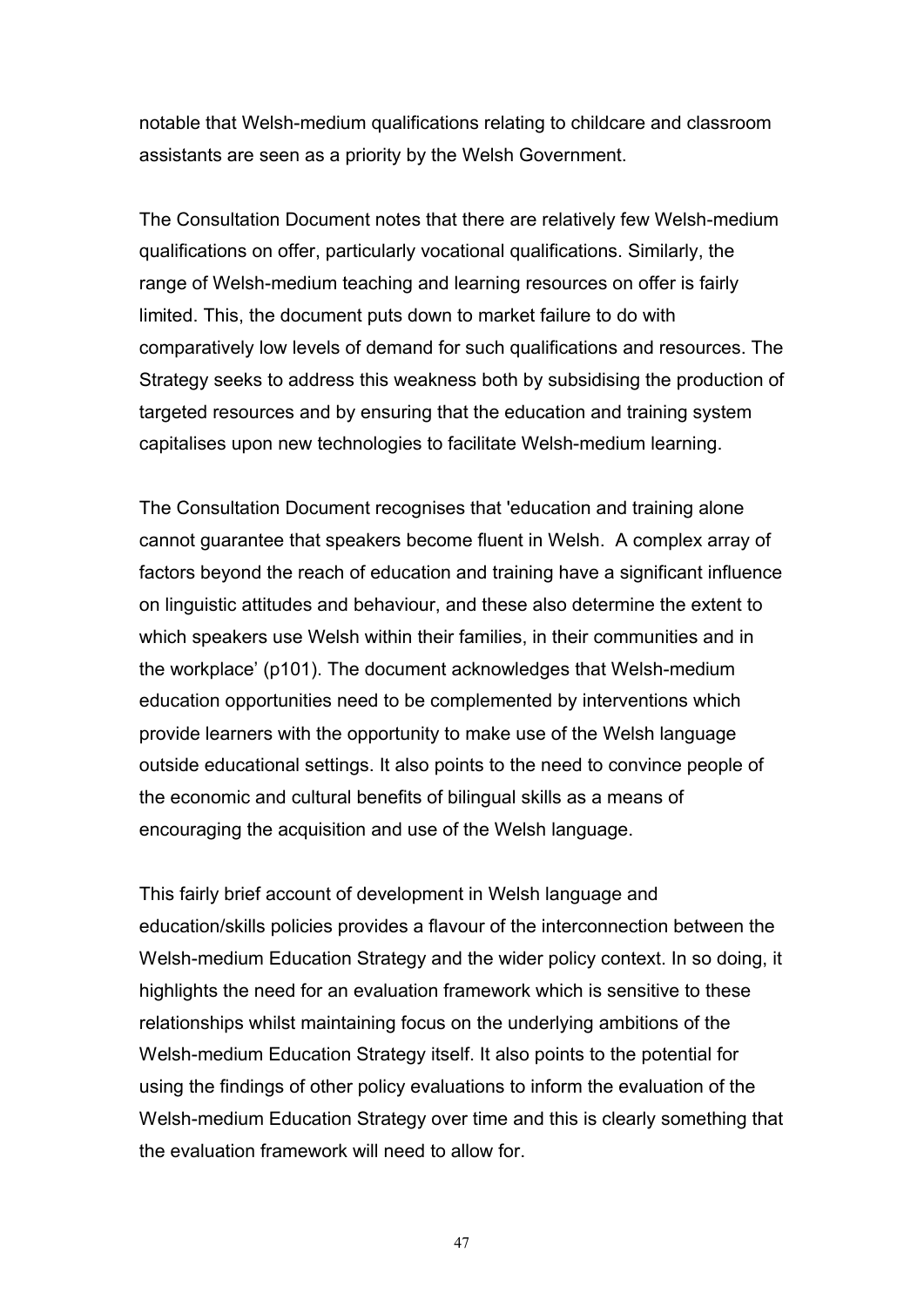# <span id="page-48-0"></span>**APPENDIX 2: LIST OF CONTRIBUTORS**

| <b>Name</b>               | Organisation                                           |
|---------------------------|--------------------------------------------------------|
| <b>Helen Arthur</b>       | Learning Improvement and Professional                  |
|                           | Development Division, DfES                             |
| <b>Heledd Bebb</b>        | <b>Welsh Local Government Association</b>              |
| <b>Meinir Edwards</b>     | Curriculum Division, Schools and Young People          |
|                           | Group, DfES                                            |
| <b>Arwel George</b>       | <b>CYDAG</b>                                           |
| <b>Alma Harris</b>        | Senior Professional Adviser to the Welsh               |
|                           | Government in relation to Professional Learning        |
|                           | Communities                                            |
| <b>Jon Hawkins</b>        | Foundation Phase Branch, Curriculum Division,          |
|                           | Schools and Young People Group, DfES                   |
| <b>Stephen Hughes</b>     | <b>Education and Lifelong Learning Statistics Unit</b> |
| <b>Alun Huws</b>          | Learning Improvement and Professional                  |
|                           | <b>Development Division</b>                            |
| Marian Jebb               | <b>Further Education Division</b>                      |
| Ceinwen Jones             | <b>Welsh in Education Unit</b>                         |
| David Jones               | ColegauCymru                                           |
| Delyth Einir Jones        | <b>Qualifications and Learning Division</b>            |
| Huw Jones                 | Welsh Employment and Skills Board                      |
| Huw Onllwyn Jones         | Housing, Regeneration and Heritage                     |
|                           | Department                                             |
| Hywel Jones               | <b>Mudiad Ysgolion Meithrin</b>                        |
| <b>Meirion Prys Jones</b> | Welsh Language Board                                   |
| Nia Jones                 | <b>Education and Lifelong Learning Statistics Unit</b> |
| Rachel Lloyd              | <b>Education and Lifelong Learning Statistics Unit</b> |
| Einir Kirkwood            | <b>Welsh in Education Unit</b>                         |
| <b>Gari Lewis</b>         | <b>Welsh in Education Unit</b>                         |
| Gwyn Lewis                | <b>Bangor University</b>                               |
| <b>Chris Llewelyn</b>     | <b>Welsh Local Government Association</b>              |
| Ioan Matthews             | <b>Coleg Cymraeg Cenedlaethol</b>                      |
| David Middleton           | <b>Supporting Delivery Branch</b>                      |
| Awen Penri                | <b>Welsh in Education Unit</b>                         |
| <b>Helen Prosser</b>      | <b>Welsh for Adults Centres</b>                        |
| <b>Angharad Rees</b>      | Estyn                                                  |
| <b>Rachel Stephens</b>    | <b>Business and Skills Division</b>                    |
| <b>Richard Thurston</b>   | <b>Social Research Division</b>                        |
| Mererid Wyn Williams      | Estyn                                                  |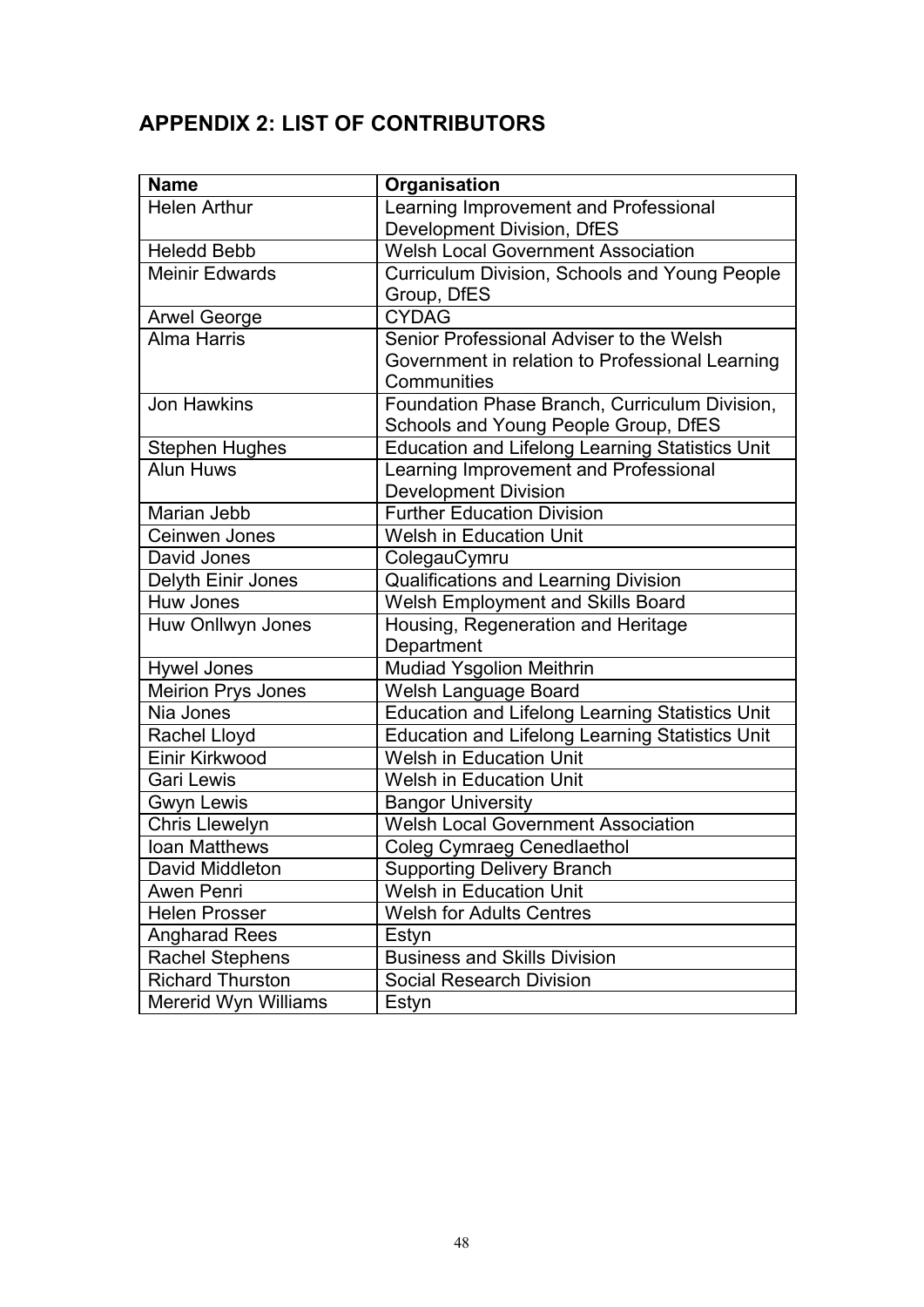### <span id="page-49-0"></span>**APPENDIX 3: BIBLIOGRAPHY**

Colegau Cymru (2010) National Strategy for Bilingualism in Further Education <http://collegeswales.ac.uk/download.ashx?r=230>

Estyn (2010) Common Inspection Framework from September 2010 [http://www.estyn.gov.uk/download/publication/11438.7/common-inspection-framework-from-september-](http://www.estyn.gov.uk/download/publication/11438.7/common-inspection-framework-from-september-2010/)[2010/](http://www.estyn.gov.uk/download/publication/11438.7/common-inspection-framework-from-september-2010/)

Estyn (2010) Guidance for the inspection of primary schools from September 2010

[http://www.estyn.gov.uk/download/publication/8435.7/guidance-for-the-inspection-of-primary](http://www.estyn.gov.uk/download/publication/8435.7/guidance-for-the-inspection-of-primary-schools-from-september-2010/)[schools-from-september-2010/](http://www.estyn.gov.uk/download/publication/8435.7/guidance-for-the-inspection-of-primary-schools-from-september-2010/)

Estyn (2010) Guidance for the inspection of secondary schools from September 2010

[http://www.estyn.gov.uk/download/publication/8490.3/guidance-for-the-inspection-of-secondary-schools](http://www.estyn.gov.uk/download/publication/8490.3/guidance-for-the-inspection-of-secondary-schools-from-september-2010/)[from-september-2010/](http://www.estyn.gov.uk/download/publication/8490.3/guidance-for-the-inspection-of-secondary-schools-from-september-2010/)

Estyn (2010) Supplementary guidance for inspecting Welsh Language in Schools

[http://www.estyn.gov.uk/download/publication/10510.5/supplementary-guidance-for-inspecting-welsh](http://www.estyn.gov.uk/download/publication/10510.5/supplementary-guidance-for-inspecting-welsh-language-in-schools-september-2010/)[language-in-schools-september-2010/](http://www.estyn.gov.uk/download/publication/10510.5/supplementary-guidance-for-inspecting-welsh-language-in-schools-september-2010/)

Estyn (2010) Guidance for the inspection of further education institutions from September 2010

[http://www.estyn.gov.uk/download/publication/8162.7/guidance-for-the-inspection-of-further](http://www.estyn.gov.uk/download/publication/8162.7/guidance-for-the-inspection-of-further-education-institutions-from-september-2010/)[education-institutions-from-september-2010/](http://www.estyn.gov.uk/download/publication/8162.7/guidance-for-the-inspection-of-further-education-institutions-from-september-2010/)

Estyn (2010) Guidance for the inspection of work-based learning providers from September 2010

[http://www.estyn.gov.uk/download/publication/8599.5/guidance-for-the-inspection-of-work-based](http://www.estyn.gov.uk/download/publication/8599.5/guidance-for-the-inspection-of-work-based-learning-providers-from-september-2010/)[learning-providers-from-september-2010/](http://www.estyn.gov.uk/download/publication/8599.5/guidance-for-the-inspection-of-work-based-learning-providers-from-september-2010/)

Estyn (2010) Guidance for the inspection of Welsh for adults regional centres from September 2010

[http://www.estyn.gov.uk/download/publication/7125.3/guidance-for-the-inspection-of-welsh-for-adults](http://www.estyn.gov.uk/download/publication/7125.3/guidance-for-the-inspection-of-welsh-for-adults-regional-centres-from-september-2010/)[regional-centres-from-september-2010/](http://www.estyn.gov.uk/download/publication/7125.3/guidance-for-the-inspection-of-welsh-for-adults-regional-centres-from-september-2010/)

Estyn (2010) Guidance on Area Inspections from September 2010 [http://www.estyn.gov.uk/download/publication/6688.5/guidance-on-area-inspections-from-september-](http://www.estyn.gov.uk/download/publication/6688.5/guidance-on-area-inspections-from-september-2010/)[2010/](http://www.estyn.gov.uk/download/publication/6688.5/guidance-on-area-inspections-from-september-2010/)

Estyn (2010) Guidance for the inspection of initial teacher training from September 2010 [http://www.estyn.gov.uk/download/publication/8271.9/guidance-for-the-inspection-of-initial](http://www.estyn.gov.uk/download/publication/8271.9/guidance-for-the-inspection-of-initial-teacher-training-from-september-2010/)[teacher-training-from-september-2010/](http://www.estyn.gov.uk/download/publication/8271.9/guidance-for-the-inspection-of-initial-teacher-training-from-september-2010/)

London Economics, Johnes G. and Burrowes E., (2006) The Cost of Welsh Medium Provision, HEFCW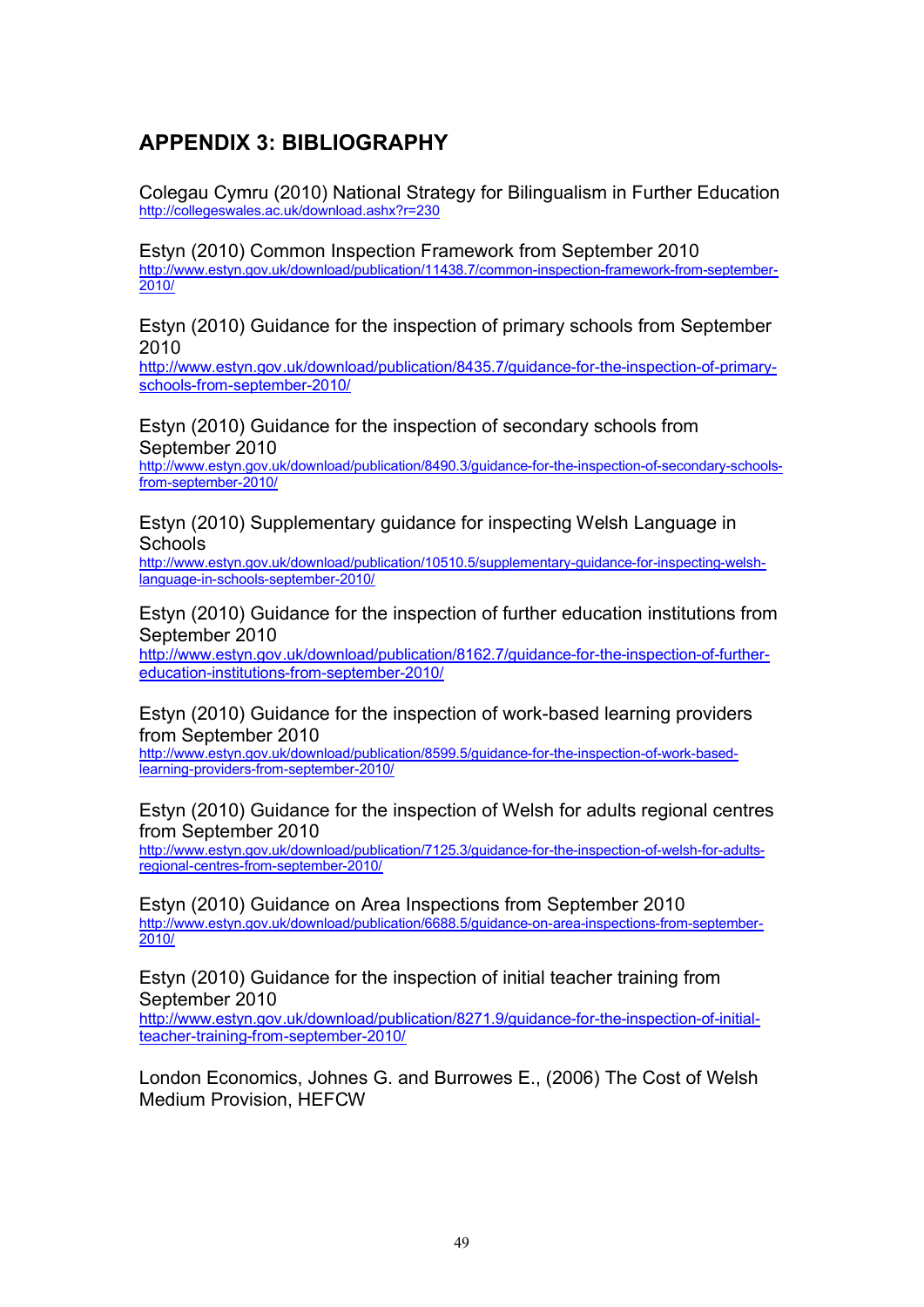London Economics and Dateb (2008) Interim Evaluation of the Welsh Medium Postgraduate Scholarship and Postdoctoral Teaching Fellowship Schemes, **HFFCW** 

[http://www.londecon.co.uk/le/publications/pdf/Sch\\_\\_Fship\\_interim\\_evaluation\\_-\\_Final\\_Report.pdf](http://www.londecon.co.uk/le/publications/pdf/Sch__Fship_interim_evaluation_-_Final_Report.pdf)

London Economics, Dalton P. and Johnes G. (2011) Review of statistical planning issues underlying Welsh medium initial teacher training, HEFCW [http://new.wales.gov.uk/topics/educationandskills/publications/reports/rev-teacher-training](http://new.wales.gov.uk/topics/educationandskills/publications/reports/rev-teacher-training-stats?lang=en)[stats?lang=en](http://new.wales.gov.uk/topics/educationandskills/publications/reports/rev-teacher-training-stats?lang=en)

National Assembly for Wales (2007) Children and Young People's Plan (Wales) Regulations [http://www.legislation.gov.uk/wsi/2007/2316/pdfs/wsi\\_20072316\\_mi.pdf](http://www.legislation.gov.uk/wsi/2007/2316/pdfs/wsi_20072316_mi.pdf)

National Assembly for Wales (2008) Learner Travel (Wales) Measure 2008 <http://www.legislation.gov.uk/mwa/2008/2/contents/enacted>

National Assembly for Wales (2009) Learning and Skills (Wales) Measure 2009

<http://www.legislation.gov.uk/mwa/2009/1/contents>

National Assembly for Wales (2011) Welsh Language (Wales) Measure 2011 [http://www.legislation.gov.uk/mwa/2011/1/pdfs/mwa\\_20110001\\_en.pdf](http://www.legislation.gov.uk/mwa/2011/1/pdfs/mwa_20110001_en.pdf)

The Basic Skills Agency (2001) National Basic Skills Strategy for Wales <http://wales.gov.uk/docrepos/40382/4038232/403829/4038293/403829/basicskills-e.pdf?lang=en>

Wales Employment and Skills Board (2011) Skills Policies and the Welsh Language <http://wales.gov.uk/docs/dcells/publications/110210skillsen.pdf>

Welsh Assembly Government (2003) Iaith Pawb <http://wales.gov.uk/depc/publications/welshlanguage/iaithpawb/iaithpawbe.pdf?lang=en>

Welsh Assembly Government (2004) Iaith Pawb and Welsh Language Scheme Annual Report 2003/04

[http://wales.gov.uk/depc/publications/welshlanguage/iaithannual0304/200304e.pdf;jsessionid=nFryNR4](http://wales.gov.uk/depc/publications/welshlanguage/iaithannual0304/200304e.pdf;jsessionid=nFryNR4XGG0vNVmzHcCQwt5bW4tCJ2QbwJwJXxVymprLLPzKgwpf!1989468226?lang=en) [XGG0vNVmzHcCQwt5bW4tCJ2QbwJwJXxVymprLLPzKgwpf!1989468226?lang=en](http://wales.gov.uk/depc/publications/welshlanguage/iaithannual0304/200304e.pdf;jsessionid=nFryNR4XGG0vNVmzHcCQwt5bW4tCJ2QbwJwJXxVymprLLPzKgwpf!1989468226?lang=en)

Welsh Assembly Government (2005) Iaith Pawb and Welsh Language Scheme Annual Report 2004/05 <http://wales.gov.uk/depc/publications/welshlanguage/iaithannual0405/200405e.pdf?lang=en>

Welsh Assembly Government (2006) Iaith Pawb and Welsh Language Scheme Annual Report 2005/06 <http://wales.gov.uk/depc/publications/welshlanguage/iaithannual0506/200506e.pdf?lang=en>

Welsh Assembly Government (2006) Monitoring and Evaluation of the Effective Implementation of the Foundation Phase (MEEIFP) Project Across **Wales** 

[http://wales.gov.uk/dcells/publications/policy\\_strategy\\_and\\_planning/early](http://wales.gov.uk/dcells/publications/policy_strategy_and_planning/early-wales/whatisfoundation/fprelateddocuments/finalevaluationfullreporte.pdf?lang=en)[wales/whatisfoundation/fprelateddocuments/finalevaluationfullreporte.pdf?lang=en](http://wales.gov.uk/dcells/publications/policy_strategy_and_planning/early-wales/whatisfoundation/fprelateddocuments/finalevaluationfullreporte.pdf?lang=en)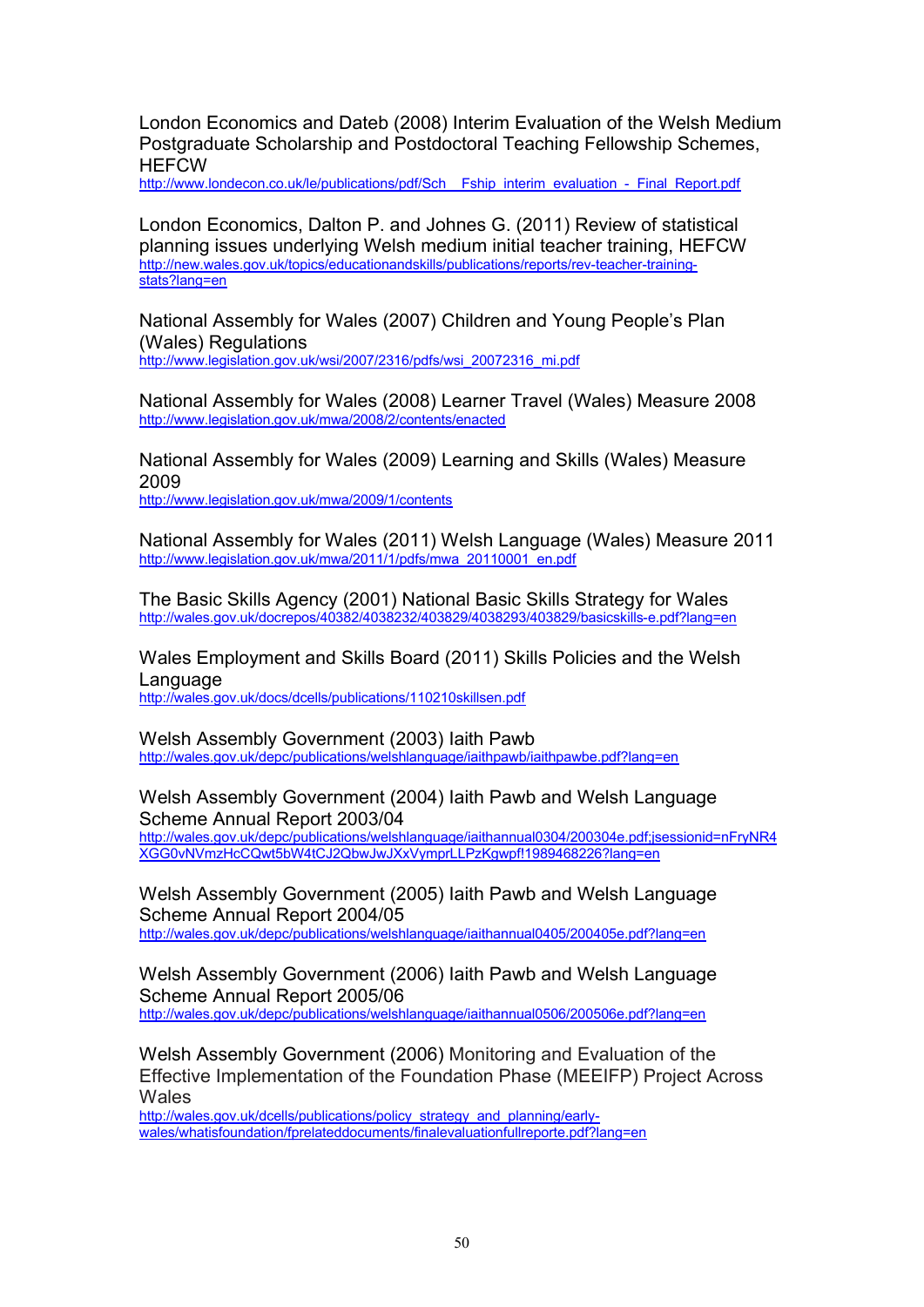Welsh Assembly Government (2006) Building the Foundation Phase Action Plan

[http://wales.gov.uk/dcells/publications/policy\\_strategy\\_and\\_planning/early](http://wales.gov.uk/dcells/publications/policy_strategy_and_planning/early-wales/whatisfoundation/fprelateddocuments/buildingfoundationphase-e.pdf?lang=en)[wales/whatisfoundation/fprelateddocuments/buildingfoundationphase-e.pdf?lang=en](http://wales.gov.uk/dcells/publications/policy_strategy_and_planning/early-wales/whatisfoundation/fprelateddocuments/buildingfoundationphase-e.pdf?lang=en)

Welsh Assembly Government (2007) Iaith Pawb and Welsh Language Scheme Annual Report 2006/07 <http://wales.gov.uk/depc/publications/welshlanguage/iaithannual0607/200607e.pdf?lang=en>

Welsh Assembly Government (2007) One Wales: A progressive agenda for the government of Wales: An agreement between the Labour and Plaid Cymru Groups in the National Assembly <http://wales.gov.uk/strategy/strategies/onewales/onewalese.pdf?lang=en>

Welsh Assembly Government (2007) Defining Schools According to Welsh Medium Provision [http://wales.gov.uk/docrepos/40382/4038232/403829/4038293/1080190/defining-schools-welsh](http://wales.gov.uk/docrepos/40382/4038232/403829/4038293/1080190/defining-schools-welsh-medi2.pdf?lang=en)[medi2.pdf?lang=en](http://wales.gov.uk/docrepos/40382/4038232/403829/4038293/1080190/defining-schools-welsh-medi2.pdf?lang=en)

Welsh Assembly Government (2007) Shared Planning for Better Outcomes: Planning Guidance and Regulations for Local Authorities and their Partners on Children and Young People's Plan: Circular No: 31/2007 <http://wales.gov.uk/pubs/circulars/2007/1948845/betteroutcomes.pdf?lang=en>

Welsh Assembly Government (2007) Evaluation of the National Practitioners' Training Programme and Sabbaticals Scheme

Welsh Assembly Government (2008) Iaith Pawb and Welsh Language Scheme Annual Report 2007/08 <http://wales.gov.uk/depc/publications/welshlanguage/iaithannual0708/e.pdf?lang=en>

Welsh Assembly Government (2008) Welsh in the National Curriculum for **Wales** 

[http://wales.gov.uk/dcells/publications/curriculum\\_and\\_assessment/arevisedcurriculumforwales/national](http://wales.gov.uk/dcells/publications/curriculum_and_assessment/arevisedcurriculumforwales/nationalcurriculum/welshnc/welsheng.pdf?lang=en) [curriculum/welshnc/welsheng.pdf?lang=en](http://wales.gov.uk/dcells/publications/curriculum_and_assessment/arevisedcurriculumforwales/nationalcurriculum/welshnc/welsheng.pdf?lang=en)

Welsh Assembly Government (2008) Welsh Language Development [http://wales.gov.uk/topics/educationandskills/earlyyearshome/foundation\\_phase/whatchildlearn/sevenar](http://wales.gov.uk/topics/educationandskills/earlyyearshome/foundation_phase/whatchildlearn/sevenareas/welshdev/?lang=en) [eas/welshdev/?lang=en](http://wales.gov.uk/topics/educationandskills/earlyyearshome/foundation_phase/whatchildlearn/sevenareas/welshdev/?lang=en)

Welsh Assembly Government (2008) School Effectiveness Framework: Building effective learning communities together <http://www.sefwales.co.uk/framework-english.pdf>

Welsh Assembly Government (2008) Transformation – Y Siwrnai: Transforming Education and Training Provision in Wales: Delivering Skills that Work for Wales <http://wales.gov.uk/docs/dcells/publications/091125transformationen.pdf>

Welsh Assembly Government (2008) Evaluation of the Immersion and Intensive Language Teaching Pilot Projects

Welsh Assembly Government (2009) Iaith Pawb and Welsh Language Scheme Annual Report 2008/09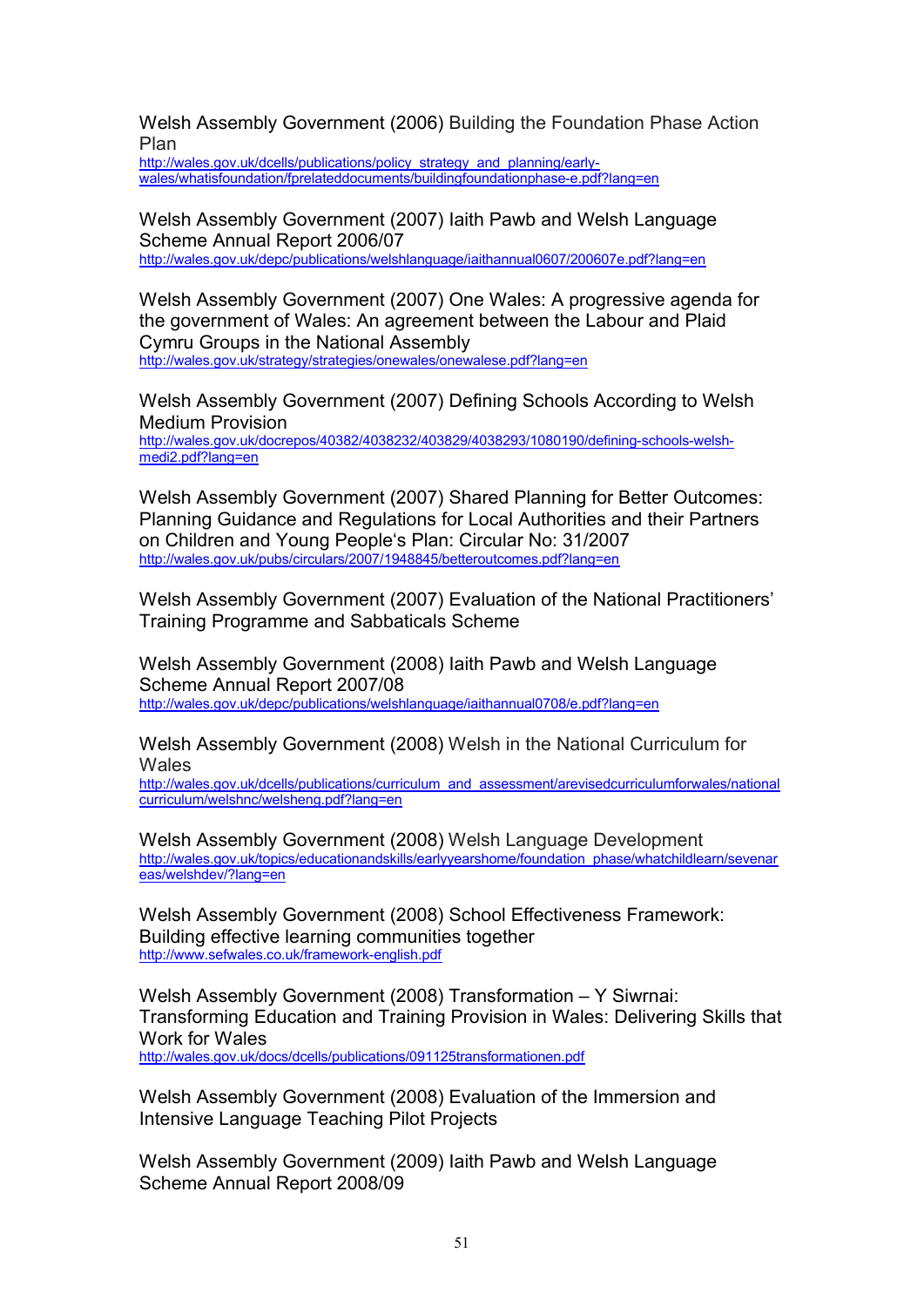<http://wales.gov.uk/docs/drah/publications/20100106iaithpawbwlsannualreport2008-09-e.pdf>

Welsh Assembly Government (2009) Quality and Effectiveness Framework for post-16 learning in Wales: Delivering Skills that Work for Wales <http://wales.gov.uk/docs/dcells/publications/090305qualityframeworkpost16en.pdf>

Welsh Assembly Government (2009) School Organisation Proposals Circular 021/2009

<http://wales.gov.uk/docs/dcells/publications/090918schoolorganisationen.pdf>

Welsh Assembly Government (2009) For our Future: - The 21st Century Higher Education Strategy and Plan for Wales <http://wales.gov.uk/docs/dcells/publications/091214hestrategyen.pdf>

Welsh Assembly Government (2009) Welsh-medium Education Strategy Consultation Document <http://wales.gov.uk/docs/dcells/consultation/090507wmsen.pdf>

Welsh Assembly Government (2010) Evaluation of the Extended National Practitioners' Training Programme Pilot <http://wales.gov.uk/docs/dcells/publications/100114nptpreporten.pdf>

Welsh Assembly Government (2010) Consultation Document: School organisation - potential change to the process: Potential change to the legal processes relevant to school organisation, which includes changes to schools, new schools or school closures:

<http://wales.gov.uk/consultations/education/schoolorg/?lang=en>

Welsh Assembly Government (2010) Welsh-medium Education Strategy <http://wales.gov.uk/docs/dcells/publications/100420welshmediumstrategyen.pdf>

Welsh Assembly Government (2010) Programme Specification for Welsh Assembly Government Apprenticeship, Traineeships and Steps to Employment Programmes 1 August 2011 – 31 July 2014 <http://wales.gov.uk/docs/dcells/publications/100806progspecificationen.pdf>

Welsh Assembly Government (2010) Consultation Document: A Living Language: A Language for Living. A Strategy for the Welsh Language <http://wales.gov.uk/docs/drah/consultation/20101213alivinglanguageeng.pdf>

Welsh Assembly Government (2010) Future ambitions: Developing careers services in Wales <http://wales.gov.uk/docs/dcells/research/101115futureambitionsen.pdf>

Welsh Assembly Government (2010) Evaluation of the Welsh for Adults Programme

Welsh Assembly Government (2011) Fact Finding Review of Support Services to Schools

Welsh Assembly Government (2010) Children and Young People's Plans Interim Guidance 2011-14 <http://wales.gov.uk/consultations/childrenandyoungpeople/cypinterimguidance/?lang=en&status=closed>